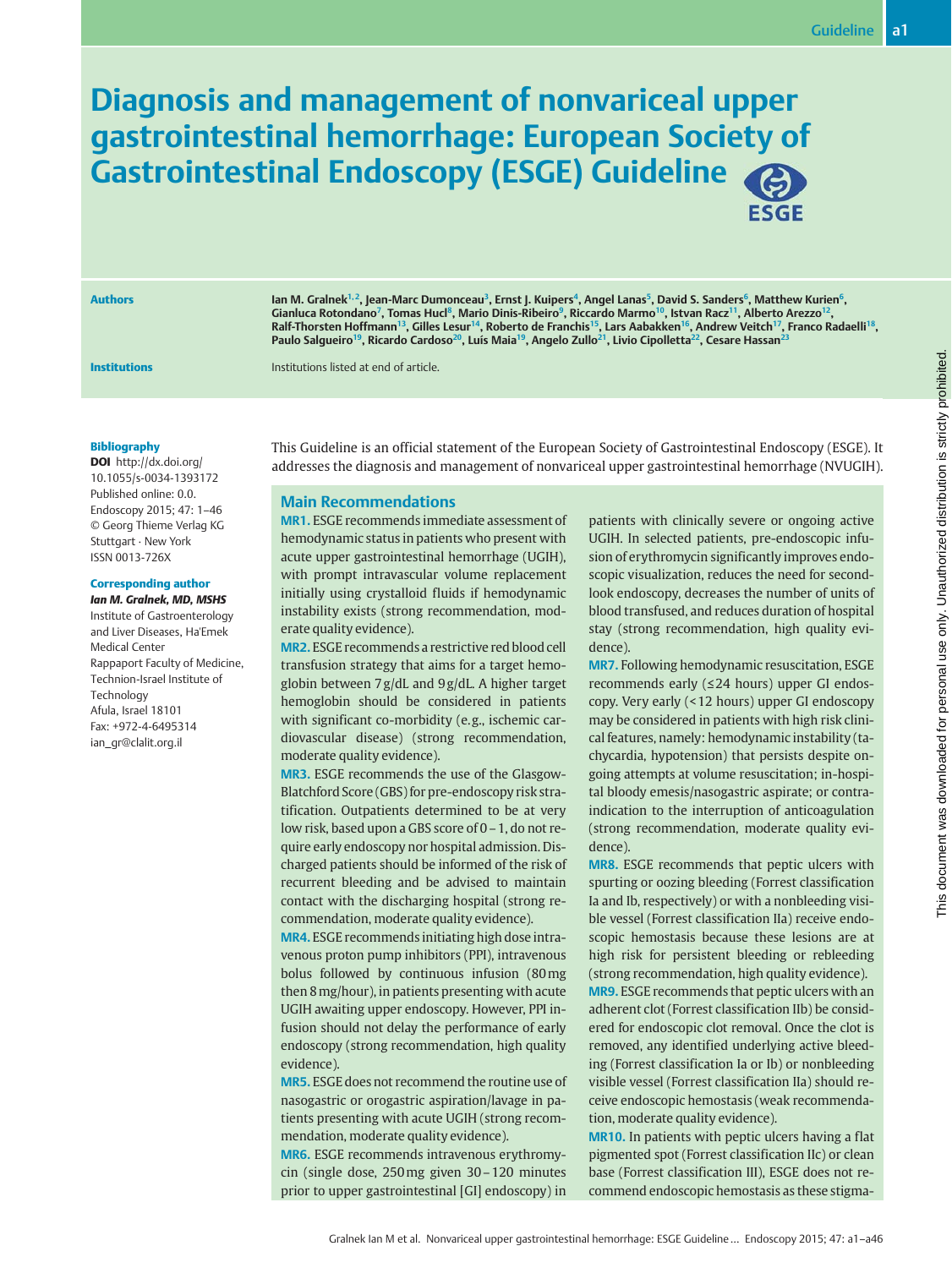ta present a low risk of recurrent bleeding. In selected clinical settings, these patients may be discharged to home on standard PPI therapy, e. g., oral PPI once-daily (strong recommendation, moderate quality evidence).

MR11. ESGE recommends that epinephrine injection therapy not be used as endoscopic monotherapy. If used, it should be combined with a second endoscopic hemostasis modality (strong recommendation, high quality evidence).

MR12. ESGE recommends PPI therapy for patients who receive endoscopic hemostasis and for patients with adherent clot not receiving endoscopic hemostasis. PPI therapy should be high dose and administered as an intravenous bolus followed by continuous infusion (80mg then 8mg/hour) for 72 hours post endoscopy (strong recommendation, high quality evidence).

MR13. ESGE does not recommend routine second-look endoscopy as part of the management of nonvariceal upper gastrointestinal hemorrhage (NVUGIH). However, in patients with clinical evidence of rebleeding following successful initial endoscopic hemostasis, ESGE recommends repeat upper endoscopy with hemosta-

### Abbreviations

| V            |                                                                                 |
|--------------|---------------------------------------------------------------------------------|
| <b>APC</b>   | argon plasma coagulation                                                        |
| ASA          | American Society of Anesthesiologists                                           |
| <b>DAPT</b>  | dual antiplatelet therapy                                                       |
|              | CHADS <sub>2</sub> congestive heart failure, hypertension, age $\geq$ 75 years, |
|              | diabetes mellitus, and previous stroke or transient                             |
|              | ischemic attack [risk score]                                                    |
| <b>CI</b>    | confidence interval                                                             |
| <b>DOAC</b>  | direct oral anticoagulant                                                       |
| ESGE         | European Society of Gastrointestinal Endoscopy                                  |
| <b>FFP</b>   | fresh frozen plasma                                                             |
| <b>GBS</b>   | Glasgow-Blatchford Score                                                        |
| <b>GI</b>    | gastrointestinal                                                                |
| <b>GRADE</b> | Grading of Recommendations Assessment,                                          |
|              | Development and Evaluation                                                      |
| HR           | hazard ratio                                                                    |
| <b>INR</b>   | international normalized ratio                                                  |
| <b>NBVV</b>  | nonbleeding visible vessel                                                      |
| <b>NNT</b>   | number needed to treat                                                          |
| <b>NOAC</b>  | non-VKA oral anticoagulant                                                      |
|              | NVUGIH nonvariceal upper gastrointestinal hemorrhage                            |
| <b>PAR</b>   | protease-activated receptor                                                     |
| <b>PCC</b>   | prothrombin complex concentrate                                                 |
| <b>PICO</b>  | patients, interventions, controls, outcomes                                     |
| <b>PPI</b>   | proton pump inhibitor                                                           |
| <b>OR</b>    | odds ratio                                                                      |
| <b>PUB</b>   | peptic ulcer bleeding                                                           |
| <b>RBC</b>   | red blood cell                                                                  |
| <b>RCT</b>   | randomized controlled trial                                                     |
| <b>RR</b>    | relative risk or risk ratio                                                     |
| <b>TAE</b>   | transcatheter angiographic embolization                                         |
| <b>UGIH</b>  | upper gastrointestinal hemorrhage                                               |
| <b>VCE</b>   | videocapsule endoscopy                                                          |
| VKA          | vitamin K antagonist                                                            |

sis if indicated. In the case of failure of this second attempt at hemostasis, transcatheter angiographic embolization (TAE) or surgery should be considered (strong recommendation, high quality evidence).

MR14. In patients with NVUGIH secondary to peptic ulcer, ESGE recommends investigating for the presence of Helicobacter pylori in the acute setting with initiation of appropriate antibiotic therapy when H. pylori is detected. Re-testing for H. pylori should be performed in those patients with a negative test in the acute setting. Documentation of successful H. pylori eradication is recommended (strong recommendation, high quality evidence).

MR15. In patients receiving low dose aspirin for secondary cardiovascular prophylaxis who develop peptic ulcer bleeding, ESGE recommends aspirin be resumed immediately following index endoscopy if the risk of rebleeding is low (e. g., FIIc, FIII). In patients with high risk peptic ulcer (FIa, FIb, FIIa, FIIb), early reintroduction of aspirin by day 3 after index endoscopy is recommended, provided that adequate hemostasis has been established (strong recommendation, moderate quality evidence).

### Introduction

**V** 

Acute upper gastrointestinal hemorrhage (UGIH) is a common condition worldwide that has an estimated annual incidence of 40−150 cases per 100 000 population [1, 2], frequently leads to hospital admission, and has significant associated morbidity and mortality, especially in the elderly. The most common causes of acute UGIH are nonvariceal [1, 2]. This includes peptic ulcers, 28 %–59 % (duodenal ulcer 17 %–37 % and gastric ulcer 11 %–24 %); mucosal erosive disease of the esophagus/stomach/duodenum, 1 %–47 %; Mallory–Weiss syndrome, 4 %–7 %; upper GI tract malignancy,  $2\% - 4\%$ ; other diagnosis,  $2\% - 7\%$ ; or no exact cause identified, 7 %–25 % [1, 2]. Moreover, in 16 %–20 % of acute UGIH cases, more than one endoscopic diagnosis may be identified as the cause of bleeding. The aim of this evidence-based consensus guideline is to provide medical caregivers with a comprehensive review and recommendations on the clinical and endoscopic management of NVUGIH.

### **Methods**

### **V**

The ESGE commissioned this guideline on NVUGIH and appointed a guideline leader (I.M.G.) who in collaboration with the Chair of the ESGE Guidelines Committee (C.H.), invited the listed authors to participate in the guideline development and review. Key questions were prepared by the coordinating team (I.M.G. and C.H.) and reviewed and approved by all task force members. The coordinating team formed four task force subgroups, each with its own coordinator, and divided the key topics/questions amongst these four task force subgroups (see Appendix e1, online-only). Task force members included gastroenterologists/gastrointestinal endoscopists, an interventional radiologist, and a surgeon. Clinical questions were formulated using the PICO (patients, interventions, controls, outcomes) methodology.

Each task force subgroup performed a systematic literature search to identify the relevant literature that was subsequently used to prepare evidence-based, well-balanced statements on each of their assigned key questions. The Ovid MEDLINE, EM-BASE, Google/Google Scholar, and the Cochrane Database of Sys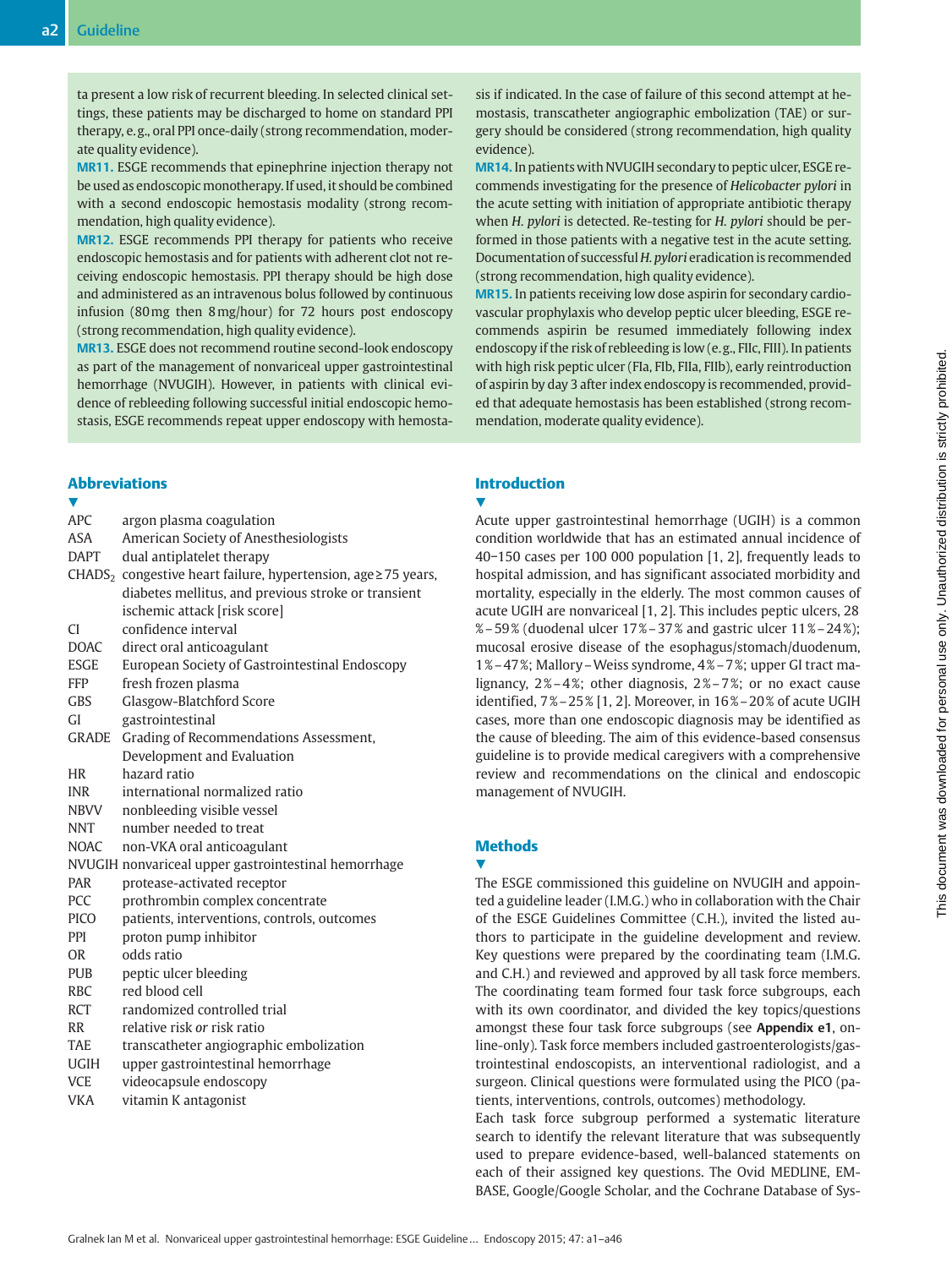tematic Reviews were searched for English-language articles including at a minimum the following key words: nonvariceal upper gastrointestinal (GI) hemorrhage/bleeding, peptic ulcer hemorrhage/bleeding, fluid resuscitation, fluid therapy, critical illness, crystalloid solutions, colloid solutions, plasma transfusions, red blood cell transfusion, platelet transfusion, hemoglobin, restrictive transfusion strategy, liberal transfusion strategy, risk stratification, mortality, rebleeding, anti-thrombotic agent, antiplatelet agent, aspirin, dual anti-platelet therapy (DAPT), anti-coagulation/anti-coagulant, direct/new oral anticoagulants (DOACs), coagulopathy, vitamin K inhibitor/antagonist, prokinetic agent, erythromycin, fresh frozen plasma, nasogastric tube, orogastric tube, proton pump inhibitor, prokinetic agent, erythromycin, endoscopic hemostasis, injection therapy, thermal therapy (contact, non-contact), mechanical therapy/endoscopic clipping, topical hemostasis therapy, second-look endoscopy, helicobacter pylori, H. pylori, transcatheter angiographic embolization (TAE), and surgery. The hierarchy of studies included as part of this evidence-based guideline was, in decreasing order of evidence level, published systematic reviews/meta-analyses, randomized controlled trials (RCTs), prospective and retrospective observational studies. All selected articles were graded using the Grading of Recommendations Assessment, Development and Evaluation (GRADE) system [3, 4].

Each task force subgroup proposed statements for each of their assigned key questions which were discussed and voted on during the NVUGIH task force guideline meeting held in Berlin, Germany in November 2014. In August 2015, a manuscript draft prepared by I.M.G. was sent to all task force members. After agreement on a final version, the manuscript was reviewed by two members of the ESGE Governing Board and sent for further comments to the National Societies and ESGE individual members. After agreement on a final version, the manuscript was submitted to the journal Endoscopy for publication. All authors agreed on the final revised manuscript.

This NVUGIH guideline will be considered for review and updating in 2020, or sooner if new relevant evidence becomes available. Any updates to this guideline in the interim will be noted on the ESGE website: http://www.esge.com/esge-guidelines. html.

### Statements and recommendations

V,

See● " Table 1.

### Initial patient evaluation and hemodynamic resuscitation

ESGE recommends immediate assessment of hemodynamic status in patients who present with acute upper gastrointestinal hemorrhage (UGIH), with prompt intravascular volume replacement initially using crystalloid fluids if hemodynamic instability exists (strong recommendation, moderate quality evidence).

The goals of hemodynamic resuscitation are to correct intravascular hypovolemia, restore adequate tissue perfusion, and prevent multi-organ failure. Early intensive hemodynamic resuscitation of patients with acute UGIH has been shown to significantly decrease mortality [5]. In an observational study of patients with acute UGIH and hemodynamic instability, patients who received intensive hemodynamic resuscitation had significantly fewer myocardial infarctions and lower mortality compared with those in the "observation group" ( $P = 0.04$  for both comparisons). However, there is no evidence from randomized controlled trials (RCTs), for or against early or large-volume intravenous fluid administration in uncontrolled hemorrhage [6, 7]. Moreover, the selection of resuscitation fluid type in critically ill patients requires careful consideration based on safety, effects on patient outcomes, and costs. To date, there is ongoing uncertainty regarding the ideal fluid administration strategy in this clinical setting [8, 9].

ESGE recommends a restrictive red blood cell transfusion strategy that aims for a target hemoglobin between 7 g/dL and 9 g/dL. A higher target hemoglobin should be considered in patients with significant co-morbidity (e. g., ischemic cardiovascular disease) (strong recommendation, moderate quality evidence).

The use of red blood cell (RBC) transfusions may be lifesaving following massive UGIH. However, the role of RBC transfusion in less torrential GI bleeding remains controversial, with uncertainty existing regarding the hemoglobin level at which blood transfusion should be initiated. This uncertainty reflects concerns from both the critical care and gastroenterology literature suggesting poorer outcomes in patients managed with a liberal RBC transfusion strategy [2, 10, 11]. In a recent RCT that included 921 patients presenting with all causes of acute UGIH, a restrictive RBC transfusion strategy (target hemoglobin, 7 to 9g/dL) was compared with a more liberal transfusion strategy (target hemoglobin, 9 to 11 g/dL) [12]. The restrictive RBC transfusion group had significantly improved 6-week survival (95 % vs. 91 %; hazard ratio [HR] 0.55, 95 % confidence interval [CI] 0.33–0.92) and reduced rebleeding (10 % vs.16 %; HR 0.68, 95 %CI 0.47–0.98) [12]. In the subgroup of patients with NVUGIH ( $n = 699$ ), there was a statistical trend towards lower mortality in the restrictive vs. liberal RBC transfusion strategy (3.7 % vs. 6.9 %, P= 0.065). Because the study was not powered to specifically evaluate NVUGIH, these findings should be interpreted with caution. Other limitations of this study include the exclusion of patients with massive exsanguinating bleeding and defined co-morbidities. Furthermore, all patients underwent endoscopy within 6 hours of presentation, which may not be feasible in everyday clinical practice. Coagulopathy at the time of NVUGIH presentation is another frequent and adverse prognostic factor [13]. Published data for the management of coagulopathy are limited and inconclusive. One small cohort study using an historical comparison group showed that aggressive volume resuscitation, including correction of coagulopathy (international normalized ratio [INR] < 1.8), led to an improvement in mortality outcomes [5]. In a systematic review that evaluated the relevance of initial INR before correction in patients with NVUGIH, INR did not appear to predict rebleeding, yet after adjusting for potential confounders, an initial INR > 1.5 predicted mortality (odds ratio [OR] 1.96, 95 %CI 1.13–3.41) [14]. This may in part reflect the presence of underlying liver disease. There is however no available evidence to help guide coagulopathy correction in critically ill patients and wide variation in management exists in this area, indicating clinical uncertainty regarding optimal practice [15]. Platelet count has not been shown to be a predictor of either rebleeding or mortality. Currently, there is no high quality evidence to guide platelet transfusion thresholds, although a platelet transfusion threshold of  $50 \times 10^9$ / L has been proposed for most patients, with a target of  $10 \times 10^9$ /L for patients in whom platelet dysfunction is suspected [16].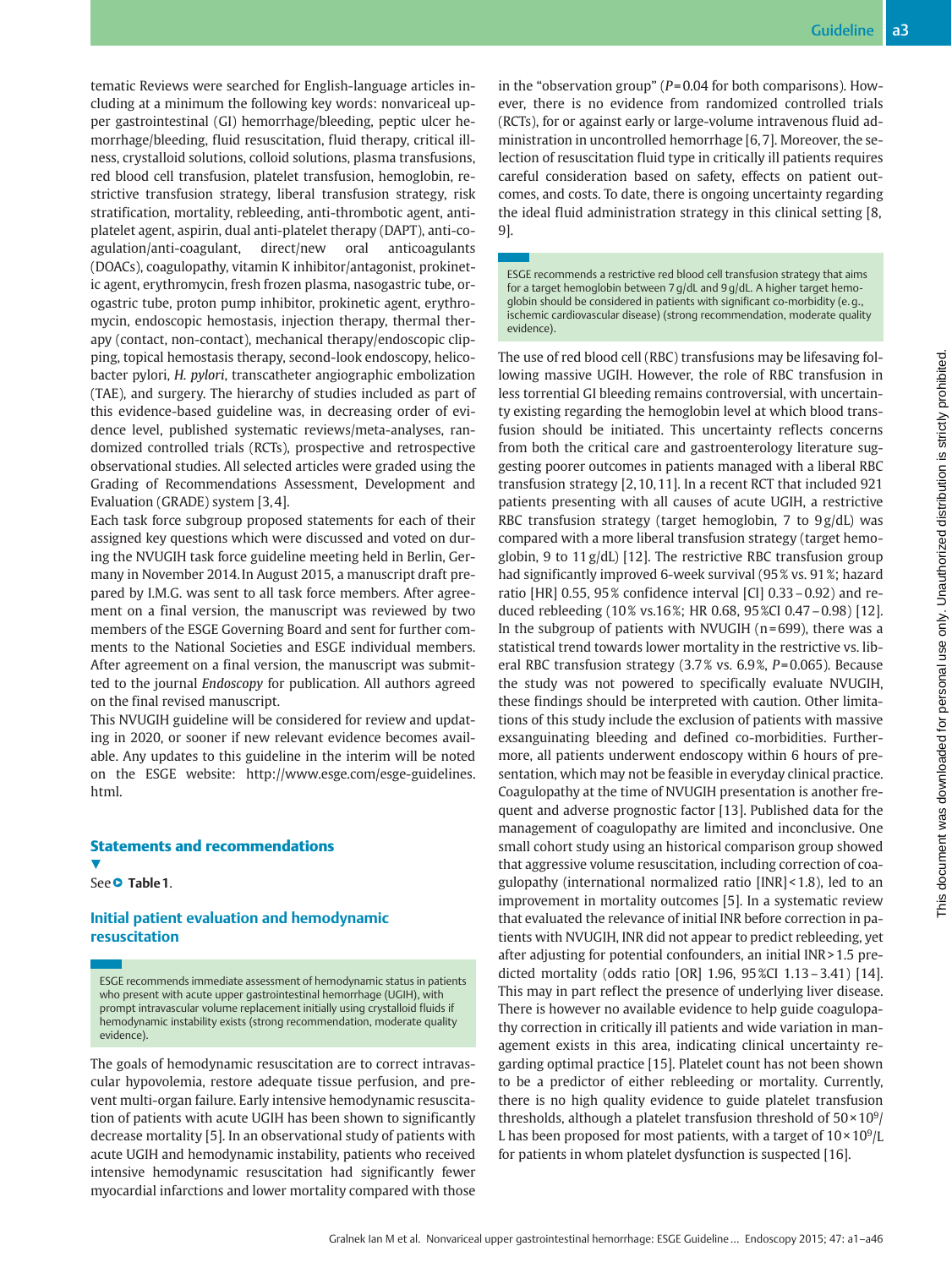Table 1 Summary of Guideline statements and recommendations. Diagnosis and management of nonvariceal upper gastrointestinal hemorrhage: European Society of Gastrointestinal Endoscopy (ESGE) Guideline.

#### Initial patient evaluation and hemodynamic resuscitation

1 ESGE recommends immediate assessment of hemodynamic status in patients who present with acute upper gastrointestinal hemorrhage (UGIH), with prompt intravascular volume replacement initially using crystalloid fluids if hemodynamic instability exists (strong recommendation, moderate quality evidence).

2 ESGE recommends a restrictive red blood cell transfusion strategy that aims for a target hemoglobin between 7 g/dL and 9 g/dL. A higher target hemoglobin should be considered in patients with significant co-morbidity (e. g., ischemic cardiovascular disease) (strong recommendation, moderate

#### quality evidence). Risk stratification

3 ESGE recommends the use of a validated risk stratification tool to stratify patients into high and low risk groups. Risk stratification can aid clinical decision making regarding timing of endoscopy and hospital discharge (strong recommendation, moderate quality evidence).

4 ESGE recommends the use of the Glasgow-Blatchford Score (GBS) for pre-endoscopy risk stratification. Outpatients determined to be at very low risk, based upon a GBS score of 0 – 1, do not require early endoscopy nor hospital admission. Discharged patients should be informed of the risk of recurrent bleeding and be advised to maintain contact with the discharging hospital (strong recommendation, moderate quality evidence).

#### Pre-endoscopy management

5 For patients taking vitamin K antagonists (VKAs), ESGE recommends withholding the VKA and correcting coagulopathy while taking into account the patient's cardiovascular risk in consultation with a cardiologist. In patients with hemodynamic instability, administration of vitamin K, supplemented with intravenous prothrombin complex concentrate (PCC) or fresh frozen plasma (FFP) if PCC is unavailable, is recommended (strong recommendation, low quality evidence).

6 If the clinical situation allows, ESGE suggests an international normalized ratio (INR) value < 2.5 before performing endoscopy with or without endoscopic hemostasis (weak recommendation, moderate quality evidence).

7 ESGE recommends temporarily withholding new direct oral anticoagulants (DOACs) in patients with suspected acute NVUGIH in coordination/consultation with the local hematologist/cardiologist (strong recommendation, very low quality evidence).

8 For patients using antiplatelet agents, ESGE recommends the management algorithm detailed in **C** Fig. 2 (strong recommendation, moderate quality evidence).

9 ESGE recommends initiating high dose intravenous proton pump inhibitors (PPI), intravenous bolus followed by continuous infusion (80mg then 8mg/ hour), in patients presenting with acute UGIH awaiting upper endoscopy. However, PPI infusion should not delay the performance of early endoscopy (strong recommendation, high quality evidence).

10 ESGE does not recommend the use of tranexamic acid in patients with NVUGIH (strong recommendation, low quality evidence).

11 ESGE does not recommend the use of somatostatin, or its analogue octreotide, in patients with NVUGIH (strong recommendation, low quality evidence).

12 ESGE recommends intravenous erythromycin (single dose, 250mg given 30 – 120 minutes prior to upper GI endoscopy) in patients with clinically severe or ongoing active UGIH. In selected patients, pre-endoscopic infusion of erythromycin significantly improves endoscopic visualization, reduces the need for second-look endoscopy, decreases the number of units of blood transfused, and reduces duration of hospital stay (strong recommendation, high quality evidence).

13 ESGE does not recommend the routine use of nasogastric or orogastric aspiration/lavage in patients presenting with acute UGIH (strong recommendation, moderate quality evidence).

14 In an effort to protect the patient's airway from potential aspiration of gastric contents, ESGE suggests endotracheal intubation prior to endoscopy in patients with ongoing active hematemesis, encephalopathy, or agitation (weak recommendation, low quality evidence).

15 ESGE recommends adopting the following definitions regarding the timing of upper GI endoscopy in acute overt UGIH relative to patient presentation: very early < 12 hours, early ≤ 24 hours, and delayed > 24 hours (strong recommendation, moderate quality evidence).

16 Following hemodynamic resuscitation, ESGE recommends early ( ≤ 24 hours) upper GI endoscopy. Very early ( < 12 hours) upper GI endoscopy may be considered in patients with high risk clinical features, namely: hemodynamic instability (tachycardia, hypotension) that persists despite ongoing attempts at volume resuscitation; in-hospital bloody emesis/nasogastric aspirate; or contraindication to the interruption of anticoagulation (strong recommendation, moderate quality evidence).

17 ESGE recommends the availability of both an on-call GI endoscopist proficient in endoscopic hemostasis and on-call nursing staff with technical expertise in the use of endoscopic devices to allow performance of endoscopy on a 24 /7 basis (strong recommendation, moderate quality evidence).

#### Endoscopic therapy (peptic ulcer bleeding)

18 ESGE recommends the Forrest (F) classification be used in all patients with peptic ulcer hemorrhage in order to differentiate low and high risk endoscopic stigmata (strong recommendation, high quality evidence).

19 ESGE recommends that peptic ulcers with spurting or oozing bleeding (Forrest classification Ia and Ib respectively), or with a nonbleeding visible vessel (Forrest classification IIa) receive endoscopic hemostasis because these lesions are at high risk for persistent bleeding or rebleeding (strong recommendation, high quality evidence).

20 ESGE recommends that peptic ulcers with an adherent clot (Forrest classification IIb) be considered for endoscopic clot removal. Once the clot is removed, any identified underlying active bleeding (Forrest classification Ia or Ib) or nonbleeding visible vessel (Forrest classification IIa) should receive endoscopic hemostasis (weak recommendation, moderate quality evidence).

21 In patients with peptic ulcers having a flat pigmented spot (Forrest classification IIc) or clean base (Forrest classification III), ESGE does not recommend endoscopic hemostasis as these stigmata present a low risk of recurrent bleeding. In selected clinical settings, these patients may be discharged to home on standard PPI therapy, e. g., oral PPI once-daily (strong recommendation, moderate quality evidence).

22 ESGE does not recommend the routine use of Doppler ultrasound or magnification endoscopy in the evaluation of endoscopic stigmata of peptic ulcer bleeding (strong recommendation, low quality evidence).

23 For patients with actively bleeding ulcers (FIa, FIb), ESGE recommends combining epinephrine injection with a second hemostasis modality (contact thermal, mechanical therapy, or injection of a sclerosing agent). ESGE recommends that epinephrine injection therapy not be used as endoscopic monotherapy (strong recommendation, high quality evidence).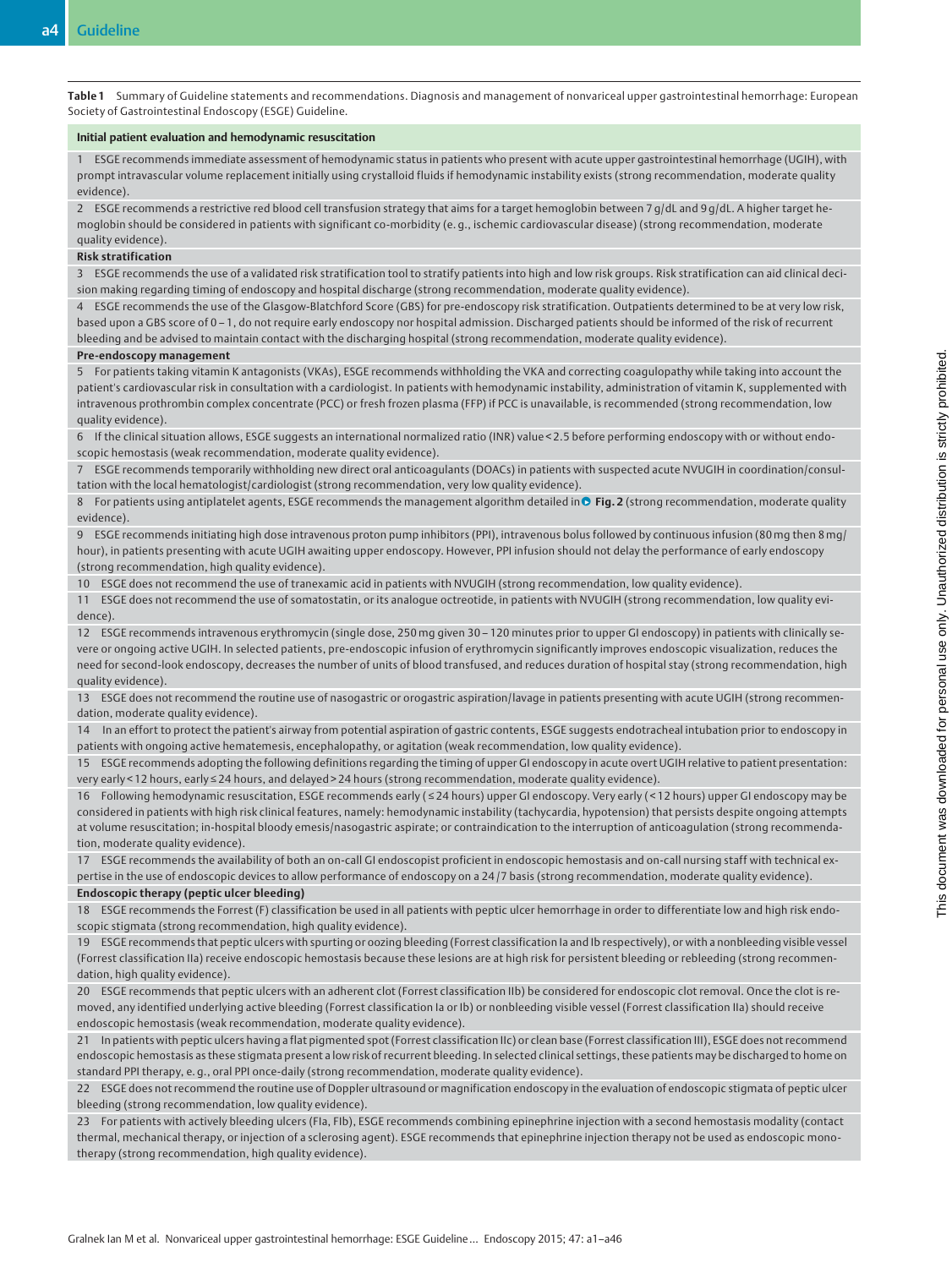#### Table 1 (Continuation)

#### Initial patient evaluation and hemodynamic resuscitation

24 For patients with nonbleeding visible vessel (FIIa), ESGE recommends mechanical therapy, thermal therapy, or injection of a sclerosing agent as monotherapy or in combination with epinephrine injection. ESGE recommends that epinephrine injection therapy not be used as endoscopic monotherapy (strong recommendation, high quality evidence).

25 For patients with active NVUGIH bleeding not controlled by standard endoscopic hemostasis therapies, ESGE suggests the use of a topical hemostatic spray or over-the-scope clip as salvage endoscopic therapy (weak recommendation, low quality evidence).

#### Endoscopic therapy (other causes of NVUGIH)

26 For patients with acid-related causes of NVUGIH different from peptic ulcers (e. g., erosive esophagitis, gastritis, duodenitis), ESGE recommends treatment with high dose PPI. Endoscopic hemostasis is usually not required and selected patients may be discharged early (strong recommendation, low quality evidence).

27 ESGE recommends that patients with a Mallory – Weiss lesion that is actively bleeding receive endoscopic hemostasis. There is currently inadequate evidence to recommend a specific endoscopic hemostasis modality. Patients with a Mallory – Weiss lesion and no active bleeding can receive high dose PPI therapy alone (strong recommendation, moderate quality evidence).

28 ESGE recommends that a Dieulafoy lesion receive endoscopic hemostasis using thermal, mechanical (hemoclip or band ligation), or combination therapy (dilute epinephrine injection combined with contact thermal or mechanical therapy) (strong recommendation, moderate quality evidence). Transcatheter angiographic embolization (TAE) or surgery should be considered if endoscopic treatment fails or is not technically feasible (strong recommendation, low quality evidence).

29 In patients bleeding from upper GI angioectasias, ESGE recommends endoscopic hemostasis therapy. However, there is currently inadequate evidence to recommend a specific endoscopic hemostasis modality (strong recommendation, low quality evidence).

30 In patients bleeding from upper GI neoplasia, ESGE recommends considering endoscopic hemostasis in order to avert urgent surgery and reduce blood transfusion requirements. However, no currently available endoscopic treatment appears to have long-term efficacy (weak recommendation, low quality evidence).

#### Post endoscopy/endoscopic hemostasis management

31 ESGE recommends PPI therapy for patients who receive endoscopic hemostasis and for patients with adherent clot not receiving endoscopic hemostasis. PPI therapy should be high dose and administered as an intravenous bolus followed by continuous infusion (80mg then 8mg /hour) for 72 hours post endoscopy (strong recommendation, high quality evidence).

32 ESGE suggests considering PPI therapy as intermittent intravenous bolus dosing (at least twice-daily) for 72 hours post endoscopy for patients who receive endoscopic hemostasis and for patients with adherent clot not receiving endoscopic hemostasis. If the patient's condition permits, high dose oral PPI may also be an option in those able to tolerate oral medications (weak recommendation, moderate quality evidence).

33 In patients with clinical evidence of rebleeding following successful initial endoscopic hemostasis, ESGE recommends repeat upper endoscopy with hemostasis if indicated. In the case of failure of this second attempt at hemostasis, transcatheter angiographic embolization (TAE) or surgery should be considered (strong recommendation, high quality evidence).

34 ESGE does not recommend routine second-look endoscopy as part of the management of NVUGIH. However, second-look endoscopy may be considered in selected patients at high risk for rebleeding (strong recommendation, high quality evidence).

35 In patients with NVUGIH secondary to peptic ulcer, ESGE recommends investigating for the presence of Helicobacter pylori in the acute setting with initiation of appropriate antibiotic therapy when H. pylori is detected. Re-testing for H. pylori should be performed in those patients with a negative test in the acute setting. Documentation of successful H. pylori eradication is recommended (strong recommendation, high quality evidence).

36 ESGE recommends restarting anticoagulant therapy following NVUGIH in patients with an indication for long-term anticoagulation. The timing for resumption of anticoagulation should be assessed on a patient by patient basis. Resuming warfarin between 7 and 15 days following the bleeding event appears safe and effective in preventing thromboembolic complications for most patients. Earlier resumption, within the first 7 days, may be indicated for patients at high thrombotic risk (strong recommendation, moderate quality evidence).

37 In patients receiving low dose aspirin for primary cardiovascular prophylaxis who develop peptic ulcer bleeding, ESGE recommends withholding aspirin, re-evaluating the risks/benefits of ongoing aspirin use in consultation with a cardiologist, and resuming low dose aspirin following ulcer healing or earlier if clinically indicated (strong recommendation, low quality evidence).

38 In patients receiving low dose aspirin for secondary cardiovascular prophylaxis who develop peptic ulcer bleeding, ESGE recommends aspirin be resumed immediately following index endoscopy if the risk of rebleeding is low (e. g., FIIc, FIII). In patients with high risk peptic ulcer (FIa, FIb, FIIa, FIIb), early reintroduction of aspirin by day 3 after index endoscopy is recommended, provided that adequate hemostasis has been established (strong recommendation, moderate quality evidence).

39 In patients receiving dual antiplatelet therapy (DAPT) who develop peptic ulcer bleeding, ESGE recommends continuing low dose aspirin therapy. Early cardiology consultation should be obtained regarding the timing of resuming the second antiplatelet agent (strong recommendation, low quality evidence).

40 In patients requiring dual antiplatelet therapy (DAPT) and who have had NVUGIH, ESGE recommends the use of a PPI as co-therapy (strong recommendation, moderate quality evidence).

### Risk stratification

ESGE recommends the use of a validated risk stratification tool to stratify patients into high and low risk groups. Risk stratification can aid clinical decision making regarding timing of endoscopy and hospital discharge (strong recommendation, moderate quality evidence).

ESGE recommends the use of the Glasgow-Blatchford Score (GBS) for preendoscopy risk stratification. Outpatients determined to be at very low risk, based upon a GBS score of 0–1, do not require early endoscopy nor hospital admission. Discharged patients should be informed of the risk of recurrent bleeding and be advised to maintain contact with the discharging hospital (strong recommendation, moderate quality evidence).

Risk stratification of patients presenting with acute UGIH can assist in identifying those who may require more urgent intervention and help triage patients to in-hospital vs. out-of-hospital management. A number of scoring tools have been created for predicting outcomes following acute UGIH, with the Glasgow-Blatchford Score (GBS) (O Table 2) and Rockall score being the most widely evaluated and adopted [17–19]. However, no single scoring tool has been shown to excel at predicting all relevant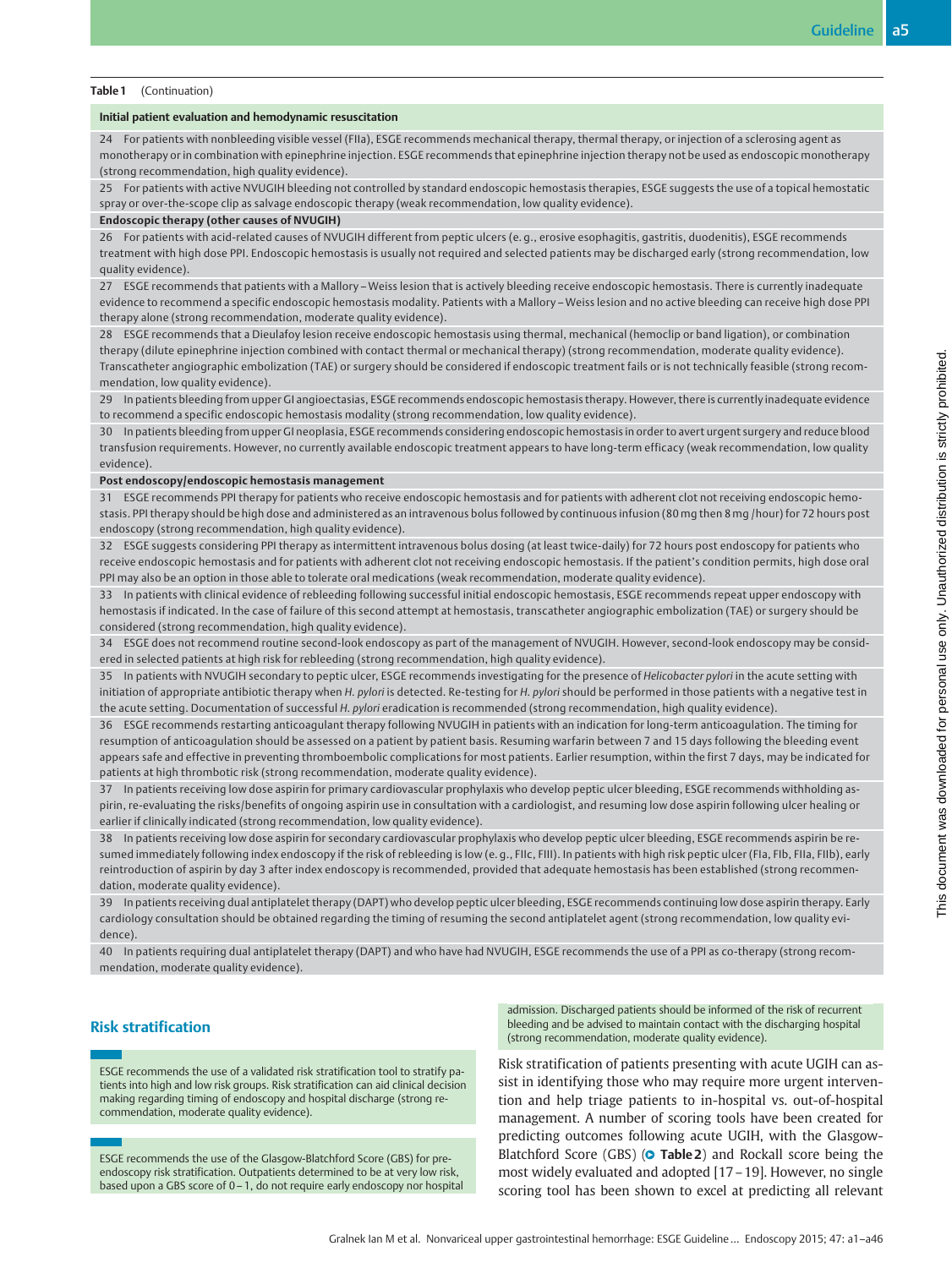Table 2 Glasgow-Blatchford Score (GBS).

|                               | <b>Points</b>            |
|-------------------------------|--------------------------|
| Systolic blood pressure, mmHq |                          |
| $100 - 109$                   | $\mathbf{1}$             |
| $90 - 99$                     | $\overline{\phantom{0}}$ |
| ${}^{590}$                    | 3                        |
| Blood urea nitrogen, mmol/L   |                          |
| $6.5 - 7.9$                   | $\overline{2}$           |
| $8.0 - 9.9$                   | $\overline{3}$           |
| $10.0 - 24.9$                 | $\overline{4}$           |
| $\geq 25.0$                   | 6                        |
| Hemoglobin for men, g/dL      |                          |
| $12.0 - 12.9$                 | $\mathbf{1}$             |
| $10.0 - 11.9$                 | 3                        |
| < 10.0                        | 6                        |
| Hemoglobin for women, g/dL    |                          |
| $10.0 - 11.9$                 | $\overline{1}$           |
| < 10.0                        | 6                        |
| <b>Other risk variables</b>   |                          |
| Pulse $\geq 100$              | $\mathbf{1}$             |
| Melena                        | $\mathbf{1}$             |
| Syncope                       | $\overline{\phantom{0}}$ |
| Hepatic disease               | $\overline{\phantom{0}}$ |
| Cardiac failure               | $\overline{2}$           |

#### TOTAL GBS \_\_\_\_\_\_\_\_\_\_\_\_\_\_\_\_\_\_

GBS restricted for use only in nonhospitalized, ambulatory patients Risk variables measured at time of patient presentation

GBS= 0–1 denotes "low-risk"

outcomes in acute UGIH (e. g., rebleeding, need for intervention, mortality) [19]. This is not surprising as the most validated risk scores were derived to assess a specific UGIH outcome: that for the Rockall score being mortality and for the GBS being the need for intervention [17, 18].

A recent systematic review evaluating the accuracy of the available UGIH risk stratification tools demonstrated substantial heterogeneity in predicted outcomes and highlighted that methodological quality of the prediction scores was less than optimal [19]. Regarding the need for intervention, retrospective and prospective studies have assessed the prognostic value of the GBS vs. the Rockall score. These studies showed that the GBS correctly identified  $98\%$  (95 %CI 89% – 100%) of those patients who did not require any subsequent intervention while 83 % (95 %CI 71 %–91 %) of those patients were identified using the Rockall score. Randomized controlled trials and observational studies consistently indicate that clinical, endoscopic, and social factors may identify patients who may be safely discharged for outpatient management [20–28]. The most frequent adverse event reported is rebleeding ranging between 0.5 % and 4 %, with no deaths or hospital readmissions for surgery reported. Moreover, studies consistently indicate that outpatient management of appropriately selected patients with acute UGIH reduces resource utilization [20, 21, 27]. Emergency department discharge without inpatient endoscopy (i.e., outpatient management) should be considered for patients if: systolic blood pressure ≥110mmHg, pulse < 100 beats/minute, hemoglobin  $\geq 13.0$  g/dL for men or  $\geq 12.0$  g/dL for women, blood urea nitrogen < 18.2mg/dL, along with the absence of melena, syncope, hepatic disease, and cardiac failure [18]. (See Appendix e2, online-only.)

### Pre-endoscopy management Initial management of antithrombotic agents (anticoagulants and antiplatelet agents)

For patients taking vitamin K antagonists (VKAs), ESGE recommends withholding the VKA and correcting coagulopathy while taking into account the patient's cardiovascular risk in consultation with a cardiologist. In patients with hemodynamic instability, administration of vitamin K, supplemented with intravenous prothrombin complex concentrate (PCC) or fresh frozen plasma (FFP) if PCC is unavailable, is recommended (strong recommendation, low quality evidence).

If the clinical situation allows, ESGE suggests an international normalized ratio (INR) value < 2.5 before performing endoscopy with or without endoscopic hemostasis (weak recommendation, moderate quality evidence).

GI bleeding represents a serious complication of VKA therapy, with an incidence of  $1\% - 4\%$  per year [29,30]. Discontinuation of anticoagulants and correction of coagulopathy before endoscopy is the "standard of practice" in patients with clinically significant GI bleeding [31–33]. Because data are limited, specific strategies to reverse VKAs in a patient with acute overt UGIH vary [34]. Practice guidelines recommend urgent reversal in all patients presenting with serious, life-threatening bleeding (i. e., hemodynamic instability or shock), either in the case of therapeutic or supratherapeutic INR elevations [32, 35]. For patients who are not actively bleeding and are hemodynamically stable, intravenous vitamin K administration may be an option. When more urgent reversal is required, administration of prothrombin complex concentrates (PCCs) or fresh frozen plasma (FFP) is necessary, with concomitant intravenous administration of 5–10mg vitamin K to prevent "rebound coagulopathy" once the transfused factors have been cleared. Prothrombin complex concentrates contain clotting factors prepared from pooled and concentrated human plasma and are preferred over FFP because of several advantages, including no need to check the patient's blood group, less risk for volume overload because of smaller transfusion volume, faster onset of action, similar thrombotic risk profile, and minimal risk of infectious transmission, albeit at a higher cost [36–40]. A recent prospective, nonrandomized, comparative study of 40 warfarin users who presented with UGIH and an INR > 2.1 reported that patients who received PCC had a near normalized INR at 2 hours following infusion (INR = 1.5) while those who received FFP had an INR of 2.4 at 6 hours following infusion [38]. No patient in the PCC group had active bleeding at endoscopy compared with 7 in the FFP group (0 vs.  $35\%$ ,  $P < 0.01$ ). The risk of thrombosis following PCC administration approximates 1 %, and is similar to that reported with FFP [39, 40].

ESGE recommends temporarily withholding new direct oral anticoagulants (DOACs) in patients with suspected acute NVUGIH in coordination/consultation with the local hematologist/cardiologist (strong recommendation, very low quality evidence).

As an alternative to heparin and VKAs, the new non-VKA oral anticoagulants (NOACs; also referred to as direct oral anticoagulants [DOACs]) are being rapidly adopted worldwide, primarily for thromboembolic prevention in patients with nonvalvular atrial fibrillation and for prophylaxis or treatment of venous thromboembolism [41]. These pharmacological agents do however, present a risk of significant GI bleeding similar to or greater than that reported with warfarin [42, 43]. Moreover, DOACs differ in comparison with heparin and VKA. Specifically, in the absence of renal or hepatic failure, DOAC clearance and the subsequent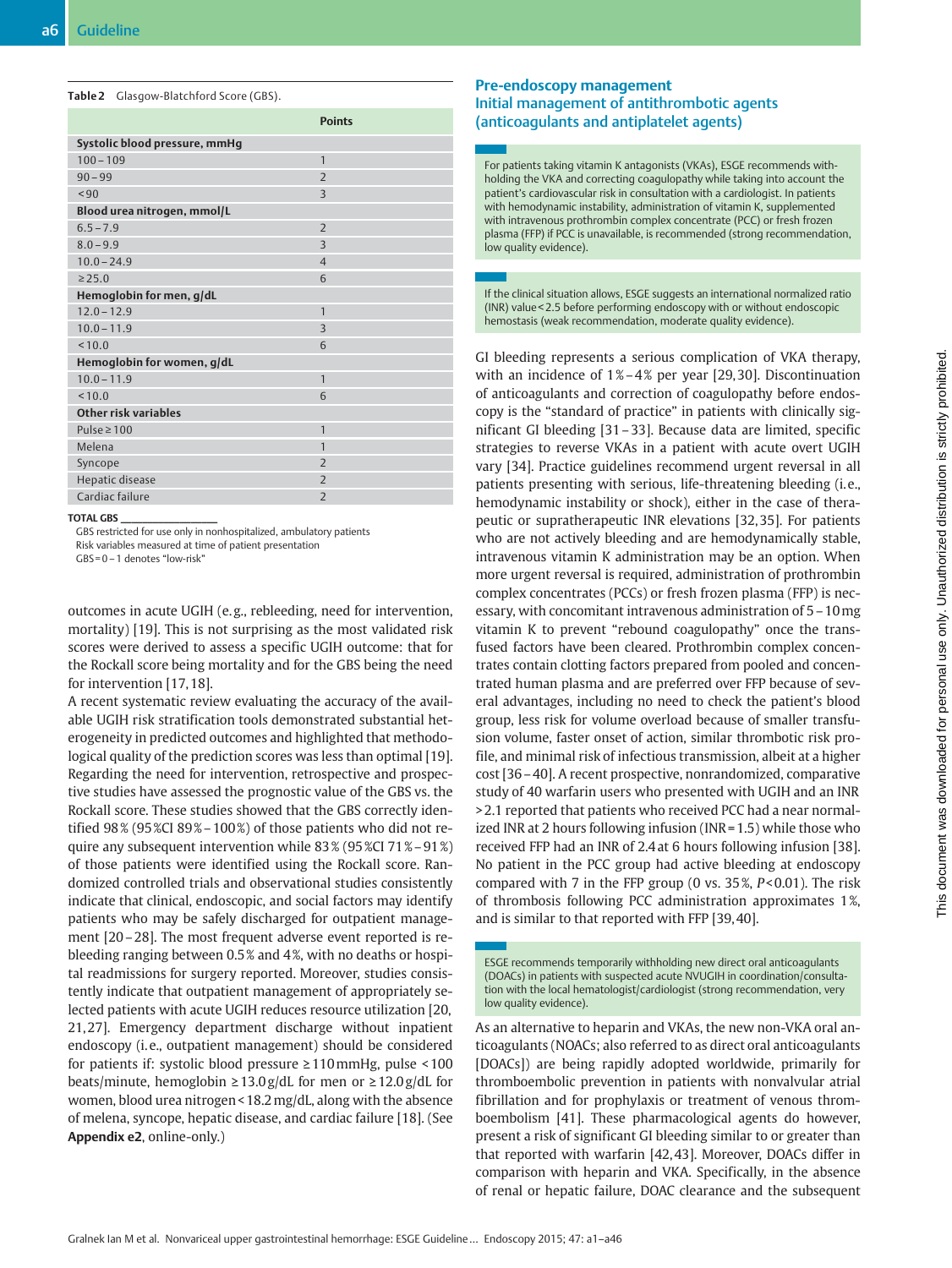

Fig. 1 Algorithm for the management of patients with acute upper gastrointestinal hemorrhage who are using antiplatelet agent(s): European Society of Gastrointestinal Endoscopy (ESGE) Guideline.

loss of anticoagulation effect is rapid and predictable (occurring gradually over 12–24 hours), routine laboratory tests are not sensitive for the quantitative assessment of their anticoagulant activity, and there is currently no specific reversal agent/antidote for emergency use with any DOAC, although potential agents are in development and may be commercially available in the next 1–2 years [44–46]. As there are no published clinical trials addressing the management of GI bleeding in patients using DOAC, current recommendations are based on expert opinion or laboratory end-points [47–49].

At the time of patient presentation with acute UGIH, DOACs should be temporarily withheld. Given their relatively short half-life, time is the most important antidote against DOACs. Strategies to accelerate anticoagulation reversal are supported only by data collected from healthy human volunteers, animal models, and in vitro studies [50]. Based on those data, vitamin K or FFP have no place as reversal agents for DOACs. Prothrombin complex concentrates or activated PCC may be considered in patients with severe or life-threatening bleeding, and hemodialysis can be used to reduce the blood concentration of dabigatran, but not that of rivaroxaban and apixaban which are more tightly bound to plasma proteins [48, 49, 51]. Additional data on the clinical effectiveness of these strategies in acutely bleeding patients are urgently needed.

For patients using antiplatelet agents, ESGE recommends the management algorithm detailed in **O** Fig. 1 (strong recommendation, moderate quality evidence).

Antiplatelet agents include low dose aspirin and thienopyridines (e. g., clopidogrel, prasugrel, ticlopidine) that irreversibly inhibit platelet aggregation, ticagrelor a reversible  $P2Y_{12}$  receptor antagonist, and vorapaxar, a protease-activated receptor (PAR-1) antagonist that inhibits thrombin. The minimum duration of antiplatelet agent discontinuation that allows for restoration of normal platelet aggregation is 5–7 days [52].

Studies have shown that in patients taking low dose aspirin for secondary cardiovascular prophylaxis, all-cause mortality was lower if aspirin was not discontinued following peptic ulcer bleeding [53, 54]. In an RCT, 156 recipients of low dose aspirin for secondary prophylaxis who had peptic ulcer bleeding were randomized to receive continuous aspirin or placebo [53]. At 8 week follow up, all-cause mortality was lower in the patients randomized to aspirin compared with placebo (1.3% vs. 12.9%, 95 %CI 3.7 %–19.5 %; hazard ratio [HR] 0.20), with the difference being attributable to cardiovascular, cerebrovascular, or GI complications. The 30-day ulcer rebleeding rate was not significantly greater in the aspirin group. Patients who required dual antiplatelet therapy (DAPT) were excluded from this study. In a subsequent retrospective analysis that included 118 low dose aspirin recipients who had been treated for peptic ulcer bleeding and followed-up for a median of 2 years, 47 (40%) patients stopped aspirin [54]. Patients who discontinued aspirin and those who continued aspirin had similar mortality rates (31 %). However, in a subgroup analysis limited to patients with cardiovascular comorbidities, those patients who discontinued aspirin had an almost fourfold increase in the risk of death or acute cardiovascular event (P< 0.01) [54]. Randomized controlled trials have shown that neither aspirin nor clopidogrel use impede ulcer healing promoted by proton pump inhibitors (PPI) [55, 56].

### Pharmacological therapy

ESGE recommends initiating high dose intravenous proton pump inhibitors (PPI), intravenous bolus followed by continuous infusion (80mg then 8mg/ hour), in patients presenting with acute UGIH awaiting upper endoscopy.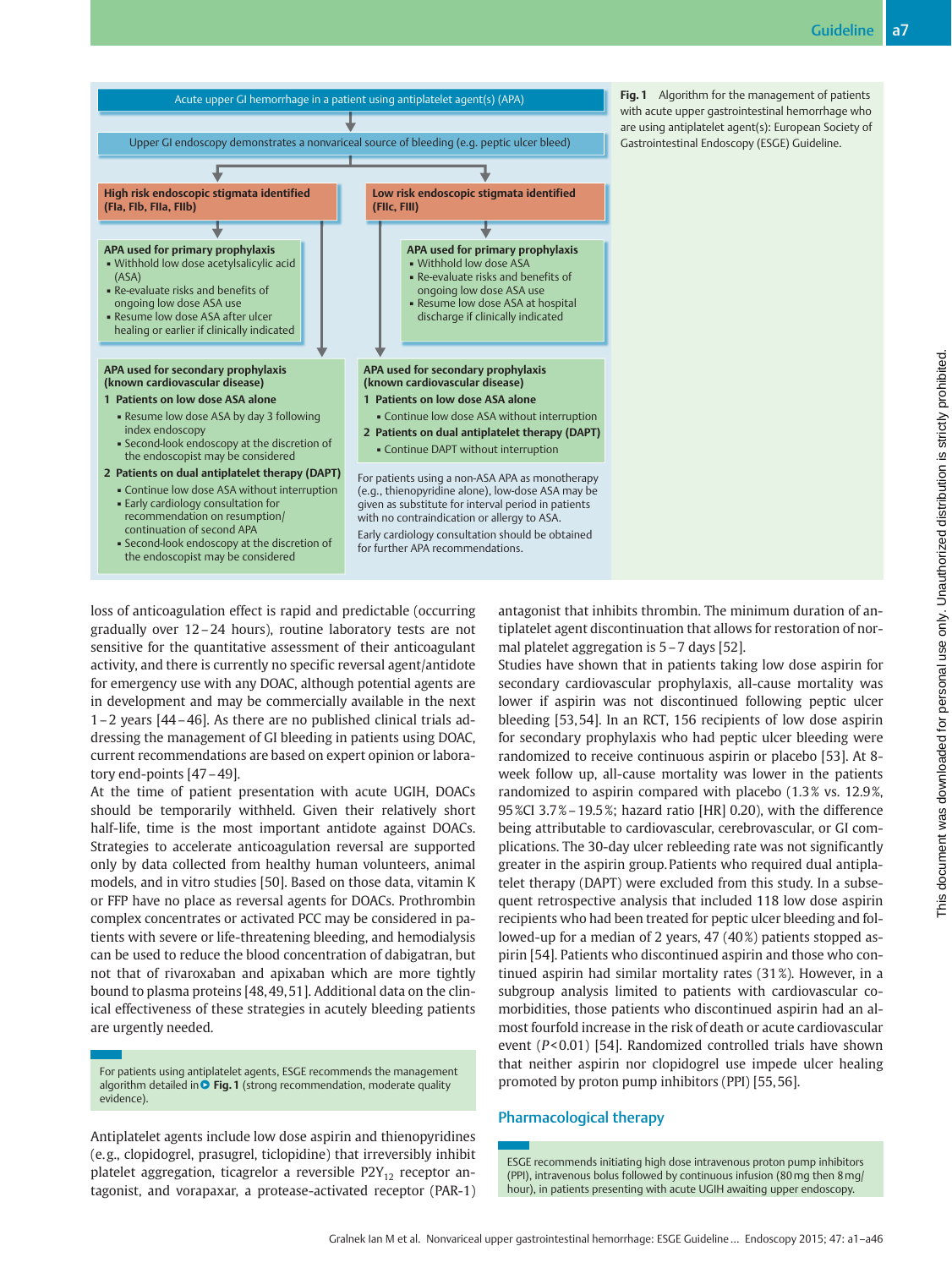However, PPI infusion should not delay the performance of early endoscopy (strong recommendation, high quality evidence).

A Cochrane meta-analysis of 6 RCTs (n = 2223 patients) showed that administering PPIs before endoscopy significantly decreases the incidence of high risk stigmata of hemorrhage at the time of index endoscopy (37.2 % vs. 46.5 %; OR 0.67, 95 %CI 0.54–0.84) and the need for endoscopic hemostasis (8.6 % vs. 11.7 %; OR 0.68, 95 %CI 0.50–0.93), but has no effect on rebleeding, need for surgery, or mortality [57].

Cost–effectiveness studies suggest that high dose PPI infusion prior to endoscopy for patients with UGIH is more effective and less costly than placebo [58, 59]. (See Appendix e3, online-only.)

ESGE does not recommend the use of tranexamic acid in patients with NVU-GIH (strong recommendation, low quality evidence).

Tranexamic acid reduces clot breakdown by inhibiting the fibrinolytic action of plasmin. A recent RCT demonstrated that tranexamic acid significantly reduces bleeding-related and all-cause mortality in trauma patients with significant hemorrhage [60]. A Cochrane meta-analysis evaluating the use of tranexamic acid in 1654 UGIH patients showed a beneficial effect of tranexamic acid on mortality when compared with placebo (relative risk [RR] 0.61, 95 %CI 0.42–0.89), but not on other patient outcomes including bleeding, surgery, or transfusion requirements [61]. However, the beneficial effect on mortality did not persist in subgroup analysis. The studies included in this meta-analysis have important limitations that affect their generalizability including their methodological quality and the fact that the majority were conducted before the widespread use of therapeutic endoscopy and PPIs. To date, no controlled trial assessing the role of alternative antifibrinolytic agents (e. g., aminocaproic acid, aprotinin) in patients with acute UGIH has been reported. (See Appendix e4, online-only.)

ESGE does not recommend the use of somatostatin, or its analogue octreotide, in patients with NVUGIH (strong recommendation, low quality evidence).

Somatostatin, and its analogue octreotide, inhibit both acid and pepsin secretion while also reducing gastroduodenal mucosal blood flow [62]. However, they are not routinely recommended in NVUGIH (e. g., peptic ulcer bleeding), either pre-endoscopy or as an adjunctive therapy post endoscopy, since published data show little or no benefit attributable to these pharmacological agents. (See Appendix e5, online-only.)

ESGE recommends intravenous erythromycin (single dose, 250mg given 30– 120 minutes prior to upper GI endoscopy) in patients with clinically severe or ongoing active UGIH. In selected patients, pre-endoscopic infusion of erythromycin significantly improves endoscopic visualization, reduces the need for second-look endoscopy, decreases the number of units of blood transfused, and reduces duration of hospital stay (strong recommendation, high quality evidence).

It has been reported that in 3 % to 19 % of UGIH cases, no obvious cause of bleeding is identified [63, 64]. This may in part be related to the presence of blood and clots impairing endoscopic visualization. There are four published meta-analyses evaluating the role of prokinetic agent infusion prior to upper GI endoscopy in patients presenting with acute UGIH [65–68]. The most recently published meta-analysis (n = 558 patients) showed that erythromycin infusion prior to endoscopy significantly improved gastric

mucosa visualization (OR 3.43, 95 %CI 1.81–6.50; P< 0.01), and decreased the need for second-look endoscopy (OR 0.47, 95 %CI 0.26−0.83, P= 0.01), RBC units transfused (weighted mean difference −0.41, 95 %CI −0.82 to −0.01, P= 0.04), and duration of hospital stay (weighted mean difference −1.51 days, 95 %CI −2.45 to −0.56, P< 0.01) [68].

A single intravenous dose of erythromycin is safe and generally well tolerated, with no adverse events reported in the meta-analyses. Studies that found a significant improvement in endoscopic visualization with pre-endoscopic erythromycin infusion included patients admitted to the intensive care unit because of UGIH with clinical evidence of active bleeding or hematemesis or blood seen on nasogastric lavage. These patients are most likely to benefit from erythromycin infusion prior to endoscopy. The dose of erythromycin most commonly used is 250mg and is infused 30 to 120 minutes prior to upper GI endoscopy. A cost–effectiveness study found that pre-endoscopy erythromycin infusion in UGIH was cost-effective, primarily due to a reduction in the need for second-look endoscopies [69]. Contraindications to erythromycin administration include sensitivity to macrolide antibiotics and prolonged QT interval.

Metoclopramide has been less studied, it has been assigned a "black box warning" by the United States Food and Drug Administration because of the risk of neurologic side effects, and caution should therefore be advised with the use of this prokinetic agent.

(See Appendix e6, online-only.)

### Role of gastric lavage and prophylactic endotracheal intubation

ESGE does not recommend the routine use of nasogastric or orogastric aspiration/lavage in patients presenting with acute UGIH (strong recommendation, moderate quality evidence).

A number of studies, including a meta-analysis, have evaluated the role of nasogastric aspiration/lavage in patients presenting with acute UGIH [70–73]. In distinguishing upper from lower GI bleeding, nasogastric aspiration has low sensitivity 44% (95%CI 39 %–48 %) yet high specificity 95 % (95 %CI 90 %–98 %). In identifying severe UGIH, its sensitivity and specificity are 77% (95%CI 57 %–90 %) and 76 % (95 %CI 32 %–95 %), respectively [70]. This meta-analysis also found that as compared to nasogastric aspiration/lavage, clinical signs and laboratory findings (e. g., hemodynamic shock and hemoglobin < 8 g/dL) had similar ability to identify severe UGIH [70]. Others have reported that nasogastric aspiration/lavage failed to assist clinicians in correctly predicting the need for endoscopic hemostasis, did not improve visualization of the stomach at endoscopy, or improve clinically relevant outcomes such as rebleeding, need for second-look endoscopy, or blood transfusion requirements [71–73]. It also should be noted that nasogastric aspiration/lavage is a very uncomfortable procedure that is not well tolerated or desired by patients [74].

It has been hypothesized that pre-endoscopic endotracheal intubation may prevent cardiorespiratory adverse events in patients with acute UGIH. However, between those patients who were prophylactically intubated prior to upper GI endoscopy as com-

In an effort to protect the patient's airway from potential aspiration of gastric contents, ESGE suggests endotracheal intubation prior to endoscopy in patients with ongoing active hematemesis, encephalopathy, or agitation (weak recommendation, low quality evidence).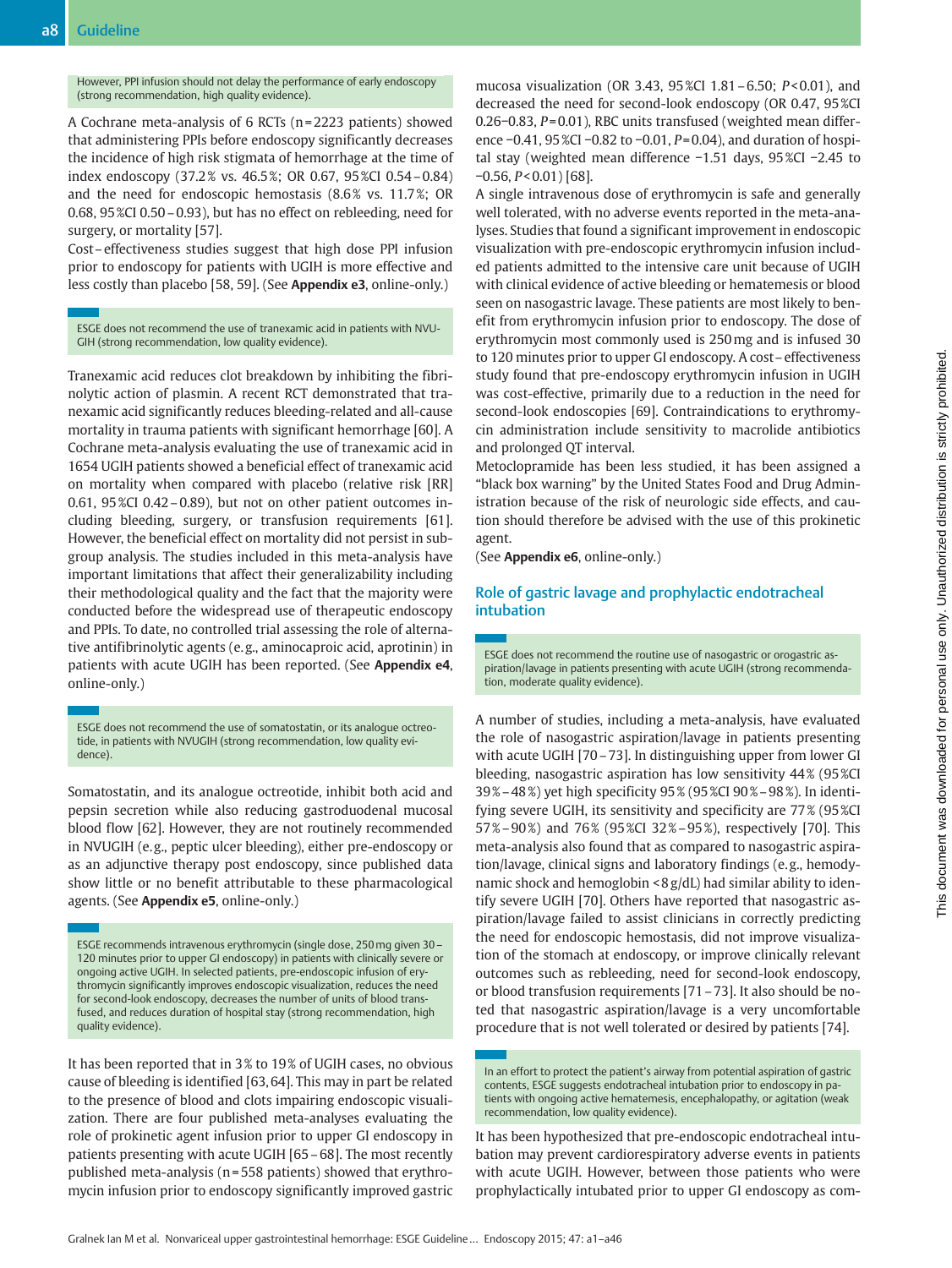pared to those patients not intubated, published data show no significant difference in patient outcomes (e.g., pulmonary aspiration, in-hospital mortality) [75–77]. One study suggested that aspiration was actually more frequent in those patients who had undergone endotracheal intubation prior to upper GI endoscopy [75]. At this time, endotracheal intubation prior to upper GI endoscopy in patients with UGIH does not seem to make a difference in patient outcome but published data are limited with small numbers of subjects and low methodological quality.

## Timing of endoscopy

ESGE recommends adopting the following definitions regarding the timing of upper GI endoscopy in acute overt UGIH relative to patient presentation: very early < 12 hours, early≤24 hours, and delayed > 24 hours (strong recommendation, moderate quality evidence).

Following hemodynamic resuscitation, ESGE recommends early (≤24 hours) upper GI endoscopy. Very early ( < 12 hours) upper GI endoscopy may be considered in patients with high risk clinical features, namely: hemodynamic instability (tachycardia, hypotension) that persists despite ongoing attempts at volume resuscitation; in-hospital bloody emesis/nasogastric aspirate; or contraindication to the interruption of anticoagulation (strong recommendation, moderate quality evidence).

ESGE recommends the availability of both an on-call GI endoscopist proficient in endoscopic hemostasis and on-call nursing staff with technical expertise in the use of endoscopic devices to allow performance of endoscopy on a 24 /7 basis (strong recommendation, moderate quality evidence).

Performance of upper GI endoscopy within 24 hours of patient presentation with suspected NVUGIH and no contraindication to endoscopy has been proposed as a key quality indicator in the management of upper GI bleeding [78]. In a large European observational study that included 123 centers in 7 countries, there was wide variation in practice where anywhere from 70 % to 93 % of 2660 unselected patients with UGIH underwent upper endoscopy within 24 hours of hospital admission [79].

Two systematic reviews evaluating the timing of upper GI endoscopy demonstrated improved risk assessment and reduction in hospital length of stay if endoscopy was performed within 24 hours of patient presentation, yet the impact on need for surgery and in-hospital mortality was variable [80, 81]. More recently, a retrospective analysis of risk factors for mortality in more than 400 000 patients with NVUGIH found an increased mortality in patients who failed to receive upper endoscopy within 1 day of hospital admission (OR 1.32, 95 %CI 1.26–1.38) [82]. (See Appendix e7, online-only.)

With respect to very early upper GI endoscopy, an RCT that included 325 patients with peptic ulcer bleeding showed that upper GI endoscopy performed within 12 hours of admission (as compared with 12–24 hours) resulted in a significant reduction in transfusion requirements in patients with bloody nasogastric lavage (P< 0.001). No such reduction was observed in patients with "coffee grounds" or clear lavage [83]. A retrospective analysis that included 934 UGIH patients showed that in the subset of patients having a  $GBS \ge 12$  (n=97, 10.4%), the time lapse between presentation to endoscopy was the lone independent risk factor associated with all-cause in-hospital mortality [84]. In this study, a cutoff time of 13 hours in delay to endoscopy best discriminated between patient survival and nonsurvival.

In patients who are hemodynamically stable and without serious co-morbidities, RCTs have shown that performing endoscopy without hospital admission facilitates discharge in up to 46% of patients and reduces costs/resource utilization [20, 85]. Discharging low risk suspected NVUGIH patients (GBS = 0) directly from the emergency department without undergoing upper GI endoscopy has been proposed as a safe and cost-saving option in multiple studies in various clinical settings [18, 86–89]. Some investigators have suggested that using a GBS≤1 (see ● Table2) could double the number of patients eligible for ambulatory management while maintaining safety [89].

There are four published studies, one RCT and three prospective case series, that have evaluated the test characteristics and accuracy parameters of video capsule endoscopy (VCE) in risk stratification of patients presenting with acute UGIH [90–93]. The overall sensitivity, specificity, positive predictive value, and negative predictive value of VCE for detecting blood in the upper GI tract in patients suspected of acute UGIH are 75 %, 76 %, 67 %, and 82 % respectively. Because the data are limited, at this time there is no role for VCE in the emergency department setting in evaluating acute upper GIH. However, additional studies are needed to further assess VCE in this patient population since, for low to moderate risk UGIH patients, VCE may be a cost-effective modality if post-VCE low risk patients are discharged directly home from the emergency department and hospital admission is avoided [94, 95].

### Endoscopic management Endoscopic diagnosis

ESGE recommends the Forrest (F) classification be used in all patients with peptic ulcer hemorrhage in order to differentiate low and high risk endoscopic stigmata (strong recommendation, high quality evidence).

ESGE recommends that peptic ulcers with spurting or oozing bleeding (Forrest classification Ia and Ib, respectively) or with a nonbleeding visible vessel (Forrest classification IIa) receive endoscopic hemostasis because these lesions are at high risk for persistent bleeding or rebleeding (strong recommendation, high quality evidence).

ESGE recommends that peptic ulcers with an adherent clot (Forrest classification IIb) be considered for endoscopic clot removal. Once the clot is removed, any identified underlying active bleeding (Forrest classification Ia or Ib) or nonbleeding visible vessel (Forrest classification IIa) should receive endoscopic hemostasis (weak recommendation, moderate quality evidence).

In patients with peptic ulcers having a flat pigmented spot (Forrest classification IIc) or clean base (Forrest classification III), ESGE does not recommend endoscopic hemostasis as these stigmata present a low risk of recurrent bleeding. In selected clinical settings, these patients may be discharged to home on standard PPI therapy, e. g., oral PPI once-daily (strong recommendation, moderate quality evidence).

The Forrest (F) classification was developed more than 40 years ago in an attempt to standardize the characterization of peptic ulcers [96]. The Forrest classification is defined as follows: FIa spurting hemorrhage, FIb oozing hemorrhage, FIIa nonbleeding visible vessel, FIIb an adherent clot, FIIc flat pigmented spot, and FIII clean base ulcer [97–99]. This classification has been used in numerous studies that aimed to identify patients at risk of persistent ulcer bleeding, rebleeding and mortality. Most of these studies have shown that the presence of an ulcer endoscopically classified as FIa or FIb is an independent risk factor for persistent bleeding or rebleeding [100–107]. A potential limitation of the Forrest classification is that stigmata recognition and identifica-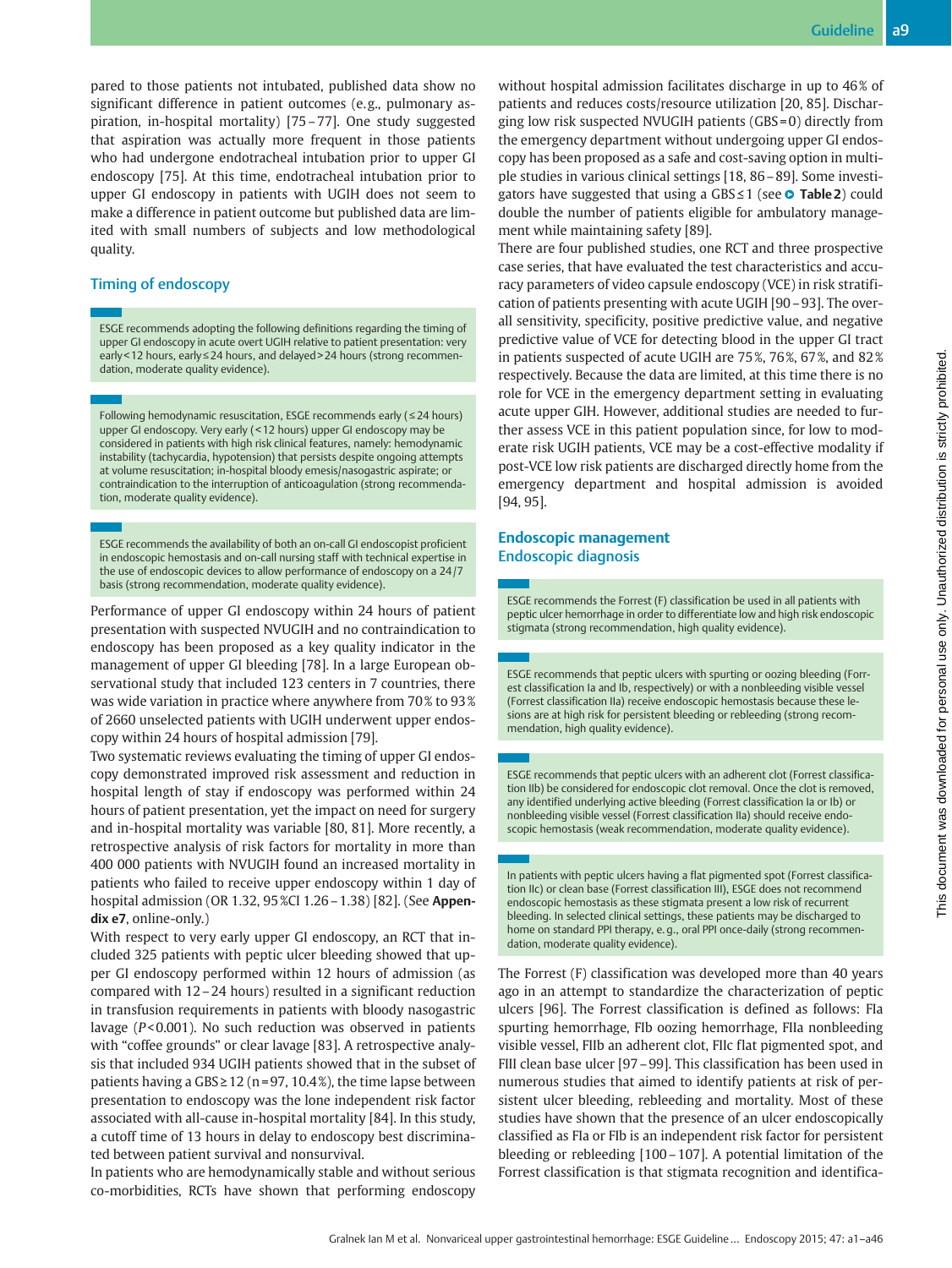

- Fig. 2 Algorithm for the endoscopic management of patients with nonvariceal upper gastrointestinal hemorrhage (NVUGIH) secondary to peptic ulcer, stratified by endoscopic stigmata: European Society of Gastrointestinal Endoscopy (ESGE) Guideline. GI, gastrointestinal; PPI, proton pump inhibitor.
- <sup>1</sup> Use of a large single-channel or double-channel therapeutic upper GI endoscope is recommended.

<sup>2</sup> The benefit of endoscopic hemostasis may be greater in patients at higher risk for rebleeding, e.g., older age, co-morbidities, in-hospital UGIH.

<sup>3</sup> Large size 10-Fr probe recommended.

<sup>4</sup> Absolute alcohol, polidocanol, or ethanolamine injected in limited volumes.

<sup>5</sup> High dose oral PPI may be an option in those able to tolerate oral medications.

tion, as well as interobserver agreement, may be less than optimal, although the data are conflicting [108, 109].

In addition to the Forrest classification, there are other endoscopic features of peptic ulcers that can predict adverse outcomes and/or endoscopic treatment failure. These include large-size ulcer (> 2 cm), large-size nonbleeding visible vessel, presence of blood in the gastric lumen, and ulcer location on the posterior duodenal wall or the proximal lesser curvature of the stomach [100, 101, 103, 105, 110, 111].

A meta-analysis of RCTs that evaluated endoscopic hemostasis vs. no endoscopic hemostasis demonstrated that endoscopic hemostasis was effective in preventing persistent or recurrent bleeding in actively bleeding ulcers (FIa, FIb: RR 0.29, 95 %CI 0.20–0.43; number needed to treat [NNT] 2, 95 %CI 2–2) as well as in ulcers with a nonbleeding visible vessel (FIIa: RR 0.49, 95 %CI 0.40– 0.59; NNT 5, 95 %CI 4–6) [112].

**O** Fig. 2 presents an algorithm for the endoscopic management of bleeding peptic ulcer, stratified by endoscopic stigmata.

With respect to the incremental benefit of acid suppression in addition to endoscopic hemostasis, an RCT and a subsequent meta-analysis found a clear advantage for endoscopic hemostasis combined with PPI therapy over PPI therapy alone in preventing recurrent ulcer bleeding and need for surgery in patients with FIIa and FIIb ulcers [113, 114].

The indication for endoscopic treatment of FIIb ulcers (adherent clot) remains controversial because of conflicting data. In evaluation of the natural history of FIIb ulcers (that did not receive endoscopic hemostasis), it was found that 25% of patients rebled within 30 days of follow-up [115]. In patients with FIIb ulcers, RCTs and a meta-analysis comparing medical therapy alone with endoscopic hemostasis demonstrated a significant advantage for endoscopic hemostasis in reducing ulcer rebleeding (8.2 % vs. 24.7 %, P< 0.01, yet there was no difference in need for surgery or mortality [116–118]. In contrast, in a separate RCT, Sung and colleagues reported no ulcer rebleeding in those patients with adherent clots who received medical therapy alone; however the numbers of such patients in the trial were quite limited  $(n=24)$  [113]. Moreover, a meta-analysis restricted only to RCTs showed no benefit for endoscopic hemostasis in patients with an adherent clot (RR 0.31, 95 %CI 0.06–1.77) [112].

In patients with peptic ulcers having a flat pigmented spot (FIIc) or clean base (FIII), rebleeding is rare and therefore endoscopic hemostasis does not provide a significant advantage [97–99].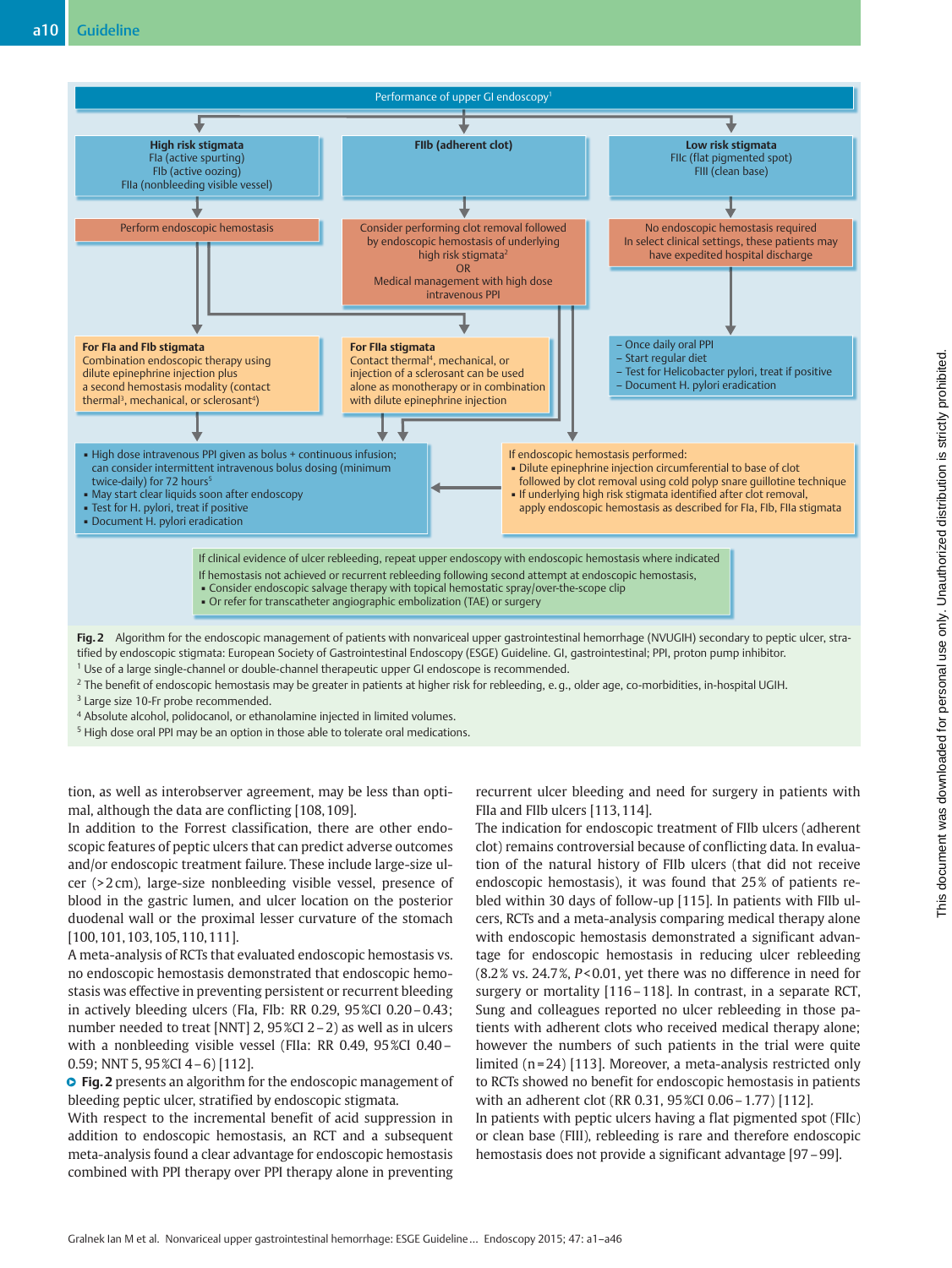ESGE does not recommend the routine use of Doppler ultrasound or magnification endoscopy in the evaluation of endoscopic stigmata of peptic ulcer bleeding (strong recommendation, low quality evidence).

The persistence of a positive Doppler signal following endoscopic hemostasis has been shown to predict recurrent bleeding [119]. The results of available studies have been disparate and limited by their methodology, older endoscopic treatments applied, and small numbers of subjects included; thus there is currently no consensus as to the advantage for the routine use of Doppler ultrasound in patents with NVUGIH [120–123]. A cost-minimization analysis did however demonstrate per-patient cost savings with use of Doppler ultrasound in patients with peptic ulcer bleeding [124].

With respect to magnification endoscopy, one study suggested that FIIa ulcers can be classified as low risk or high risk and that some visible vessels classified as low risk using conventional endoscopy can be reclassified as high risk using magnification endoscopy [125]. However, the classification used has not been validated and no clinical benefit of this approach has been demonstrated.

### Endoscopic therapy

For patients with actively bleeding ulcers (FIa, FIb), ESGE recommends combining epinephrine injection with a second hemostasis modality (contact thermal, mechanical therapy, or injection of a sclerosing agent). ESGE recommends that epinephrine injection therapy not be used as endoscopic monotherapy (strong recommendation, high quality evidence).

For patients with nonbleeding visible vessel (FIIa), ESGE recommends mechanical therapy, thermal therapy, or injection of a sclerosing agent as monotherapy or in combination with epinephrine injection. ESGE recommends that epinephrine injection therapy not be used as endoscopic monotherapy (strong recommendation, high quality evidence).

For patients with active NVUGIH bleeding not controlled by standard endoscopic hemostasis therapies, ESGE suggests the use of a topical hemostatic spray or over-the-scope clip as salvage endoscopic therapy (weak recommendation, low quality evidence).

Endoscopic hemostasis can be achieved using injection, thermal, and mechanical modalities (see Box 1), and any endoscopic therapy is superior to pharmacotherapy in patients with FIa, FIb and FIIa ulcers [112, 126]. Meta-analyses show that thermal devices (contact and noncontact), injectable agents other than epinephrine (i.e., sclerosing agents, thrombin/fibrin glue), and clips are all effective methods for achieving hemostasis, with no single modality being superior [112, 126, 137–141].

Epinephrine injection therapy is effective at achieving primary hemostasis, but inferior to other endoscopic hemostasis monotherapies or combination therapy in preventing ulcer rebleeding [112, 126, 139]. In the most recently published meta-analysis (19 RCTs, 2033 patients), epinephrine plus any second hemostasis modality significantly reduced rebleeding (OR 0.53, 95 %CI 0.35–0.81) and emergency surgery (OR 0.68, 95 %CI 0.50–0.93) but not mortality as compared with epinephrine injection monotherapy for high risk peptic ulcers [140]. Therefore, it is recommended that if epinephrine is used to treat peptic ulcer bleeding with high risk stigmata, it should only be used in combination with a second endoscopic hemostasis modality [97–99, 141].

With respect to contact thermal therapy (e.g., bipolar electrocoagulation, heater probe), a meta-analysis restricted only to RCTs found that contact thermal therapy was significantly more effective than no endoscopic hemostasis in achieving primary hemostasis (RR 11.7, 95 %CI 5.2–26.6), reducing recurrent bleeding (RR 0.44,  $95\%$ CI 0.36 – 0.54; NNT = 4), need for urgent surgery (RR 0.39, 95 %CI 0.27–0.55; NNT = 8) and mortality (RR 0.58, 95 %CI 0.34–0.98) [112]. With respect to noncontact thermal therapy (e. g., argon plasma coagulation), limited data from three small RCTs suggest it is similar in efficacy to injection of a sclerosing agent (polidocanol) or contact thermal therapy (heater probe) [112].

Mechanical therapy using through-the-scope clips was found to be superior to injection monotherapy in four of five meta-analyses [112, 126, 137, 139, 142]. Mechanical therapy significantly reduced the risk of recurrent bleeding by 78% (RR 0.22, 95%CI 0.09–0.55) [112]. Compared with thermal coagulation, mechanical therapy provided no significant improvement in definitive hemostasis (RR 1.00, 95 %CI 0.77–1.31) [137]. However, a separate meta-analysis [126] found through-the-scope clips to be significantly more effective than thermal therapy in reducing the risk of recurrent bleeding (OR 0.24, 95 %CI 0.06–0.95). Two small studies from Japan compared the efficacy of clips versus hemostatic forceps [143, 144]. The first was an RCT conducted in 96 patients with high risk bleeding gastric ulcers and showed that use of monopolar, soft coagulation hemostatic forceps was as effective as clipping [143]. The second was an observational prospective cohort study on 50 patients in which use of bipolar hemostatic forceps was more effective than endoscopic clipping for both initial hemostasis (100% vs. 78.2%) and preventing recurrent bleeding (3.7 % vs. 22.2 %) [144]. Unlike thermal therapies and sclerosing agents, mechanical therapy using clips has the theoretical benefit of inducing only limited tissue injury, and therefore may be preferred in patients on antithrombotic therapy and those patients undergoing repeat endoscopic hemostasis for rebleeding. A multidisciplinary expert panel developed an explicit set of evidence-based quality indicators for NVUGIH [78]. Among them, it was felt that patients with ulcer-related bleeding with high risk stigmata and elevated INR (> 1.5 - 2.0), should receive endoscopic hemostasis using endoscopic clips or a combination of epinephrine injection plus clips.

Meta-analyses have shown that combination endoscopic hemostasis therapy (dilute epinephrine injection combined with a second hemostasis modality including injectable, thermal contact probe, or clips) is superior to injection therapy alone, but not to clips or contact thermal therapy alone [126, 139]. There may be practical reasons to pre-inject dilute epinephrine before other therapies for high risk endoscopic stigmata. Injection of epinephrine may slow or stop bleeding allowing improved visualization for application of subsequent therapy. Adverse events associated with combination endoscopic hemostasis are low and include induction of bleeding (1.7 %) and perforation (0.6 %) [139]. Recent international consensus guidelines endorse combination therapy (dilute epinephrine injection combined with contact thermal therapy, clips, or injection of a sclerosant [e. g., absolute ethanol]) as appropriate treatment in patients with peptic ulcer bleeding with high risk endoscopic stigmata [98, 99, 145].

New endoscopic hemostasis modalities (topical hemostatic sprays and over-the-scope clips) are emerging as possible alternative endotherapies for primary hemostasis when bleeding is refractory or not amenable to standard endoscopic hemostasis therapies [136, 146]. Moreover, several small retrospective studies have reported that an over-the-scope clip (OVESCO), may have a role as rescue hemostasis therapy for severe NVUGIH when conventional endoscopic treatment modalities fail [133,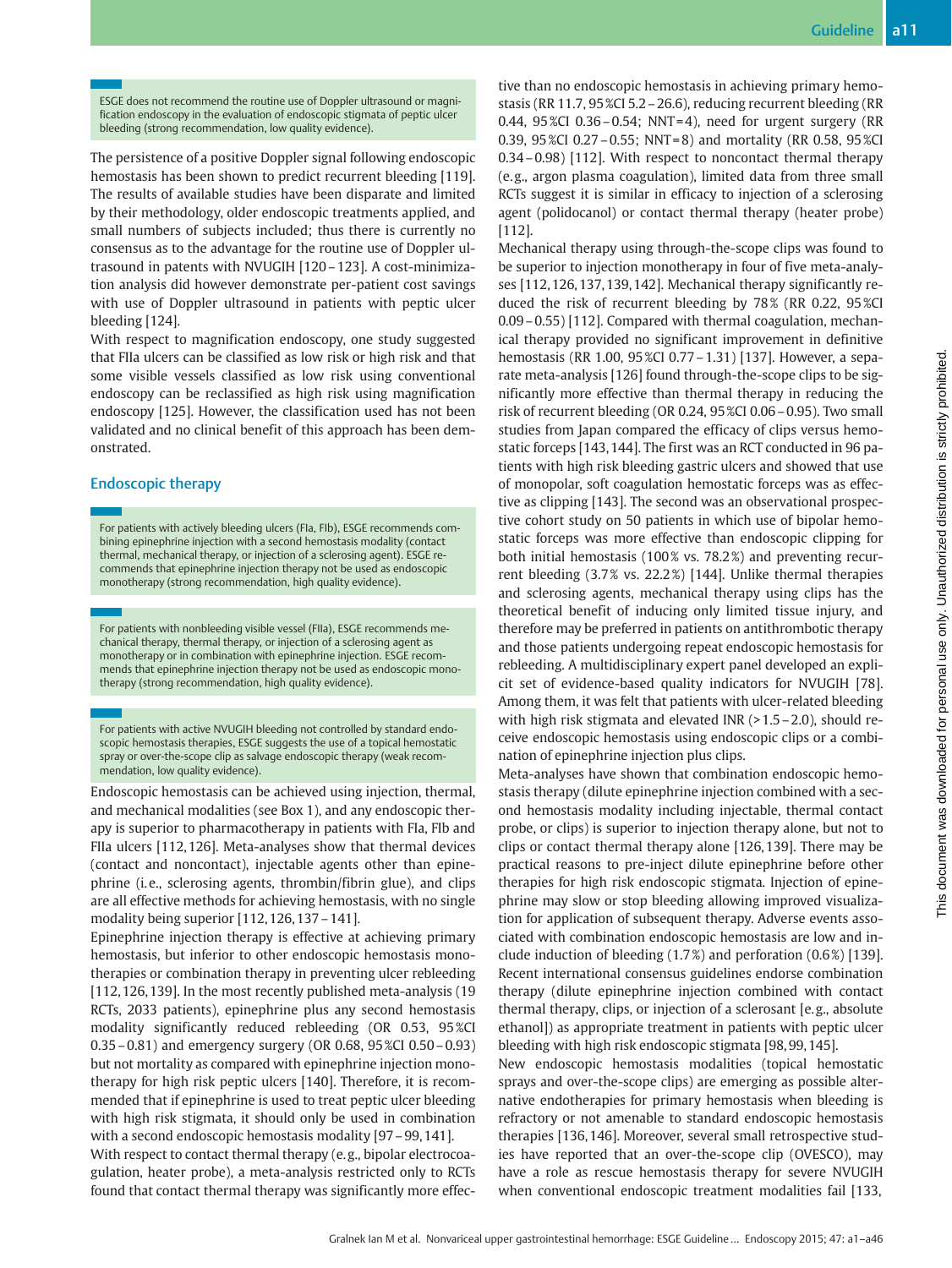134, 147]. An inert nanopowder (Hemospray) that causes immediate hemostasis when sprayed onto active bleeding [136, 148] has recently been used as a primary hemostasis agent or as a second-line salvage therapy. Several prospective uncontrolled studies, a large European registry [149–154] and a systematic review of the current limited data suggests that Hemospray is safe and effective and may be best used in high risk cases as a temporizing measure or a bridge toward more definitive treatment [136]. Other topical agents, such as the starch-derived polysaccharide hemostatic system (EndoClot) and the Ankaferd blood stopper are also emerging [136]. However, RCTs directly comparing topical agents with traditional hemostasis methods are required to better define their optimal role and safety in the endoscopic management of NVUGIH.

For patients with acid-related causes of NVUGIH different from peptic ulcers (e. g., erosive esophagitis, gastritis, duodenitis), ESGE recommends treatment with high dose PPI. Endoscopic hemostasis is usually not required and selected patients may be discharged early (strong recommendation, low quality evidence).

ESGE recommends that patients with a Mallory–Weiss lesion that is actively bleeding receive endoscopic hemostasis. There is currently inadequate evidence to recommend a specific endoscopic hemostasis modality. Patients with a Mallory–Weiss lesion and no active bleeding can receive high dose PPI therapy alone (strong recommendation, moderate quality evidence).

ESGE recommends that a Dieulafoy lesion receive endoscopic hemostasis using thermal, mechanical (hemoclip or band ligation), or combination therapy (dilute epinephrine injection combined with contact thermal or mechanical therapy) (strong recommendation, moderate quality evidence). Transcatheter angiographic embolization (TAE) or surgery should be considered if endoscopic treatment fails or is not technically feasible (strong recommendation, low quality evidence).

In patients bleeding from upper GI angioectasias, ESGE recommends endoscopic hemostasis therapy. However, there is currently inadequate evidence to recommend a specific endoscopic hemostasis modality (strong recommendation, low quality evidence).

In patients bleeding from upper GI neoplasia, ESGE recommends considering endoscopic hemostasis in order to avert urgent surgery and reduce blood transfusion requirements. However, no currently available endoscopic treatment appears to have long-term efficacy (weak recommendation, low quality evidence).

Erosive esophagitis, gastritis and duodenitis are common causes of NVUGIH and generally have a benign course and excellent prognosis [2, 64, 155–158]. Meta-analyses show that acid suppression therapy is effective, with high dose PPI therapy being significantly more effective than H2-receptor antagonists and no observed differences in effectiveness amongst PPIs [159, 160]. Endoscopic hemostasis is usually not required in this patient population and selected patients are candidates for early hospital discharge.

Although spontaneous resolution of bleeding is frequent, observational studies have demonstrated that acute UGIH secondary to Mallory–Weiss syndrome has a mortality similar to that of peptic ulcer bleeding [161, 162]. Risk factors for adverse outcomes include older age, medical co-morbidities, and active bleeding at the time of endoscopy. The latter supports early endoscopy to stratify risk and to perform endoscopic hemostasis if active bleeding is identified [162–166]. Despite suggestions that mechanical methods (clips and band ligation) are more effective than epinephrine injection, this has not been found in all

studies [164, 167, 168]. Mechanical therapy appears to be safe, yet data are insufficient to make a clear recommendation of one hemostasis modality over another [164, 167, 169, 170].

The proximal stomach and duodenum are the most common locations for Dieulafoy lesions [171]. Endoscopic hemostasis is warranted if technically feasible. Observational studies have reported the superiority of combined, thermal and mechanical methods over injection monotherapy, in achieving primary hemostasis, preventing rebleeding, and in reducing the need for rescue therapy, yet with no proven mortality benefit [172–180]. All endoscopic hemostasis modalities (e.g., band ligation, through-thescope clips, over-the-scope clips, contact thermal coagulation, and argon plasma coagulation) appear safe and have similar reported outcomes [171–180]. Selective TAE has been described as an effective rescue therapy if endoscopic hemostasis fails or in patients who are poor surgical candidates [181, 182]. If both endoscopic and angiographic therapies fail, surgery should be considered.

Studies on endoscopic hemostasis therapy of angioectasias of the upper GI tract are observational and include only a limited number of subjects. In two recent meta-analyses, endoscopic hemostasis therapy (e. g., argon plasma coagulation, heater probe, bipolar coagulation, monopolar coagulation, band ligation, YAG laser) is reported to be initially effective and safe, yet bleeding recurrence rates are significant [183, 184]. Given the low quality of evidence and scarcity of comparative data, a recommendation on a specific endoscopic hemostasis treatment is not permitted at this time.

There are limited published data on the role of endoscopic hemostasis in bleeding due to upper GI tract neoplasia and evidence to support a specific modality is scarce [185–188]. Numerous endoscopic hemostasis modalities (e. g., injection, thermal, mechanical, topical spray/powder) have been reported, generally with limited impact on primary hemostasis, prevention of rebleeding, or mortality. However, endoscopic treatment may avert urgent surgery, reduce transfusion requirements, and may provide a temporary bridge to oncologic therapy and/or selective embolization [185–188].

### Management following endoscopy/ endoscopic hemostasis

ESGE recommends PPI therapy for patients who receive endoscopic hemostasis and for patients with adherent clot not receiving endoscopic hemostasis. PPI therapy should be high dose and administered as an intravenous bolus followed by continuous infusion (80mg then 8mg/hour) for 72 hours post endoscopy (strong recommendation, high quality evidence)

ESGE suggests considering PPI therapy as intermittent intravenous bolus dosing (at least twice-daily) for 72 hours post endoscopy for patients who receive endoscopic hemostasis and for patients with adherent clot not receiving endoscopic hemostasis. If the patient's condition permits, high dose oral PPI may also be an option in those able to tolerate oral medications (weak recommendation, moderate quality evidence).

Based upon previously published meta-analytic data, evidencebased guidelines on NVUGIH have recommended that PPI therapy be given as an 80mg intravenous bolus followed by 8mg/ hour continuous infusion to reduce rebleeding, surgery, and mortality in patients with high risk ulcers that had undergone successful endoscopic hemostasis [98, 99, 189, 190]. More recently however, a meta-analysis of RCTs of high risk bleeding ulcers treated with endoscopic hemostasis compared intermittent PPI dosing (oral or intravenous) with the currently recommended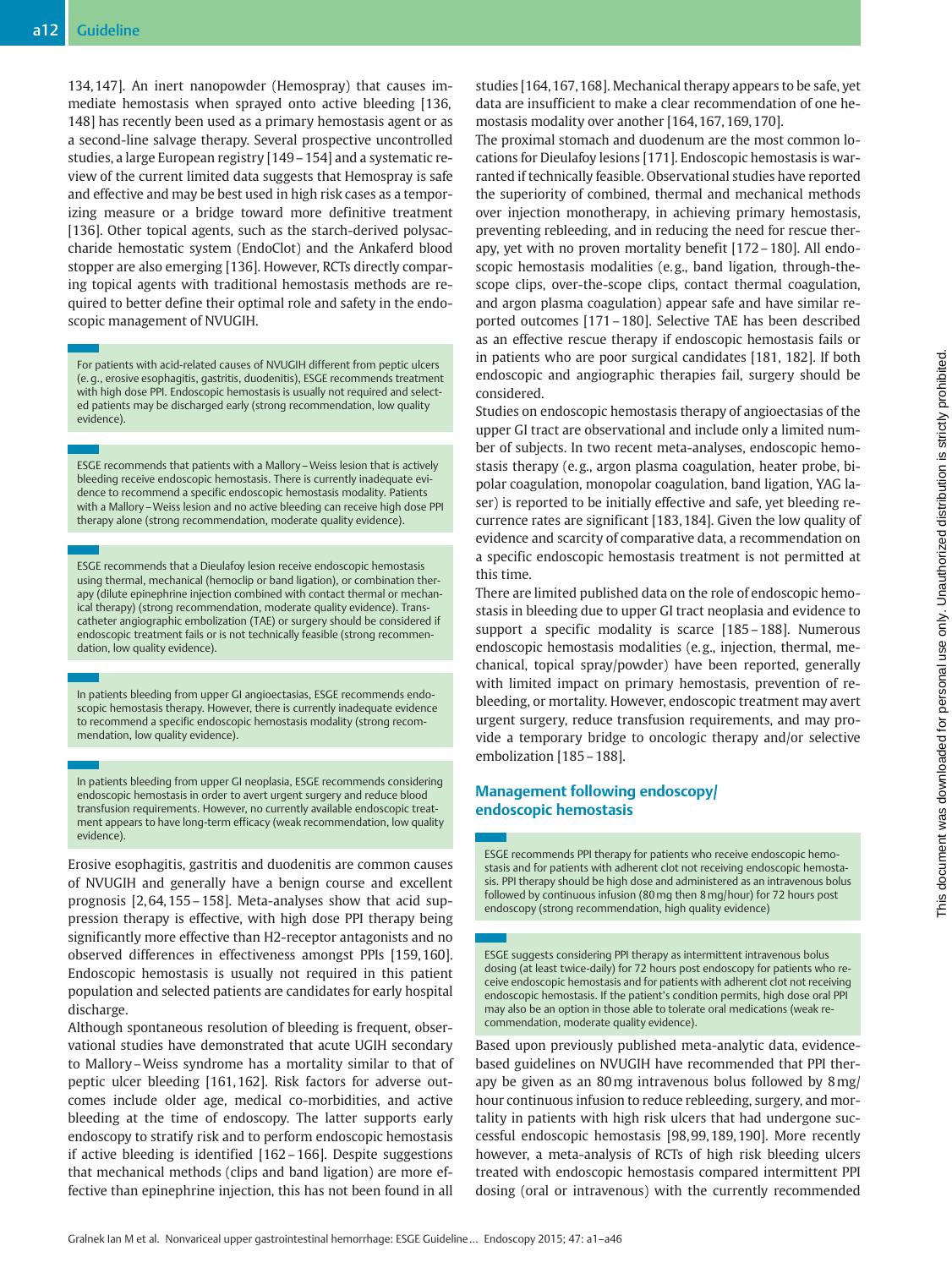post hemostasis PPI regimen of 80mg intravenous bolus followed by 8mg/hour continuous infusion [191]. In that meta-analysis, Sachar et al reported that the risk ratio of recurrent ulcer bleeding within 7 days for intermittent infusion of PPI vs. bolus plus continuous infusion of PPI was 0.72 (upper boundary of one-sided 95 %CI 0.97), with an absolute risk difference of −2.64 %. Risk ratios for other outcomes, including radiologic/surgical intervention and mortality, showed no differences between infusion regimens. These meta-analytic data indicate that intermittent PPI therapy appears comparable to the currently recommended regimen of intravenous bolus plus continuous PPI infusion post endoscopic hemostasis. It should be noted however, that intermittent PPI bolus dosing is associated with a somewhat higher risk of rebleeding that in general can be managed endoscopically. Given the pharmacodynamic profile of PPIs, consideration should be given to use of high dose PPI infusion given at least twice-daily, and using high dose oral PPIs in patients able to tolerate oral medications [191]. The concept of high dose PPI varies between the different studies used in the meta-analysis conducted by Sachar et al. However, it appears that an 80mg oral PPI dose followed by 40–80mg orally every 12 hours for 72 hours yields an intragastric pH similar to that reported with continuous intravenous PPI infusion following successful endoscopic hemostasis of high risk peptic ulcers [192]. This is but one study, and therefore we need more data to confirm these findings before drawing firm practical conclusions for the post-endoscopy management of patients with NVUGIH. These data are in agreement with an RCT that randomized patients to high dose continuous infusion of esomeprazole vs. 40mg of oral esomeprazole twice-daily for 72 hours (118 vs. 126 patients respectively) [193]. Recurrent bleeding at 30 days was reported in 7.7 % and 6.4 % of patients, respectively (difference −1.3 percentage points, 95 %CI −7.7 to 5.1 percentage points). However, this study was conducted in an Asian population (e. g., PPI slow metabolizers) and its findings may not be generalizable to Western NVUGIH populations. Moreover, this study was stopped prematurely since it was not designed as an equivalency trial, and based on the preliminary data, thousands of patients would have been required in order to complete the study. (See Appendix e8, online-only.)

In patients with clinical evidence of rebleeding following successful initial endoscopic hemostasis, ESGE recommends repeat upper endoscopy with hemostasis if indicated. In the case of failure of this second attempt at hemostasis, transcatheter angiographic embolization (TAE) or surgery should be considered (strong recommendation, high quality evidence).

An RCT comparing endoscopic therapy with surgery for recurrent peptic ulcer bleeding after successful initial endoscopic control of bleeding showed that 35/48 (73 %) of patients randomized to endoscopic re-treatment had long-term control of their peptic ulcer bleeding, avoided surgery, and had a lower rate of adverse events as compared to the surgery-treated patients [194]. The remaining 13 patients underwent salvage surgery because of failed repeat endoscopic hemostasis  $(n=11)$  or perforation due to contact thermal therapy  $(n=2)$ .

If further bleeding occurs following a second endoscopic treatment, surgery for low risk patients or interventional radiology for high risk patients should be considered [195]. In recent systematic reviews and meta-analyses comparing TAE with surgery for peptic ulcer bleeding after failed endoscopic hemostasis, a higher rebleeding rate was observed following TAE. No significant difference in mortality or need for additional interventions was shown between treatments [196, 197]. Hemostatic powder and over-the-scope clips may also be considered as rescue/salvage therapy. Although limited, emerging data suggest that hemostatic powder may be successfully employed as salvage hemostasis therapy [154, 198]. The over-the-scope clip (OTSC) has also proven an effective and safe therapeutic option for severe acute GI bleeding when conventional endoscopic treatment modalities fail [134, 147].

(See Appendix e9, online-only.)

ESGE does not recommend routine second-look endoscopy as part of the management of NVUGIH. However, second-look endoscopy may be considered in selected patients at high risk for rebleeding (strong recommendation, high quality evidence).

Routine second-look endoscopy is defined as a scheduled repeat endoscopic assessment of the previously diagnosed bleeding lesion usually performed within 24 hours following the index endoscopy [98]. This strategy employs repeat endoscopy regardless of the type of bleeding lesion, perceived rebleeding risk, or clinical signs of rebleeding. A meta-analysis that evaluated the effectiveness of routine second-look endoscopy in NVUGIH reported a significant reduction in rebleeding (OR 0.55, 95 %CI 0.37– 0.81) and need for emergency surgery (OR 0.43, 95 %CI 0.19– 0.96), but not mortality (OR 0.65, 95 %CI 0.26–1.62) [199]. However, only one included study in that meta-analysis utilized high dose intravenous PPI, and in that study no benefit for secondlook endoscopy was observed, while any protective effect was limited only to high risk patients (e. g., those with active bleeding at index endoscopy). Similarly, scheduled second-look endoscopy does not appear to be cost-effective outside the subgroup of patients thought to be at high risk for recurrent ulcer bleeding [200]. Thus, the clinical utility and cost–efficiency of routine second-look endoscopy in unselected patients remains to be proven.

In patients with NVUGIH secondary to peptic ulcer, ESGE recommends investigating for the presence of Helicobacter pylori in the acute setting with initiation of appropriate antibiotic therapy when H. pylori is detected. Re-testing for H. pylori should be performed in those patients with a negative test in the acute setting. Documentation of successful H. pylori eradication is recommended (strong recommendation, high quality evidence).

Peptic ulcer remains the most frequent cause of acute NVUGIH with H. pylori infection remaining the primary cause of peptic ulcer disease [201, 202]. Indeed, when H. pylori is eradicated, the risk of ulcer rebleeding is reported to be extremely low [203, 204]. However, the false-negative rate of H. pylori diagnostic testing is higher if the test is performed at the time of the acute bleeding episode as compared to later follow-up [205]. A metaregression analysis including 8496 bleeding peptic ulcer patients found an H. pylori prevalence of 72 %, with the infection rate being significantly higher when diagnostic testing was delayed until at least 4 weeks following the bleeding event (OR 2.08, 95 % CI 1.10 – 3.93;  $P = 0.024$  [206]. Therefore, it is advisable to re-test at a later time those patients who had a negative H. pylori test in the acute setting.

When H. pylori infection is found, eradication therapy should be initiated and guided by patient and local factors [98, 99]. Documentation of successful H. pylori eradication is strongly recommended given the high risk of recurrent ulcer bleeding in the presence of persistent H. pylori infection [98,99]. (See Appendix e10, online-only.)

ESGE recommends restarting anticoagulant therapy following NVUGIH in patients with an indication for long-term anticoagulation. The timing for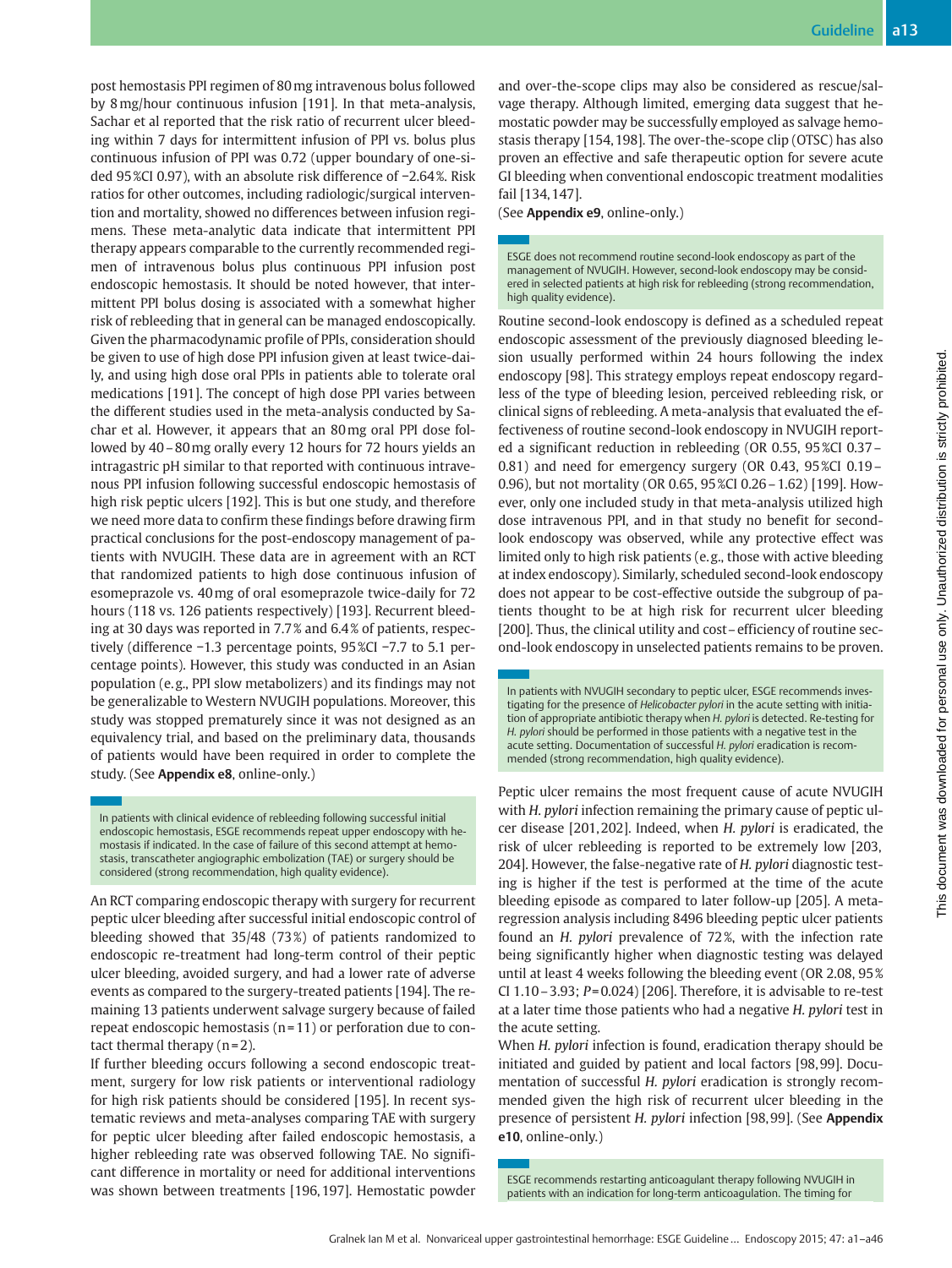resumption of anticoagulation should be assessed on a patient by patient basis. Resuming warfarin between 7 and 15 days following the bleeding event appears safe and effective in preventing thromboembolic complications for most patients. Earlier resumption, within the first 7 days, may be indicated for patients at high thrombotic risk (strong recommendation, moderate quality evidence).

Retrospective, observational data have shown that resuming anticoagulation in patients with GI bleeding is associated with a lower risk of thrombosis and death [207–209]. Restarting warfarin therapy within 7 days of the index bleeding event was associated with an approximately twofold increased risk of rebleeding [207, 209]. Conversely, as compared with resuming warfarin beyond 30 days, resuming warfarin between 7 and 30 days did not increase the risk of rebleeding, but did significantly decrease the risk of thromboembolism and improved survival [209]. These data appear to support that resumption of anticoagulation after 7 days of interruption is safe and effective in preventing thromboembolic complications for most patients. However, in patients at high thrombotic risk (e.g., chronic atrial fibrillation with previous embolic event, CHADS<sub>2</sub> score  $\geq$ 3, mechanical prosthetic heart valve, recent [within past 3 months] deep venous thrombosis or pulmonary embolism, and patients with known severe hypercoagulable state), for whom early resumption of anticoagulation within the first week following an acute bleeding event might be appropriate, bridging therapy using unfractionated or low molecular weight heparin may be considered [210]. No data are currently available to guide the management of DOACs following NVUGIH. Yet caution in the early resumption of DOACs is required because of their rapid onset of action and the current lack of reversal agents. (See Appendix 11, online-only.)

In patients receiving low dose aspirin for primary cardiovascular prophylaxis who develop peptic ulcer bleeding, ESGE recommends withholding aspirin, re-evaluating the risks/benefits of ongoing aspirin use in consultation with a cardiologist, and resuming low dose aspirin following ulcer healing or earlier if clinically indicated (strong recommendation, low quality evidence). See  $\bullet$  Fig. 1.

In patients receiving low dose aspirin for secondary cardiovascular prophylaxis who develop peptic ulcer bleeding, ESGE recommends aspirin be resumed immediately following index endoscopy if the risk of rebleeding is low (e. g., FIIc, FIII). In patients with high risk peptic ulcer (FIa, FIb, FIIa, FIIb), early reintroduction of aspirin by day 3 after index endoscopy is recommended, provided that adequate hemostasis has been established (strong recommendation, moderate quality evidence). See **O Fig. 1**.

In patients receiving dual antiplatelet therapy (DAPT) who develop peptic ulcer bleeding, ESGE recommends continuing low dose aspirin therapy. Early cardiology consultation should be obtained regarding the timing of resuming the second antiplatelet agent (strong recommendation, low quality evidence). See ● Fig. 1.

Discontinuing low dose aspirin therapy in the setting of secondary cardiovascular prophylaxis significantly increases the risk of an adverse cardiovascular event, usually occurring within the first week of discontinuation [211–214]. In a retrospective cohort study, patients with cardiovascular disease who discontinued low dose aspirin following peptic ulcer bleeding had an almost twofold increase in risk for death or an acute cardiovascular event in the first 6 months after hospital discharge, as compared with patients who continued aspirin therapy [54]. In an RCT evaluating continuous vs. interrupted aspirin treatment in patients with high risk peptic ulcers and at high cardiovascular risk, those receiving continuous aspirin had a twofold increased risk of early, nonfatal, recurrent bleeding (10.3 % vs. 5.4 % at 4 weeks; difference 4.9 percentage points, 95 %CI −3.6 to 13.4 percentage points;

HR 1.9, 95 %CI 0.6–6.0), yet a 10-fold reduced risk of all-cause mortality at 8 weeks (1.3 % vs. 12.9 %; difference 11.6 percentage points, 95 %CI 3.7–19.5 percentage points; HR 0.2 95 %CI 0.06– 0.60) and a lower mortality rate related to cardiovascular, cerebrovascular, or gastrointestinal events (1.3 % vs. 10.3 %; difference 9 percentage points, 95 %CI 1.7–16.3 percentage points; HR 0.2, 95 %CI 0.05–0.70), compared with those patients in whom aspirin was withheld [53]. Patients who required DAPT were excluded from this study. The antiplatelet effect of aspirin lasts for approximately 5 days (although new active platelets increase in number each day), and the risk of early recurrent bleeding is high in the first 3 days [53]. Therefore, restarting aspirin on day 3 in patients with high risk endoscopic stigmata is a reasonable trade-off between the risks of rebleeding and thrombosis. In patients with peptic ulcer bleeding with no high risk endoscopic stigmata, aspirin can be resumed immediately as RCTs have shown that neither aspirin nor clopidogrel use impede ulcer healing promoted by PPIs [53, 55, 56]. No high level evidence helps guide the timing for resumption of  $P2Y_{12}$  platelet receptor inhibitors (e.g., clopidogrel) following NVUGIH. However, in view of its similar antiplatelet activity, it seems reasonable to apply a similar management strategy. Moreover, there is no evidence in the literature to help guide the management of patients receiving DAPT in the setting of NVUGIH. The overriding principle of balancing bleeding and thrombotic event risks requires close collaboration between the gastroenterology and cardiology teams.

In patients requiring dual antiplatelet therapy (DAPT) and who have had NVUGIH, ESGE recommends the use of a PPI as co-therapy (strong recommendation, moderate quality evidence.

Dual antiplatelet therapy, combining low dose aspirin and a  $P2Y_{12}$  platelet receptor inhibitor (e.g., clopidogrel), is the cornerstone of management of patients with acute coronary syndromes and following coronary stent placement, but is associated with an increased risk of GI bleeding [215–217]. Proton pump inhibitors substantially reduce this risk and their use is recommended in patients with a previous GI bleeding event [218–220]. Pharmacodynamic studies have shown that the co-administration of PPIs with clopidogrel reduces platelet inhibition, but the clinical significance of this interaction has been extensively debated [221–225]. Previous meta-analyses suggest that concomitant clopidogrel and PPI use may be associated with increased adverse cardiovascular events and myocardial infarction, but no effect on mortality [226, 227]. However, the presence of significant heterogeneity in the included studies indicates that this evidence is at best, inconsistent, and at worst, potentially biased or confounded. A recent meta-analysis included a subanalysis limited to RCTs and propensity-matched studies evaluating the interaction between PPI and clopidogrel; the subanalysis showed no significant differences between patients using clopidogrel alone and patients receiving the combination of clopidogrel and a PPI (n = 11 770) for all-cause mortality (OR 0.91, 95 %CI 0.58–1.40; P= 0.66), acute coronary syndrome (OR 0.96, 95 %CI 0.88–1.05; P= 0.35), myocardial infarction (OR 1.05, 95 %CI 0.86–1.28; P= 0.65), and cerebrovascular accident (OR 1.47, 95 %CI 0.660–3.25; P= 0.34) [228]. The incidence of GI bleeding was significantly decreased in the group of patients who received a PPI (OR 0.24, 95 % CI  $0.09 - 0.62$ ;  $P = 0.003$ ). Current evidence does not support a clinically relevant interaction between PPIs and clopidogrel. (See Appendices e12 and e13, online-only.)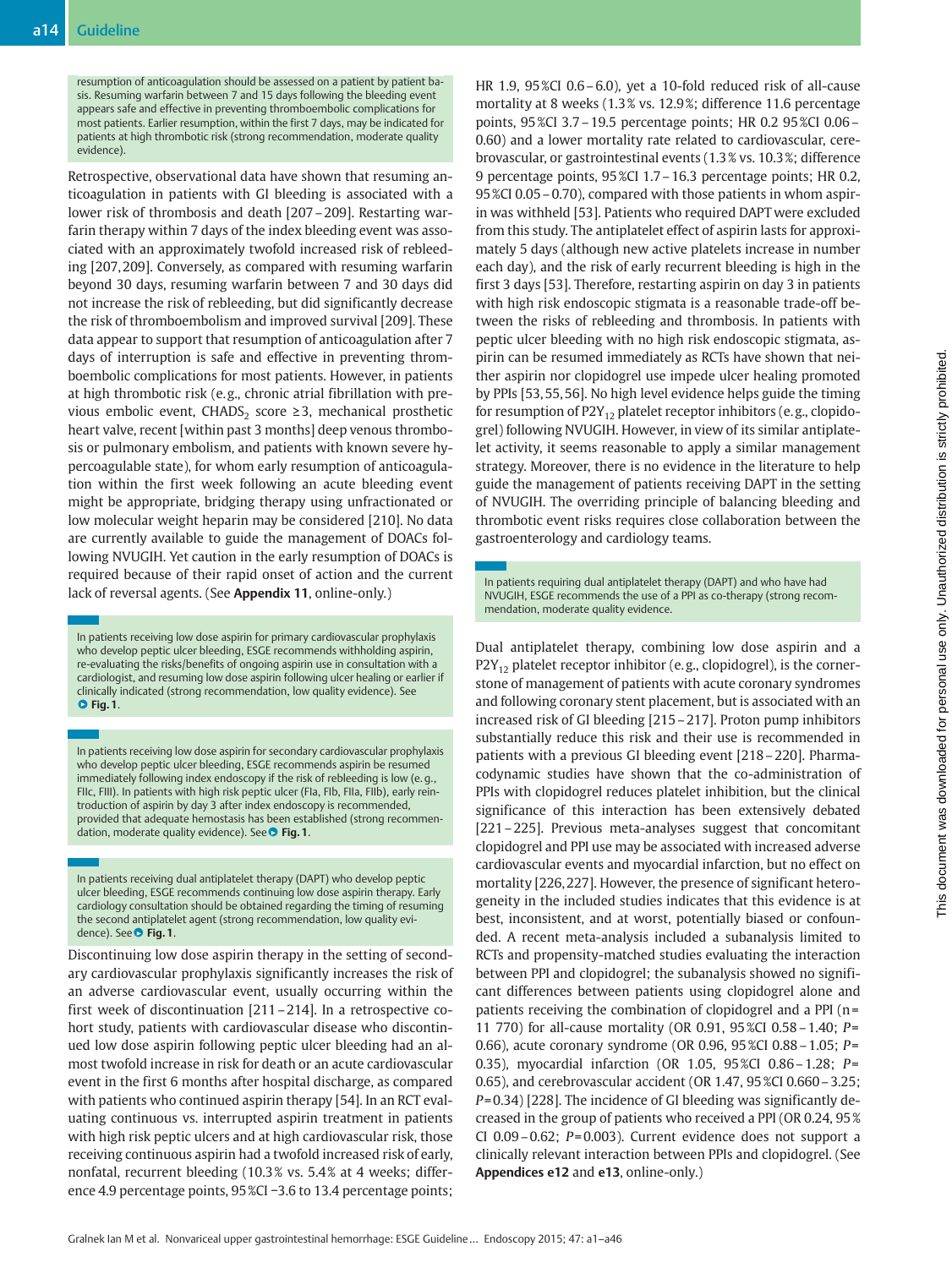### Box 1 Endoscopic hemostasis modalities: a primer

#### Injection therapy

The primary mechanism of action of injection therapy is local tamponade resulting from a volume effect. Diluted epinephrine (1:10 000 or 1:20 000 with normal saline injected in 0.5–2-ml aliquots in and around the ulcer base) may also have a secondary effect that produces local vasoconstriction [126]. Sclerosing agents such as absolute ethanol, ethanolamine, and polidocanol produce hemostasis by causing direct tissue injury and thrombosis. It should be noted that when using a sclerosing agent in nonvariceal upper gastrointestinal hemorrhage (NVUGIH), the volume injected should be limited because of concerns about tissue necrosis, perforation, or pancreatitis. Another class of injectable agents is tissue adhesives including thrombin, fibrin, and cyanoacrylate glues, which are used to create a primary seal at the site of bleeding.

Endoscopic injection is performed using needles which consist of an outer sheath and an inner hollow-core needle (19– 25 gauge). The endoscopist or nursing assistant can retract the needle into the sheath for safe passage through the working channel of the endoscope. When the catheter is passed out of the working channel and placed near the site of bleeding, the needle is extended out of the sheath and the solution injected into the submucosa using a syringe attached to the catheter handle [126].

#### Thermal therapy

Thermal devices used in the treatment of upper gastrointestinal (UGI) bleeding are divided into contact and noncontact modalities. Contact thermal devices include heater probes which generate heat directly and bipolar electrocautery probes which generate heat indirectly by passage of an electrical current through the tissue. Noncontact thermal devices include argon plasma coagulation (APC) tools. Heat generated from these devices leads to edema, coagulation of tissue proteins, contraction of vessels, and indirect activation of the coagulation cascade, resulting in a hemostatic bond [126, 127]. Contact thermal probes use local tamponade (mechanical pressure of the probe tip directly onto the bleeding site) combined with heat or electrical current to coagulate blood vessels, a process known as "coaptive coagulation." Heater probes (available in 7-Fr and 10-Fr sizes) consist of a Teflon-coated hollow aluminum cylinder with an inner heating coil combined with a thermocoupling device at the tip of the probe to maintain a constant energy output (measured in joules, commonly 15–30 joules of thermal energy are delivered). An endoscopist-controlled foot pedal activates the heater probe and provides waterjet irrigation. Multipolar/bipolar electrocautery contact probes (7-Fr and 10-Fr sizes) deliver thermal energy by completion of an electrical local circuit (no grounding pad required) between two electrodes on the tip of the probe as current flows through nondesiccated tissue. As the targeted tissue desiccates, there is a decrease in electrical conductivity, limiting the maximum temperature, depth, and area of tissue injury. An endoscopist-controlled foot pedal controls the delivery of the energy [127]. The standard setting for use in achieving hemostasis in peptic ulcer bleeding is 15– 20 watts, which is delivered in 8–10-second applications (commonly referred to as tamponade stations) [96].

APC, a noncontact thermal modality, uses high frequency, monopolar alternating current conducted to the target tissue

through a stream of ionized gas, without mechanical contact, resulting in coagulation of superficial tissue [128]. As the tissue surface loses its electrical conductivity, the argon plasma stream shifts to adjacent nondesiccated (conductive) tissue, which again limits the depth of tissue injury [126]. If the APC catheter is not near the target tissue, there is no ignition of the gas and depression of the foot pedal results only in flow of inert argon gas (flow rates of 0.5–0.7 L/min). Coagulation depth is dependent on the generator power setting, duration of application, and distance from the probe tip to the target tissue (optimal distance, 2–8mm) [129, 130].

### Mechanical therapy

Endoscopic mechanical therapies include clips (through-thescope and over-the-scope) and band ligation devices. Endoscopic clips are deployed directly onto a bleeding site and typically slough off within days to weeks after placement [131]. Hemostasis is achieved by mechanical compression of the bleeding site.

Clips are available in a variety of jaw lengths and opening widths. The delivery catheter consists of a metal cable within a sheath enclosed within a Teflon catheter. After insertion of the catheter through the working channel of the endoscope, the clip is extended out of the sheath, positioned over the target area and opened with the plunger handle. A rotation mechanism on the handle is available on some commercially available clips and this allows the endoscopist to change the orientation of the clip at the site of bleeding. The jaws of the clip are applied with pressure and closed onto the target tissue by using the device handle. Some clips may be opened, closed, and repositioned, whereas others are permanently deployed and released upon clip closure. Some clips are provided with a reusable delivery sheath, greatly reducing costs. Similarly, some clips are automatically released on deployment, while others require repositioning of the plunger handle to release the deployed clip from the catheter [131].

The over-the-scope clip device includes an applicator cap, a nitinol clip, and a hand wheel [132, 133]. The applicator cap, with the mounted nitinol clip, is affixed to the tip of the endoscope in a manner similar to that of a variceal band ligation device. Caps are available in three sizes to accommodate various endoscope diameters: 11mm, 12mm, and 14mm. Caps are also available in two lengths (3mm and 6mm) to allow variation in the amount of tissue grasped. Clips come in three different shapes of teeth: rounded, pointed and long-pointed. Clips with rounded teeth are used where the goal is tissue compression to achieve hemostasis. The applicator cap incorporates a clip release thread, which is pulled retrogradely through the working channel of the endoscope and fixed onto a hand wheel mounted on the working-channel access port of the endoscope. The clip is released by turning the hand wheel, in a manner similar to deploying a variceal ligation band [134].

Last, endoscopic band ligation devices, commonly used in esophageal variceal bleeding, have also been reported for treatment of NVUGIH (e. g., for Dieulafoy lesion) and involve the placement of elastic bands over tissue to produce mechanical compression and tamponade.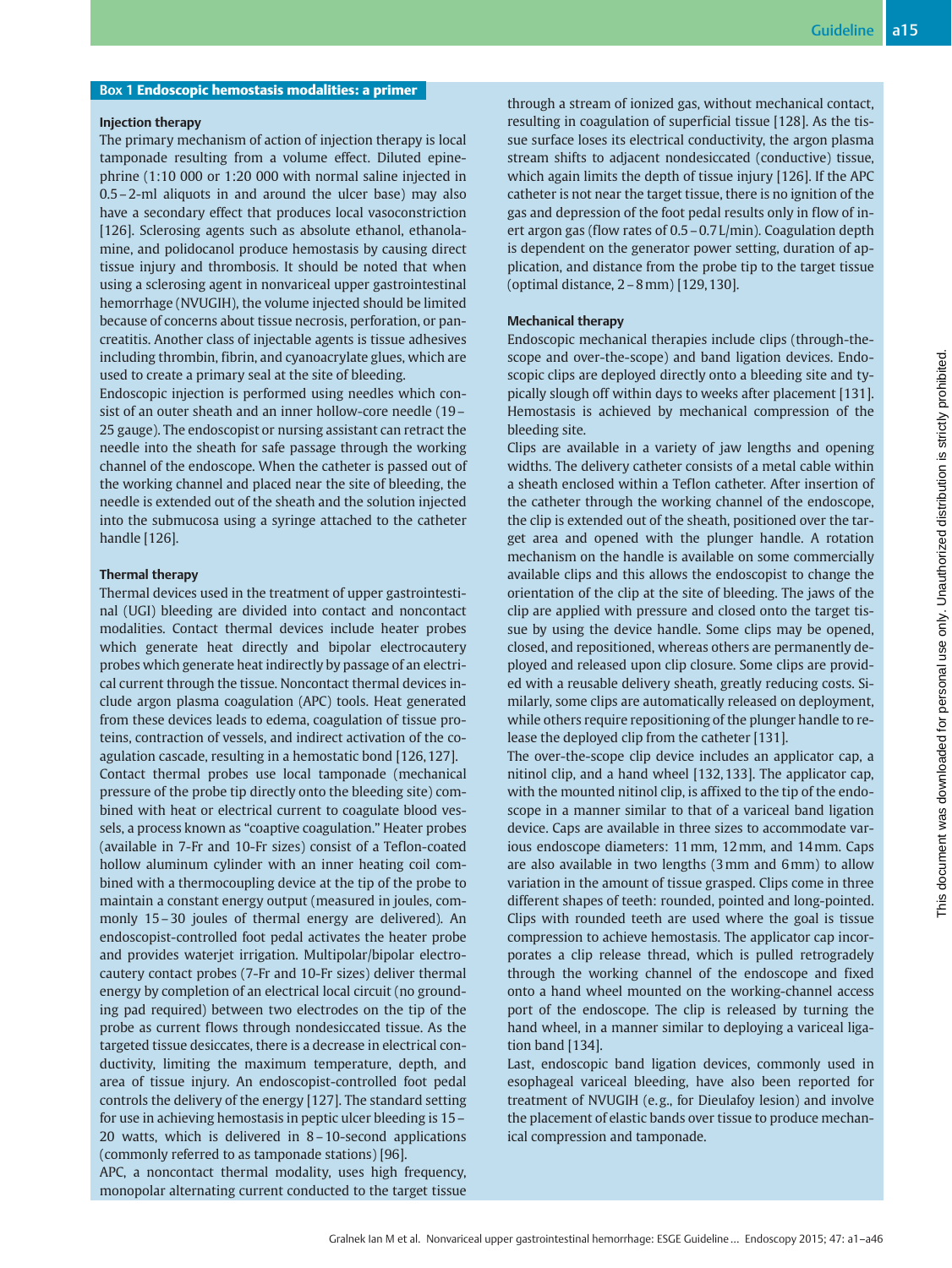#### Topical therapy

Topical hemostatic sprays have been used in acute NVUGIH with promising results, but thus far in a limited number of patients and without any comparative data regarding standard endoscopic hemostasis therapies [135, 136]. Advantages of noncontact, spray catheter delivery of hemostatic agents include ease of use, lack of need for precise lesion targeting, access to lesions in difficult locations, and the ability to treat a large surface area.

Topical hemostatic sprays include TC-325, (Hemospray, Cook Medical Inc, Winston-Salem, North Carolina, USA), which is a proprietary, inorganic, absorbent powder that rapidly concentrates clotting factors at the bleeding site, forming a coagulum. Hemospray comes in a hand-held device consisting of a pressurized CO2 canister, a through-the-scope delivery catheter, and a reservoir for the powder cartridge. The powder is delivered via pushbutton in 1–2-second bursts until hemostasis is achieved. The maximum amount of TC-325 that can be safely administered during a single treatment session has not yet been established [135, 136]. The coagulum typically sloughs within 3 days and is naturally eliminated. Hemospray has received regulatory clearance in some countries.

ESGE guidelines represent a consensus of best practice based on the available evidence at the time of preparation. They may not apply in all situations and should be interpreted in the light of specific clinical situations and resource availability. Further controlled clinical studies may be needed to clarify aspects of these statements, and revision may be necessary as new data appear. Clinical consideration may justify a course of action at variance to these recommendations. ESGE guidelines are intended to be an educational device to provide information that may assist endoscopists in providing care to patients. They are not rules and should not be construed as establishing a legal standard of care or as encouraging, advocating, requiring, or discouraging any particular treatment.

#### Competing interests: None

#### Institutions

- <sup>1</sup> Institute of Gastroenterology and Liver Diseases, Ha'Emek Medical Center, Afula, Israel
- <sup>2</sup> Rappaport Faculty of Medicine Technion-Israel Institute of Technology, Haifa, Israel
- Gedyt Endoscopy Center, Buenos Aires, Argentina
- <sup>4</sup> Departments of Internal Medicine and Gastroenterology and Hepatology, Erasmus MC University Medical Center, Rotterdam, The Netherlands
- University of Zaragoza, Aragon Health Research Institute (IIS Aragon), CIBERehd, Spain
- <sup>6</sup> Department of Gastroenterology, Sheffield Teaching Hospitals, United Kingdom
- <sup>7</sup> Division of Gastroenterology and Digestive Endoscopy, Maresca Hospital, Torre del Greco, Italy
- <sup>8</sup> Department of Gastroenterology and Hepatology, Institute for Clinical and Experimental Medicine, Prague, Czech Republic
- Department of Gastroenterology, IPO Porto, Portugal and CINTESIS, Porto Faculty of Medicine, Portgal
- <sup>10</sup> Division of Gastroenterology, Hospital Curto, Polla, Italy
- <sup>11</sup> First Department of Internal Medicine and Gastroenterology, Petz Aladar, Hospital, Gyor, Hungary
- 12 Department of Surgical Sciences, University of Torino, Torino, Italy
- <sup>13</sup> Institute and Polyclinic for Diagnostic Radiology, University Hospital Dresden-TU, Dresden, Germany
- <sup>14</sup> Department of Gastroenterology, Ambroise Paré Hospital, Boulogne, France <sup>15</sup> Department of Biomedical and Clinical Sciences, University of Milan, Gastroenterology Unit, Luigi Sacco University Hospital, Milan, Italy

Additional topical hemostatic sprays include EndoClot and the Ankaferd Blood Stopper [135, 136]. EndoClot (EndoClot Plus Inc, Santa Clara, California, USA) is a starch-derived compound that rapidly absorbs water from serum and concentrates platelets, red blood cells, and coagulation proteins at the bleeding site to accelerate the clotting cascade. Hemostatic sprays derived from plant products/extracts have also been evaluated. Clinical experience with these agents for endoscopic hemostasis is currently limited to the off-label use of the Ankaferd Blood Stopper (Ankaferd Health Products Ltd, Istanbul, Turkey). This topical agent promotes formation of a protein mesh that acts as an anchor for erythrocyte aggregation without significantly altering coagulation factors or platelets and is delivered onto the bleeding site via an endoscopic spray catheter until an adherent coagulum is formed. The particles are subsequently cleared from the bleeding site within hours to days later. The overall efficacy of these topical agents is unknown in brisk arterial bleeding and may be limited because of the rapid "wash-away" effect of the hemostatic agent by ongoing blood flow.

- <sup>16</sup> Department of Medical Gastroenterology, Rikshospitalet University Hospital, Oslo, Norway
- <sup>17</sup> Department of Gastroenterology, Royal Wolverhampton Hospitals NHS Trust, Wolverhampton, United Kingdom
- <sup>18</sup> Department of Gastroenterology, Valduce Hospital, Como, Italy
- <sup>19</sup> Department of Gastroenterology, Centro Hospitalar do Porto, Portugal <sup>20</sup> Department of Gastroenterology, Centro Hospitalar e Universitário de Coimbra, Portugal
- 
- <sup>21</sup> Endoscopy Unit, Nuovo Regina Margherita Hospital, Rome, Italy <sup>22</sup> Gastroenterology and Endoscopy Department, Antonio Cardarelli Hospital, Naples, Italy
- <sup>23</sup> Digestive Endoscopy Unit, Catholic University, Rome, Italy

#### **References**

- 1 van Leerdam ME. Epidemiology of acute upper gastrointestinal bleeding. Best Pract Res Clin Gastroenterol 2008; 22: 209–224
- 2 Hearnshaw SA, Logan RF, Lowe D et al. Acute upper gastrointestinal bleeding in the UK: patient characteristics, diagnoses and outcomes in the 2007 UK audit. Gut 2011; 60: 1327–1335
- 3 Guyatt GH, Oxman AD, Vist GE et al. GRADE: an emerging consensus on rating quality of evidence and strength of recommendations. BMJ 2008; 336: 924–926
- 4 Dumonceau JM, Hassan C, Riphaus A et al. European Society of Gastroinestinal Endoscopy (ESGE) guideline development policy. Endoscopy 2012; 44: 626–629
- 5 Baradarian R, Ramdhaney S, Chapalamadugu R et al. Early intensive resuscitation of patients with upper gastrointestinal bleeding decreases mortality. Am J Gastroenterol 2004; 99: 619–622
- 6 Kwan I, Bunn F, Chinnock P et al. Timing and volume of fluid administration for patients with bleeding. Cochrane Database Syst Rev 2014; 3: CD002245
- 7 Spahn DR, Bouillon B, Cerny V et al. Management of bleeding and coagulopathy following major trauma: an updated European guideline. Crit Care 2013; 17: R76
- 8 Roberts I, Alderson P, Bunn F et al. Colloids versus crystalloids for fluid resuscitation in critically ill patients. Cochrane Database Syst Rev 2004; 4: CD000567
- 9 Myburgh JA, Finfer S, Bellomo R et al. Hydroxyethyl starch or saline for fluid resuscitation in intensive care. N Engl J Med 2012; 367: 1901– 1911
- 10 Marik PE, Corwin HL. Efficacy of red blood cell transfusion in the critically ill: a systematic review of the literature. Crit Care Med 2008; 36: 2667–2674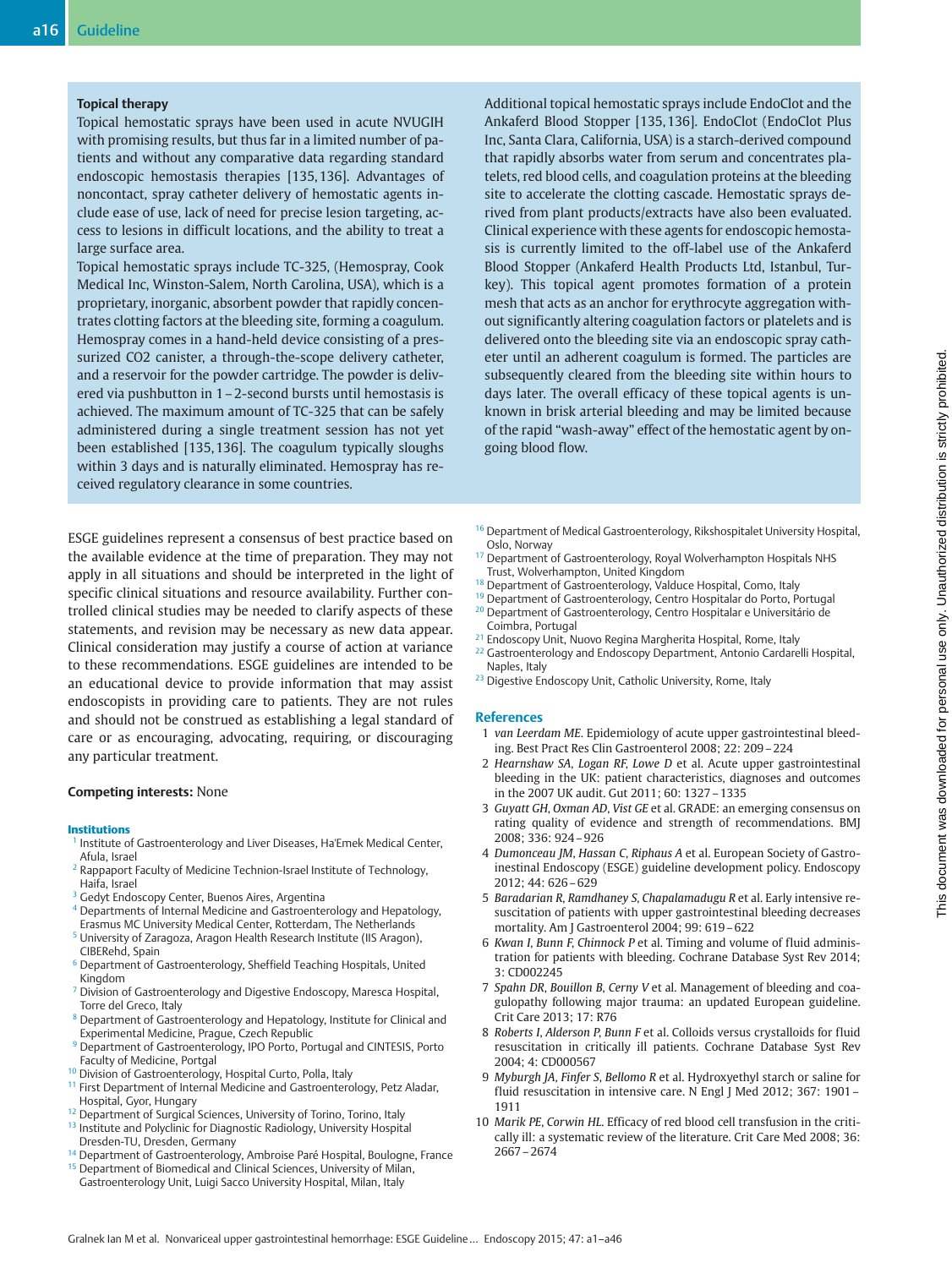- 11 Restellini S, Kherad O, Jairath V et al. Red blood cell transfusion is associated with increased rebleeding in patients with nonvariceal upper gastrointestinal bleeding. Aliment Pharmacol Ther 2013; 37: 316–322
- 12 Villanueva C, Colomo A, Bosch A et al. Transfusion strategies for acute upper gastrointestinal bleeding. N Engl J Med 2013; 368: 11–21
- 13 Jairath V, Kahan BC, Stanworth SJ et al. Prevalence, management, and outcomes of patients with coagulopathy after acute nonvariceal upper gastrointestinal bleeding in the United Kingdom. Transfusion 2013; 53: 1069–1076
- 14 Shingina A, Barkun AN, Razzaghi A et al. Systematic review: the presenting international normalized ratio (INR) as a predictor of outcome in patients with upper nonvariceal gastrointestinal bleeding. Aliment Pharmacol Ther 2011; 33: 1010–1018
- 15 Karam O, Tucci M, Combescure C et al. Plasma transfusion strategies for critically ill patients. Cochrane Database Syst Rev 2013; 12: CD010654
- 16 Razzaghi A, Barkun AN. Platelet transfusion threshold in patients with upper gastrointestinal bleeding: a systematic review. J Clin Gastroenterol 2012; 46: 482–486
- 17 Rockall TA, Logan RF, Devlin HB et al. Risk assessment after acute upper gastrointestinal haemorrhage. Gut 1996; 38: 316–321
- 18 Blatchford O, Murray WR, Blatchford M. A risk score to predict need for treatment for upper-gastrointestinal haemorrhage. Lancet 2000; 356: 1318–1321
- 19 de Groot NL, Bosman JH, Siersema PD et al. Prediction scores in gastrointestinal bleeding: a systematic review and quantitative appraisal. Endoscopy 2012; 44: 731–739
- 20 Lee JG, Turnipseed S, Romano PS et al. Endoscopy-based triage significantly reduces hospitalization rates and costs of treating upper GI bleeding: a randomized controlled trial. Gastrointest Endosc 1999; 50: 755–761
- 21 Cipolletta L, Bianco MA, Rotondano G et al. Outpatient management for low-risk nonvariceal upper GI bleeding: a randomized controlled trial. Gastrointest Endosc 2002; 55: 1–5
- 22 Brullet E, Campo R, Calvet X et al. A randomized study of the safety of outpatient care for patients with bleeding peptic ulcer treated by endoscopic injection. Gastrointest Endosc 2004; 60: 15–21
- 23 Longstreth GF, Feitelberg SP. Outpatient care of selected patients with acute non-variceal upper gastrointestinal haemorrhage. Lancet 1995; 345: 108–111
- 24 Longstreth GF, Feitelberg SP. Successful outpatient management of acute upper gastrointestinal hemorrhage: use of practice guidelines in a large patient series. Gastrointest Endosc 1998; 47: 219–222
- 25 Rockall TA, Logan RF, Devlin HB et al. Selection of patients for early discharge or outpatient care after acute upper gastrointestinal haemorrhage. national audit of acute upper gastrointestinal haemorrhage. Lancet 1996; 347: 1138–1140
- 26 Lai KC, Hui WM, Wong BC et al. A retrospective and prospective study on the safety of discharging selected patients with duodenal ulcer bleeding on the same day as endoscopy. Gastrointest Endosc 1997; 45: 26–30
- 27 Cebollero-Santamaria F, Smith J, Gioe S et al. Selective outpatient management of upper gastrointestinal bleeding in the elderly. Am J Gastroenterol 1999; 94: 1242–1247
- 28 Gralnek IM, Dulai GS. Incremental value of upper endoscopy for triage of patients with acute non-variceal upper GI hemorrhage. Gastrointest Endosc 2004; 60: 9–14
- 29 Guerrouij M, Uppal CS, Alklabi A et al. The clinical impact of bleeding during oral anticoagulant therapy: assessment of morbidity, mortality and post-bleed anticoagulant management. J Thromb Thrombolysis 2011; 31: 419–423
- 30 Holbrook A, Schulman S, Witt DM et al. Evidence-based management of anticoagulant therapy: Antithrombotic therapy and prevention of thrombosis, 9th ed: American College of Chest Physicians Evidence-Based Clinical Practice Guidelines. Chest 2012; 141: e152S–184S DOI 10.1378/chest.11–2295
- 31 Irwin ST, Ferguson R, Weilert F et al. Supratherapeutic anticoagulation at presentation is associated with reduced mortality in nonvariceal upper gastrointestinal hemorrhage. Endosc Int Open 2014; 2: E148– E152 DOI 10.1055/s-0034–1377287 [Epub 2014 Jul 10]
- 32 Tran HA, Chunilal SD, Harper PL et al. An update of consensus guidelines for warfarin reversal. Med J Aust 2013; 198: 198 - 199
- 33 Choudari CP, Rajgopal C, Palmer KR. Acute gastrointestinal hemorrhage in anticoagulated patients: diagnoses and response to endoscopic treatment. Gut 1994; 35: 464–466
- 34 Radaelli F, Paggi S, Terruzzi V et al. Management of warfarin-associated coagulopathy in patients with acute gastrointestinal bleeding: a crosssectional physician survey of current practice. Dig Liver Dis 2011; 43: 444–447
- 35 Patriquin C, Crowther M. Treatment of warfarin-associated coagulopathy with vitamin K. Expert Rev Hematol 2011; 4: 657–665
- 36 Baron TH, Kamath PS, McBane RD. New anticoagulant and antiplatelet agents: a primer for the gastroenterologist. Clin Gastroenterol Hepatol 2014; 12: 187–195
- 37 Leissinger CA, Blatt PM, Hoots WK et al. Role of prothrombin complex concentrates in reversing warfarin anticoagulation: a review of the literature. Am J Hematol 2008; 83: 137–143
- 38 Karaca MA, Erbil B, Ozmen MM. Use and effectiveness of prothrombin complex concentrates vs. fresh frozen plasma in gastrointestinal hemorrhage due to warfarin usage in the ED. Am J Emerg Med 2014; 32: 660–664
- 39 Dentali F, Marchesi C, Pierfranceschi MG et al. Safety of prothrombin complex concentrates for rapid anticoagulation reversal of vitamin K antagonists. A meta-analysis. Thromb Haemost 2011; 106: 429–438
- 40 Hickey M, Gatien M, Taljaard M et al. Outcomes of urgent warfarin reversal with frozen plasma versus prothrombin complex concentrate in the emergency department. Circulation 2013; 128: 360–364
- 41 Chai-Adisaksopha C, Crowther M, Isayama T et al. The impact of bleeding complications in patients receiving target-specific oral anticoagulants: a systematic review and meta-analysis. Blood 2014; 124: 2450– 2458
- 42 Holster IL, Valkhoff VE, Kuipers EJ et al. New oral anticoagulants increase risk for gastrointestinal bleeding: a systematic review and meta-analysis. Gastroenterology 2013; 145: 105–112
- 43 Ruff CT, Guigliano RP, Braunwald E et al. Comparison of the efficacy and safety of new oral anticoagulants with warfarin in patients with atrial fibrillation: a meta-analysis of randomized trials. Lancet 2014; 383: 955–962
- 44 Lu G, DeGuzman FR, Hollenbach SJ et al. A specific antidote for reversal of anticoagulation by direct and indirect inhibitors of coagulation factor Xa. Nat Med 2013; 19: 446–451
- 45 Ansell JE, Bakhru SH, Laulicht BE et al. Use of PER977 to reverse the anticoagulant effect of edoxaban. N Engl J Med 2014; 371: 2141–2142
- 46 Pollack CVJr, Reilly PA, Eikelboob J et al. Idarucizumab for dabigatran reversal. N Engl J Med 2015; 373: 511–520
- 47 Abraham NS, Castillo DL. Novel anticoagulants: bleeding risk and management strategies. Curr Opin Gastroenterol 2013; 29: 676–683
- 48 Desai J, Kolb JM, Weitz JI et al. Gastrointestinal bleeding with the new oral anticoagulants – defining the issues and the management strategies. Thromb Haemost 2013; 110: 205–212
- 49 Makris M, Van Veen JJ, Tait CR et al. British Committee for Standards in Haematology. Guideline on the management of bleeding in patients on antithrombotic agents. Br J Haematol 2013; 160: 35–46
- 50 Siegal DM, Cuker A. Reversal of novel oral anticoagulants in patients with major bleeding. J Thromb Thrombolysis 2013; 35: 391 - 398
- 51 Fawole A, Daw HA, Crowther MA. Practical management of bleeding due to the anticoagulants dabigatran, rivaroxaban, and apixaban. Clev Clin J Med 2013; 80: 443–451
- 52 Boustiere C, Veitch A, Vanbiervliet G et al. Endoscopy and antiplatelet agents. European Society of Gastrointestinal Endoscopy (ESGE) guideline. Endoscopy 2011; 43: 445–461
- 53 Sung JJY, Lau JYW, Ching JYL et al. Continuation of low dose aspirin therapy in peptic ulcer bleeding: a randomized trial. Ann Intern Med 2010; 152: 1–9
- 54 Derogar M, Sandblom G, Lundell L et al. Discontinuation of low dose aspirin therapy after peptic ulcer bleeding increases risk of death and acute cardiovascular events. Clin Gastroenterol Hepatol 2013; 11: 38–42
- 55 Liu C-P, Chen W-C, Lai K-H et al. Esomeprazole alone compared with esomeprazole plus aspirin for the treatment of aspirin-related peptic ulcers. Am J Gastroenterol 2012; 107: 1022–1029
- 56 Ng FH, Wong BCY, Wong SY et al. Clopidogrel plus omeprazole compared with aspirin plus omeprazole for aspirin-induced symptomatic peptic ulcers/erosions with low to moderate bleeding/re-bleeding risk – a single-blind, randomized controlled study. Aliment Pharmacol Ther 2004; 19: 359–365
- 57 Sreedharan A, Martin J, Leontiadis GI et al. Proton pump inhibitor treatment initiated prior to endoscopic diagnosis in upper gastrointestinal bleeding. Cochrane Database Syst Rev 2010; 7: CD005415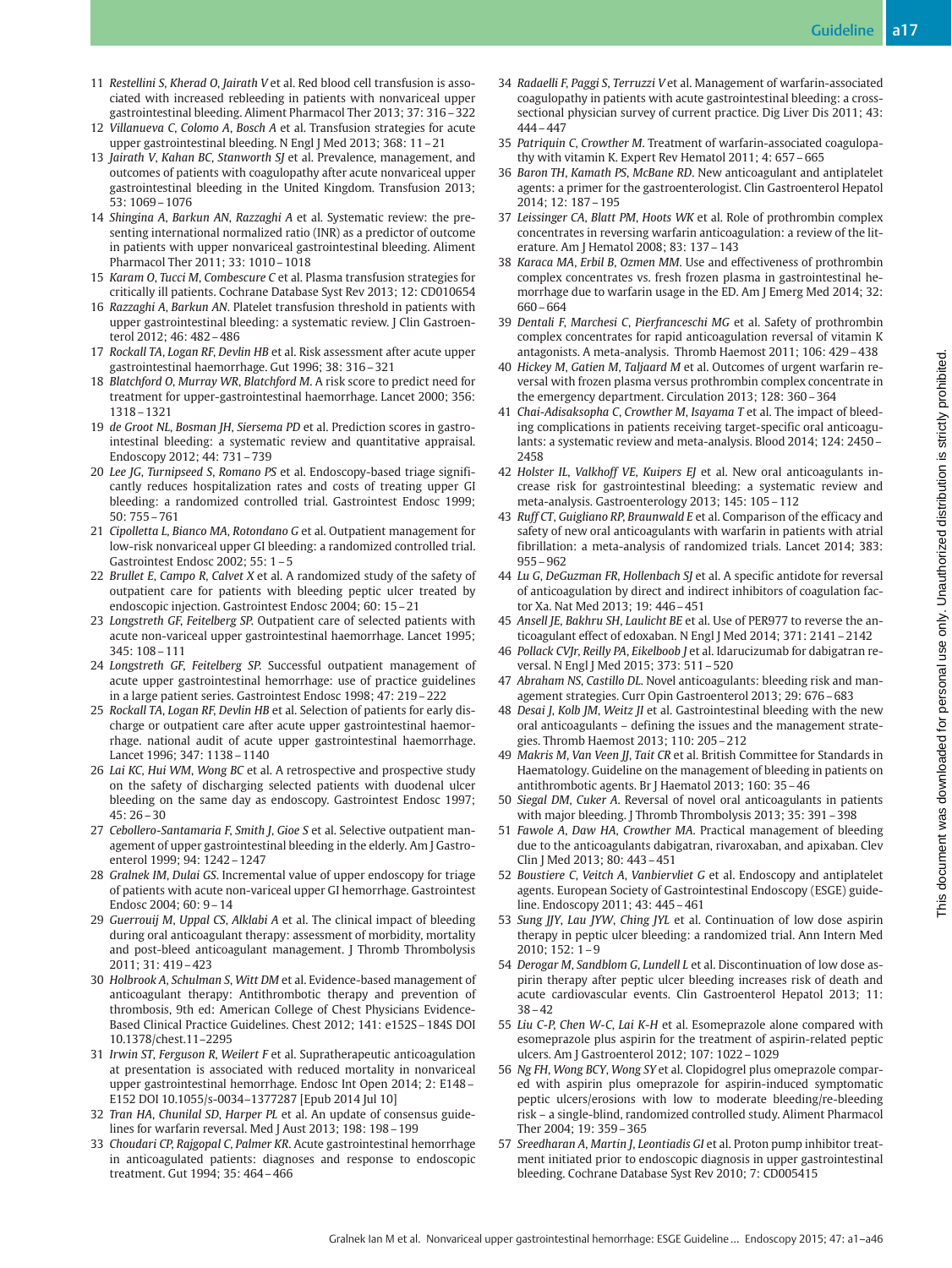- 58 Sabah AlS, Barkun AN, Herba K et al. Cost-effectiveness of proton-pump inhibition before endoscopy in upper gastrointestinal bleeding. Clin Gastroenterol Hepatol 2008; 6: 418–425
- 59 Tsoi KKF, Lau JYW, Sung JJY. Cost-effectiveness analysis of high-dose omeprazole infusion before endoscopy for patients with upper-GI bleeding. Gastrointest Endosc 2008; 67: 1056–1063
- 60 Shakur H, Roberts I. CRASH-2 trial collaborators. et al. Effects of tranexamic acid on death, vascular occlusive events, and blood transfusion in trauma patients with significant haemorrhage (CRASH-2): a randomized, placebo-controlled trial. Lancet 2010; 376: 23–32
- 61 Gluud LL, Klingenberg SL, Langholz E. Tranexamic acid for upper gastrointestinal bleeding. Cochrane Database Syst Rev 2012; 1: CD006640
- 62 Raptis S, Dollinger HC, von Berger L et al. Effects of somatostatin on gastric secretion and gastrin release in man. Digestion 1975; 13: 15–26
- 63 Hearnshaw SA, Logan RF, Lowe D et al. Use of endoscopy for management of acute upper gastrointestinal bleeding in the UK: results of a nationwide audit. Gut 2010; 59: 1022–1029
- 64 Enestvedt BK, Gralnek IM, Mattek N et al. An evaluation of endoscopic indications and findings related to non-variceal upper-GI hemorrhage in a large multicenter consortium. Gastrointest Endosc 2008; 67: 422–429
- 65 Barkun AN, Bardou M, Martel M et al. Prokinetics in acute upper GI bleeding: a meta-analysis. Gastrointest Endosc 2010; 72: 1138–1145
- 66 Szary NM, Gupta R, Choudhary A et al. Erythromycin prior to endoscopy in acute upper gastrointestinal bleeding: a meta-analysis. Scand J Gastroenterol 2011; 46: 920–924
- 67 Bai Y, Guo JF, Li ZS. Meta-analysis: erythromycin before endoscopy for acute upper gastrointestinal bleeding. Aliment Pharmacol Ther 2011; 34: 166–171
- 68 Theivanayagam S, Lim RG, Cobell WJ et al. Administration of erythromycin before endoscopy in upper gastrointestinal bleeding: a meta-analysis of randomized controlled trials. Saudi J Gastroenterol 2013; 19: 205–210
- 69 Winstead NS, Wilcox CM. Erythromycin prior to endoscopy for acute upper gastrointestinal haemorrhage: a cost–effectiveness analysis. Aliment Pharmacol Ther 2007; 26: 1371–1377
- 70 Srygley FD, Gerardo CJ, Tran T et al. Does this patient have a severe upper gastrointestinal bleed? JAMA 2012; 307: 1072–1079
- 71 Aljebreen AM, Fallone CA, Barkun AN. Nasogastric aspirate predicts high-risk endoscopic lesions in patients with acute upper GI bleeding. Gastrointest Endosc 2004; 59: 172–178
- 72 Pateron D, Vicaut E, Debuc E et al. Erythromycin infusion or gastric lavage for upper gastrointestinal bleeding: a multicenter randomized controlled trial. Ann Emerg Med 2011; 57: 582–589
- 73 Huang ES, Karsan S, Kanwal F et al. Impact of nasogastric lavage on outcomes in acute GI bleeding. Gastrointest Endosc 2011; 74: 971–980
- 74 Singer AJ, Richman PB, Kowalska A et al. Comparison of patient and practitioner assessments of pain from commonly performed emergency department procedures. Ann Emerg Med 1999; 33: 652–658
- 75 Koch DG, Arguedas MR, Fallon MB. Risk of aspiration pneumonia in suspected variceal hemorrhage: the value of prophylactic endotracheal intubation prior to endoscopy. Dig Dis Sci 2007; 52: 2225–2228
- 76 Rehman A, Iscimen R, Yilmaz M et al. Prophylactic endotracheal intubation in critically ill patients undergoing endoscopy for upper GI hemorrhage. Gastrointest Endosc 2009; 69: 55–59
- 77 Rudolph SJ, Landsverk BK, Freeman ML. Endotracheal intubation for airway protection during endoscopy for severe upper GI hemorrhage. Gastrointest Endosc 2003; 57: 58–61
- 78 Kanwal F, Barkun A, Gralnek IM et al. Measuring quality of care in patients with nonvariceal upper gastrointestinal hemorrhage: development of an explicit quality indicator set. Am J Gastroenterol 2010; 105: 1710–1718
- 79 Lanas A, Aabakken L, Fonseca J et al. Variability in the management of nonvariceal upper gastrointestinal bleeding in Europe: an observational study. Adv Ther 2012; 29: 1026–1036
- 80 Spiegel BM, Vakil NB, Ofman JJ. Endoscopy for acute nonvariceal upper gastrointestinal tract hemorrhage: is sooner better? A systematic review Arch Intern Med 2001; 161: 1393–1404
- 81 Tsoi KKF, Ma TKW, Sung JJY. Endoscopy for upper gastrointestinal bleeding: how urgent is it? Nat Rev Gastroenterol Hepatol 2009; 6: 463–469
- 82 Wysocki JD, Srivastav S, Winstead NS. A nationwide analysis of risk factors for mortality and time to endoscopy in upper gastrointestinal haemorrhage. Aliment Pharmacol Ther 2012; 36: 30–36
- 83 Lin HJ, Wang K, Perng CL et al. Early or delayed endoscopy for patients with peptic ulcer bleeding. A prospective randomized study. J Clin Gastroenterol 1996; 22: 267–271
- 84 Lim L, Ho K, Chan Y et al. Urgent endoscopy is associated with lower mortality in high-risk but not low-risk nonvariceal upper gastrointestinal bleeding. Endoscopy 2011; 43: 300–306
- 85 Bjorkman DJ, Zaman A, Fennerty MB et al. Urgent vs. elective endoscopy for acute non-variceal upper-GI bleeding: an effectiveness study. Gastrointest Endosc 2004; 60: 1–8
- 86 Stanley AJ, Ashley D, Dalton HR et al. Outpatient management of patients with low-risk upper-gastrointestinal haemorrhage: multicentre validation and prospective evaluation. Lancet 2009; 373: 42–47
- 87 McLaughlin C, Vine L, Chapman L et al. The management of low-risk primary upper gastrointestinal haemorrhage in the community. Eur J Gastroenterol Hepatol 2012; 24: 288–293
- 88 Girardin M, Bertolini D, Ditisheim S et al. Use of Glasgow-Blatchford bleeding score reduces hospital stay duration and costs for patients with low-risk upper GI bleeding. Endosc Int Open 2014; 2: E74–E79 DOI 10.1055/s-0034–1365542 Epub 2014 May 7
- 89 Laursen SB, Dalton HR, Murray IA et al. Performance of new thresholds of the Glasgow Blatchford score in managing patients with upper gastrointestinal bleeding. Clin Gastroenterol Hepatol 2015; 13: 115–121
- 90 Rubin M, Hussain SA, Shalomov A et al. Live view video capsule endoscopy enables risk stratification of patients with acute upper GI bleeding in the emergency room: a pilot study. Dig Dis Sci 2011; 56: 786– 791
- 91 Chandran S, Testro A, Urquhart P et al. Risk stratification of upper GI bleeding with an esophageal capsule. Gastrointest Endosc 2013; 77: 891–898
- 92 Gralnek IM, Ching JYL, Maza I et al. Capsule endoscopy in acute upper gastrointestinal hemorrhage: a prospective cohort study. Endoscopy 2013; 45: 12–19
- 93 Meltzer AC, Ali MA, Kresiberg RB et al. Video capsule endoscopy in the emergency department: a prospective study of acute upper gastrointestinal hemorrhage. Ann Emerg Med 2013; 61: 438–443
- 94 Meltzer AC, Pinchbeck C, Burnett S et al. Emergency physicians accurately interpret video capsule endoscopy findings in suspected upper gastrointestinal hemorrhage: a video survey. Acad Emerg Med 2013; 20: 711–715
- 95 Meltzer AC, Ward MJ, Gralnek IM et al. The cost–effectiveness analysis of video capsule endoscopy compared to other strategies to manage acute upper gastrointestinal hemorrhage in the ED. Am J Emerg Med 2014; 32: 823–832
- 96 Forrest JA, Finlayson ND, Shearman DJ. Endoscopy in gastrointestinal bleeding. Lancet 1974; 2: 394–397
- 97 Gralnek IM, Barkun AN, Bardou M. Management of acute bleeding from a peptic ulcer. N Engl J Med 2008; 359: 928–937
- 98 Barkun AN, Bardou M, Kuipers EJ et al. International consensus recommendations on the management of patients with nonvariceal upper gastrointestinal bleeding. Ann Intern Med 2010; 152: 101–113
- 99 Laine L, Jensen DM. Management of patients with ulcer bleeding. Am J Gastroenterol 2012; 107: 345–360
- 100 Chung IK, Kim EJ, Lee MS et al. Endoscopic factors predisposing to rebleeding following endoscopic hemostasis in bleeding peptic ulcers. Endoscopy 2001; 33: 969–975
- 101 Guglielmi A, Ruzzenente A, Sandri M et al. Risk assessment and prediction of rebleeding in bleeding gastroduodenal ulcer. Endoscopy 2002; 34: 778–786
- 102 Zaragoza AM, Tenías JM, Llorente MJ et al. Prognostic factors in gastrointestinal bleeding due to peptic ulcer: construction of a predictive model. J Clin Gastroenterol 2008; 42: 786–790
- 103 Elmunzer BJ, Young SD, Inadomi JM et al. Systematic review of the predictors of recurrent hemorrhage after endoscopic hemostatic therapy for bleeding peptic ulcers. Am J Gastroenterol 2008; 103: 2625–2632
- 104 Marmo R, Del Piano M, Rotondano G et al. Mortality from nonulcer bleeding is similar to that of ulcer bleeding in high-risk patients with nonvariceal hemorrhage: a prospective database study in Italy. Gastrointest Endosc 2012; 75: 263–272
- 105 Bratanic A, Puljiz Z, Ljubicicz N et al. Predictive factors of rebleeding and mortality following endoscopic hemostasis in bleeding peptic ulcers. Hepatogastroenterology 2013; 60: 112–117
- 106 Sung JJ, Barkun A, Kuipers EJ et al. Intravenous esomeprazole for prevention of recurrent peptic ulcer bleeding: a randomized trial. Ann Intern Med 2009; 50: 455–464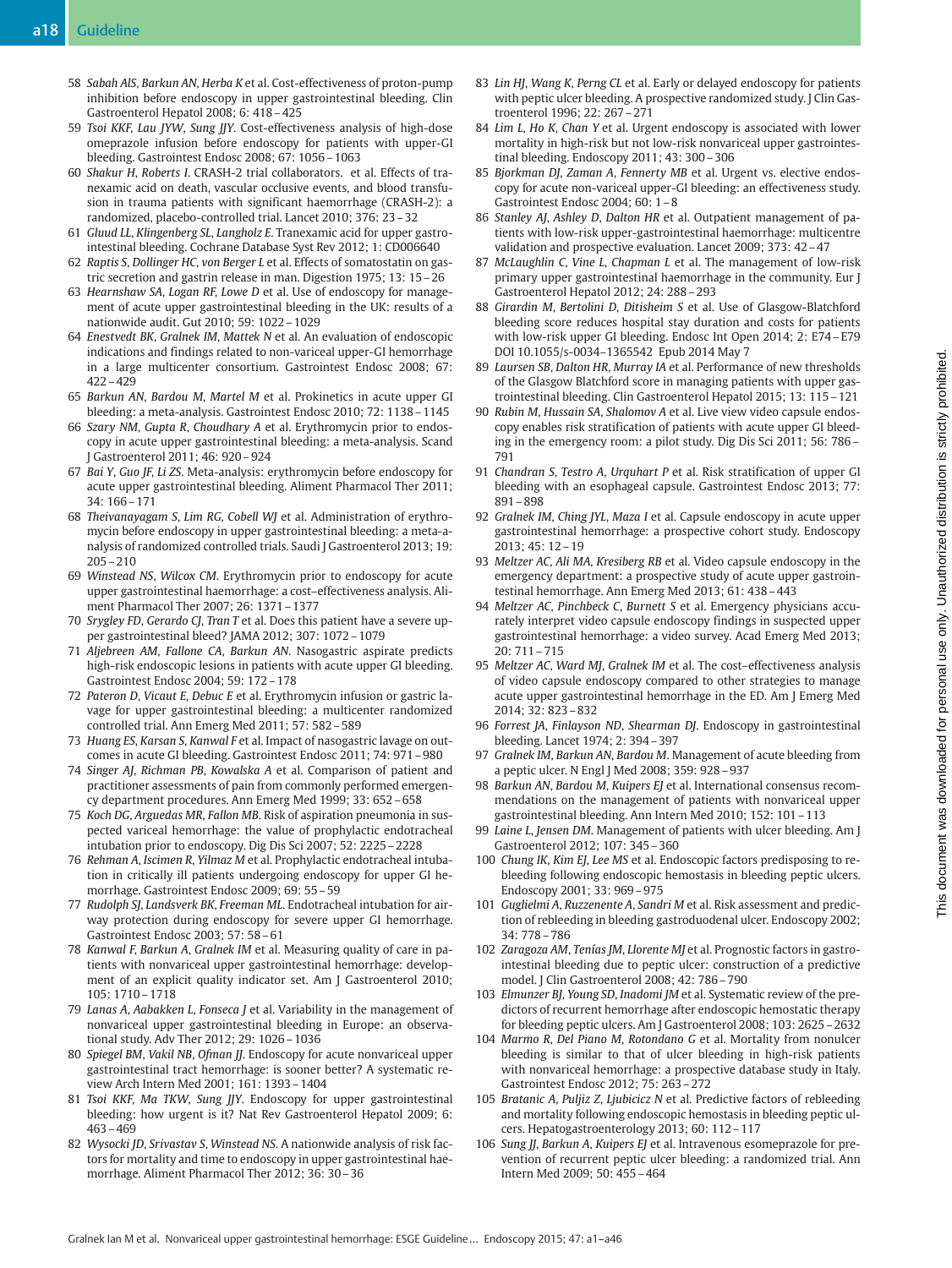- 107 de Groot NL, van Oijen MG, Kessels K et al. Reassessment of the predictive value of the Forrest classification for peptic ulcer rebleeding and mortality: can classification be simplified? Endoscopy 2014; 46: 46– 52
- 108 Lau JY, Sung JJ, Chan AC et al. Stigmata of hemorrhage in bleeding peptic ulcers: an interobserver agreement study among international experts. Gastrointest Endosc 1997; 46: 33–36
- 109 Mondardini A, Barletti C, Rocca G et al. Non-variceal upper gastrointestinal bleeding and Forrest's classification: diagnostic agreement between endoscopists from the same area. Endoscopy 1998; 30: 508–512
- 110 Lin HJ, Perng CL, Lee FY et al. Clinical courses and predictors for rebleeding in patients with peptic ulcers and non-bleeding visible vessels: a prospective study. Gut 1994; 35: 1389–1393
- 111 Cheng CL, Lin CH, Kuo CJ et al. Predictors of rebleeding and mortality in patients with high-risk bleeding peptic ulcers. Dig Dis Sci 2010; 55: 2577–2583
- 112 Laine L, McQuaid KR. Endoscopic therapy for bleeding ulcers: an evidence-based approach based on meta-analyses of randomized controlled trials. Clin Gastroenterol Hepatol 2009; 7: 33–47
- 113 Sung J, Chan F, Lau J et al. The effect of endoscopic therapy in patients receiving omeprazole for bleeding ulcers with nonbleeding visible vessels or adherent clots: a randomized comparison. Ann Intern Med 2003; 139: 237–243
- 114 Andriulli A, Annese V, Caruso N et al. Proton-pump inhibitors and outcome of endoscopic hemostasis in bleeding peptic ulcers: a series of meta-analyses. Am J Gastroenterol 2005; 100: 207–219
- 115 Lin JH, Wang K, Perng CL et al. Natural history of bleeding peptic ulcers with a tightly adherent blood clot: a prospective observation. Gastrointest Endosc 1996; 43: 470–473
- 116 Jensen DM, Kovacs TO, Jutabha R et al. Randomized trial of medical or endoscopic therapy to prevent recurrent ulcer hemorrhage in patients with adherent clots. Gastroenterology 2002; 123: 407–413
- 117 Bleau BL, Gostout CJ, Sherman KE et al. Recurrent bleeding from peptic ulcer associated with adherent clot: a randomized study comparing endoscopic treatment with medical therapy. Gastrointest Endosc 2002; 56: 1–6
- 118 Kahi CJ, Jensen DM, Sung JJY et al. Endoscopic therapy versus medical therapy for bleeding peptic ulcer with adherent clot: a meta-analysis. Gastroenterology 2005; 129: 855–862
- 119 Wong RC, Chak A, Kobayashi K et al. Role of Doppler US in acute peptic ulcer hemorrhage: can it predict failure of endoscopic therapy? Gastrointest Endosc 2000; 52: 315–121
- 120 Kohler B, Maier M, Benz C et al. Acute ulcer bleeding. A prospective randomized trial to compare Doppler and Forrest classifications in endoscopic diagnosis and therapy. Dig Dis Sci 1997; 42: 1370–1374
- 121 Fullarton GM, Murray WR. Prediction of rebleeding in peptic ulcers by visual stigmata and endoscopic Doppler ultrasound criteria. Endoscopy 1990; 22: 68–71
- 122 Kohler B, Riemann JF. Endoscopic injection therapy of Forrest II and III gastroduodenal ulcers guided by endoscopic Doppler ultrasound. Endoscopy 1993; 25: 219–223
- 123 van Leerdam ME, Rauws EA, Geraedts AA et al. The role of endoscopic Doppler US in patients with peptic ulcer bleeding. Gastrointest Endosc 2003; 58: 677–684
- 124 Chen VK, Wong RC. Endoscopic doppler ultrasound versus endoscopic stigmata-directed management of acute peptic ulcer hemorrhage: a multimodel cost analysis. Dig Dis Sci 2007; 52: 149–160
- 125 Cipolletta L, Bianco MA, Salerno R et al. Improved characterization of visible vessels in bleeding ulcers by using magnification endoscopy: results of a pilot study. Gastrointest Endosc 2010; 72: 413–418
- 126 Barkun AN, Martel M, Toubouti Y et al. Endoscopic hemostasis in peptic ulcer bleeding for patients with high-risk lesions: a series of metaanalyses. Gastrointest Endosc 2009; 69: 786–799
- 127 ASGE Technology Committee. Conway JD, Adler DG et al. Endoscopic hemostatic devices. Gastrointest Endosc 2009; 69: 987–996
- 128 Laine L. Therapeutic endoscopy and bleeding ulcers. Bipolar/multipolar electrocoagulation. Gastrointest Endosc 1990; 36: S38–S41
- 129 Ginsberg GG, Barkun AN, Bosco JJ et al. The argon plasma coagulator. Gastrointest Endosc 2002; 55: 807–810
- 130 Watson JP, Bennett MK, Griffin SM et al. The tissue effect of argon plasma coagulation on esophageal and gastric mucosa. Gastrointest Endosc 2000; 52: 342–345
- 131 Raju GS, Gajula L. Endoclips for GI endoscopy. Gastrointest Endosc 2004; 59: 267–279
- 132 Chuttani R, Barkun A, Carpenter S et al. Endoscopic clip application devices. Gastrointest Endosc 2006; 63: 746–750
- 133 Kirschniak A, Kratt T, Stüker D et al. A new endoscopic over-the-scope clip system for treatment of lesions and bleeding in the GI tract: first clinical experiences. Gastrointest Endosc 2007; 66: 162–167
- 134 Kirschniak A, Subotova N, Zieker D et al. The over-the-scope clip (OTSC) for the treatment of gastrointestinal bleeding, perforations, and fistulas. Surg Endosc 2011; 25: 2901–2905
- 135 Gottlieb KT, Banerjee S, Barth BA. ASGE Technology Committee. et al. Endoscopic closure devices. Gastrointest Endosc 2012; 76: 244–251
- 136 Barkun AN, Moosavi S, Martel M. Topical hemostatic agents: a systematic review with particular emphasis on endoscopic application in GI bleeding. Gastrointest Endosc 2013; 77: 692–700
- 137 Sung JJ, Tsoi KK, Lai LH et al. Endoscopic clipping versus injection and thermo-coagulation in the treatment of non-variceal upper gastrointestinal bleeding: a meta-analysis. Gut 2007; 56: 1364–1373
- 138 Calvet X, Vergara M, Brullet E et al. Addition of a second endoscopic treatment following epinephrine injection improves outcome in high-risk bleeding ulcers. Gastroenterology 2004; 126: 441–450
- 139 Marmo R, Rotondano G, Piscopo R et al. Dual therapy versus monotherapy in the endoscopic treatment of high-risk bleeding ulcers: a meta-analysis of controlled trials. Am J Gastroenterol 2007; 102: 279–289
- 140 Vergara M, Bennett C, Calvet X et al. Epinephrine injection versus epinephrine injection and a second endoscopic method in high risk bleeding ulcers. Cochrane Database Syst Rev 2014; 10: CD005584
- 141 Hwang JH, Fisher DA, Ben-Menachem T et al. Standards of Practice Committee of the American Society for Gastrointestinal Endoscopy. The role of endoscopy in the management of acute non-variceal upper GI bleeding. Gastrointest Endosc 2012; 75: 1132–1138
- 142 Yuan Y, Wang C, Hunt RH. Endoscopic clipping for acute nonvariceal upper-GI bleeding: a meta-analysis and critical appraisal of randomized controlled trials. Gastrointest Endosc 2008; 68: 339–351
- 143 Arima S, Sakata Y, Ogata S et al. Evaluation of hemostasis with soft coagulation using endoscopic hemostatic forceps in comparison with metallic hemoclips for bleeding gastric ulcers: a prospective, randomized trial. J Gastroenterol 2010; 45: 501–505
- 144 Kataoka M, Kawai T, Hayama Y et al. Comparison of hemostasis using bipolar hemostatic forceps with hemostasis by endoscopic hemoclipping for nonvariceal upper gastrointestinal bleeding in a prospective non-randomized trial. Surg Endosc 2013; 27: 3035–3038
- 145 Sung JJ, Chan FK, Chen M et al. Asia-Pacific Working Group consensus on non-variceal upper gastrointestinal bleeding. Gut 2011; 60: 1170–1177
- 146 Wong Kee Song LM, Banerjee S, Barth BA et al. Emerging technologies for endoscopic hemostasis. Gastrointest Endosc 2012; 75: 933–937
- 147 Manta R, Galloro G, Mangiavillano B et al. Over-the-scope clip (OTSC) represents an effective endoscopic treatment for acute GI bleeding after failure of conventional techniques. Surg Endosc 2013; 27: 3162–3164
- 148 Giday SA, Kim Y, Krishnamurty DM et al. Long-term randomized controlled trial of a novel nanopowder hemostatic agent (TC-325) for control of severe arterial upper gastrointestinal bleeding in a porcine model. Endoscopy 2011; 43: 296–269
- 149 Chen YI, Barkun AN, Soulellis C et al. Use of the endoscopically applied hemostatic powder TC-325 in cancer-related upper GI hemorrhage: preliminary experience. Gastrointest Endosc 2012; 75: 1278–1281
- 150 Leblanc S, Vienne A, Dhooge M et al. Early experience with a novel hemostatic powder used to treat upper GI bleeding related to malignancies or after therapeutic interventions. Gastrointest Endosc 2013; 78: 169–175
- 151 Holster IL, Kuipers EJ, Tjwa ET. Hemospray in the treatment of upper gastrointestinal hemorrhage in patients on antithrombotic therapy. Endoscopy 2013; 45: 63–66
- 152 Yau AH, Ou G, Galorport C et al. Safety and efficacy of Hemospray in upper gastrointestinal bleeding. Can J Gastroenterol Hepatol 2014; 28: 72–76
- 153 Sung JJ, Luo D, Wu JC et al. Early clinical experience of the safety and effectiveness of Hemospray in achieving hemostasis in patients with acute peptic ulcer bleeding. Endoscopy 2011; 43: 291–295
- 154 Smith LA, Stanley AJ, Bergman JJ et al. Hemospray application in nonvariceal upper gastrointestinal bleeding: results of the survey to evaluate the application of hemospray in the luminal tract. J Clin Gastroenterol 2014; 48: 89–92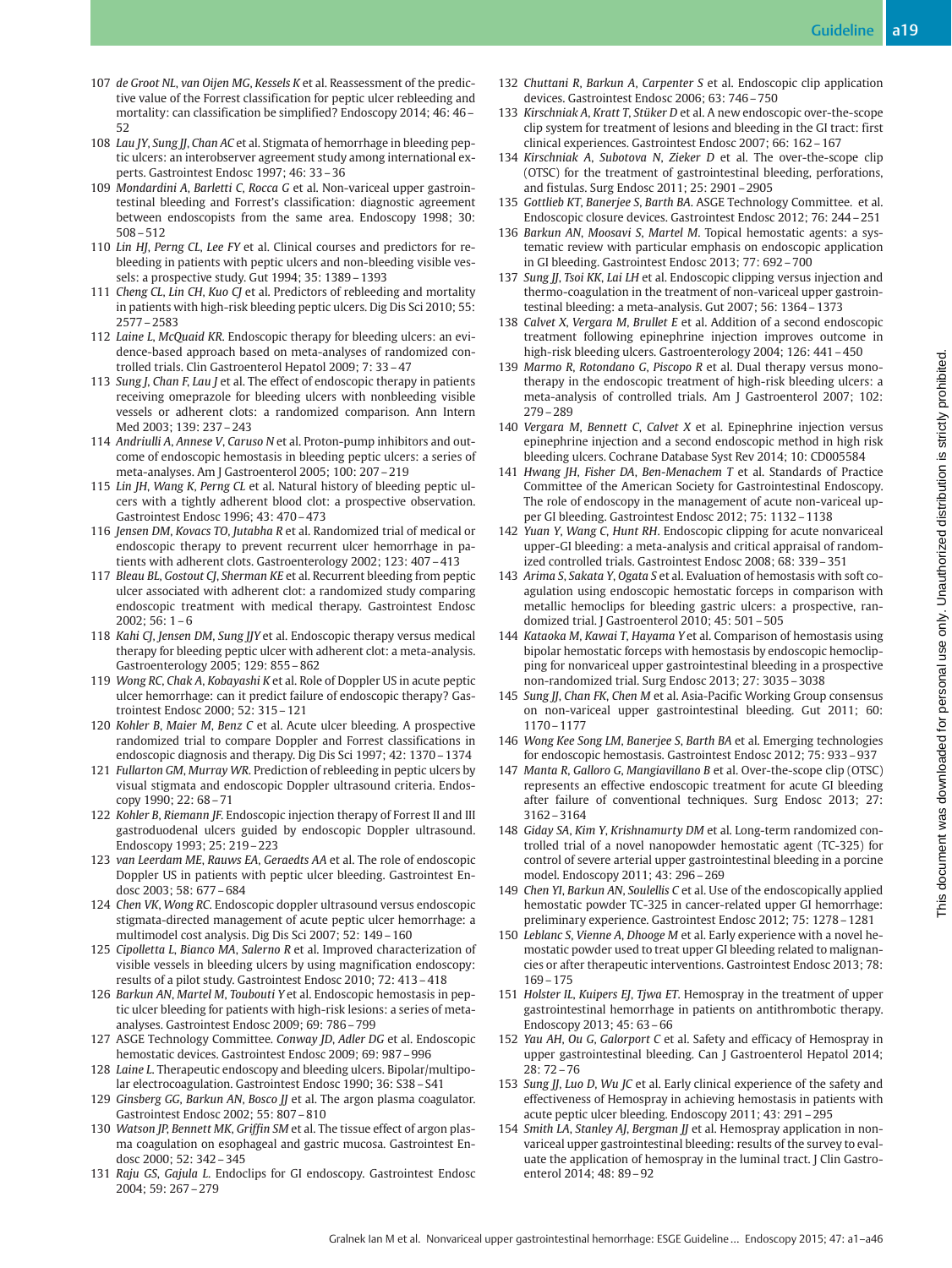- 155 Barkun A, Sabbah S, Enns R et al. The Canadian Registry on Nonvariceal Upper Gastrointestinal Bleeding and Endoscopy (RUGBE): Endoscopic hemostasis and proton pump inhibition are associated with improved outcomes in a real-life setting. Am J Gastroenterol 2004; 99: 1238–1246
- 156 Nahon S, Nouel O, Hagège H et al. Favorable prognosis of upper-gastrointestinal bleeding in 1041 older patients: results of a prospective multicenter study. Clin Gastroenterol Hepatol 2008; 6: 886–892
- 157 Loperfido S, Baldo V, Piovesana E et al. Changing trends in acute upper-GI bleeding: a population-based study. Gastrointest Endosc 2009; 70: 212–224
- 158 Guntipalli P, Chason R, Elliott A et al. Upper gastrointestinal bleeding caused by severe esophagitis: a unique clinical syndrome. Dig Dis Sci 2014; 59: 2997–3003
- 159 Wang WH, Huang JQ, Zheng GF et al. Head-to-head comparison of H2 receptor antagonists and proton pump inhibitors in the treatment of erosive esophagitis: A meta-analysis. World J Gastroenterol 2005; 11: 4067–4077
- 160 Gralnek IM, Dulai GS, Fennerty MB et al. Esomeprazole versus other proton pump inhibitors in erosive esophagitis: a meta-analysis of randomized clinical trials. Clin Gastroenterol Hepatol 2006; 4: 1452–1458
- 161 Ljubičić N, Budimir I, Pavić T et al. Mortality in high-risk patients with bleeding Mallory–Weiss syndrome is similar to that of peptic ulcer bleeding. Results of a prospective database study. Scand J Gastroenterol 2014; 49: 458–464
- 162 Bharucha AE, Gostout CJ, Balm RK. Clinical and endoscopic risk factors in the Mallory-Weiss syndrome. Am J Gastroenterol 1997; 92: 805– 808
- 163 Kortas DY, Haas LS, Simpson WG et al. Mallory–Weiss tear: predisposing factors and predictors of a complicated course. Am J Gastroenterol 2001; 96: 2863–2865
- 164 Chung IK, Kim EJ, Hwang KYet al. Evaluation of endoscopic hemostasis in upper gastrointestinal bleeding related to Mallory–Weiss syndrome. Endoscopy 2002; 34: 474–479
- 165 Kim JW, Kim HS, Byun JW et al. Predictive factors of recurrent bleeding in Mallory–Weiss syndrome. Korean J Gastroenterol 2005; 46: 447– 454
- 166 Fujisawa N, Inamori M, Sekino Y et al. Risk factors for mortality in patients with Mallory–Weiss syndrome. Hepatogastroenterology 2011; 58: 417–420
- 167 Huang SP, Wang HP, Lee YC et al. Endoscopic hemoclip placement and epinephrine injection for Mallory-Weiss syndrome with active bleeding. Gastrointest Endosc 2002; 55: 842–846
- 168 Park CH, Min SW, Sohn YH et al. A prospective, randomized trial of endoscopic band ligation vs. epinephrine injection for actively bleeding Mallory–Weiss syndrome. Gastrointest Endosc 2004; 60: 22–27
- 169 Cho YS, Chae HS, Kim HK et al. Endoscopic band ligation and endoscopic hemoclip placement for patients with Mallory–Weiss syndrome and active bleeding. World J Gastroenterol 2008; 14: 2080– 2084
- 170 Lecleire S, Antonietti M, Iwanicki-Caron I et al. Endoscopic band ligation could decrease recurrent bleeding in Mallory–Weiss syndrome as compared to haemostasis by hemoclips plus epinephrine. Aliment Pharmacol Ther 2009; 30: 399–405
- 171 Lara LF, Sreenarasimhaiah J, Tang SJ et al. Dieulafoy lesions of the GI tract: localization and therapeutic outcomes. Dig Dis Sci 2010; 55: 3436–3441
- 172 Chung IK, Kim EJ, Lee MS et al. Bleeding Dieulafoy's lesions and the choice of endoscopic method: comparing the hemostatic efficacy of mechanical and injection methods. Gastrointest Endosc 2000; 52: 721–724
- 173 Kasapidis P, Georgopoulos P, Delis V et al. Endoscopic management and long-term follow-up of Dieulafoy's lesions in the upper GI tract. Gastrointest Endosc 2002; 55: 527–531
- 174 Cheng CL, Liu NJ, Lee CS et al. Endoscopic management of Dieulafoy lesions in acute nonvariceal upper gastrointestinal bleeding. Dig Dis Sci 2004; 49: 1139–1144
- 175 Park CH, Sohn YH, Lee WS et al. The usefulness of endoscopic hemoclipping for bleeding Dieulafoy lesions. Endoscopy 2003; 35: 388– 392
- 176 Katsinelos P, Paroutoglou G, Mimidis K et al. Endoscopic treatment and follow-up of gastrointestinal Dieulafoy's lesions. World J Gastroenterol 2005; 11: 6022–6026
- 177 Iacopini F, Petruzziello L, Marchese M et al. Hemostasis of Dieulafoy's lesions by argon plasma coagulation (with video). Gastrointest Endosc 2007; 66: 20–26
- 178 Alis H, Oner OZ, Kalayci MU et al. Is endoscopic band ligation superior to injection therapy for Dieulafoy lesion? Surg Endosc 2009; 23: 1465–1469
- 179 Sone Y, Kumada T, Toyoda H et al. Endoscopic management and follow up of Dieulafoy's lesion in the upper gastrointestinal tract. Endoscopy 2005; 37: 449–453
- 180 Lim W, Kim TO, Park SB et al. Endoscopic treatment of Dieulafoy lesions and risk factors for rebleeding. Korean J Intern Med 2009; 24: 318–322
- 181 Durham JD, Kumpe DA, Rothbarth LJ et al. Dieulafoy disease: arteriographic findings and treatment. Radiology 1990; 174: 937–941
- 182 Alshumrani G, Almuaikeel M. Angiographic findings and endovascular embolization in Dieulafoy disease: a case report and literature review. Diagn Interv Radiol 2006; 12: 151–154
- 183 Jackson CS, Gerson LB. Management of gastrointestinal angiodysplastic lesions (GIADs): a systematic review and meta-analysis. Am J Gastroenterol 2014; 109: 474–483
- 184 Swanson E, Mahgoub A, MacDonald R et al. Medical and endoscopic therapies for angiodysplasia and gastric antral vascular ectasia: a systematic review. Clin Gastroenterol Hepatol 2014; 12: 571–582
- 185 Heller SJ, Tokar JL, Nguyen MT et al. Management of bleeding GI tumors. Gastrointest Endosc 2010; 72: 817–824
- 186 Sheibani S, Kim JJ, Chen B et al. Natural history of acute upper GI bleeding due to tumours: short-term success and long-term recurrence with or without endoscopic therapy. Aliment Pharmacol Ther 2013; 38: 144–150
- 187 Kim YI, Choi IJ, Cho SJ et al. Outcome of endoscopic therapy for cancer bleeding in patients with unresectable gastric cancer. J Gastroenterol Hepatol 2013; 28: 1489–1495
- 188 Koh KH, Kim K, Kwon DH et al. The successful endoscopic hemostasis factors in bleeding from advanced gastric cancer. Gastric Cancer 2013; 16: 397–403
- 189 Leontiadis GI, Sharma VK, Howden CW. Proton pump inhibitor treatment for acute peptic ulcer bleeding. Cochrane Database Syst Rev 2006; 1: CD002094
- 190 Leontiadis G, Martin J, Sharma V et al. T1942 Proton pump inhibitor (PPI) treatment for peptic ulcer (PU) bleeding: an updated Cochrane meta-analysis of randomized controlled trials (RCTs) [abstract]. Gastroenterology 2009: DOI http://dx.doi.org/10.1016/S0016-5085(09) 62789-X
- 191 Sachar H, Vaidya K, Laine L. Intermittent vs continuous proton pump inhibitor therapy for high-risk bleeding ulcers: a systematic review and meta-analysis. JAMA Intern Med 2014; 174: 1755–1762
- 192 Javid G, Zargar SA, U-Saif R et al. Comparison of p. o. or i.v. proton pump inhibitors on 72-h intragastric pH in bleeding peptic ulcer. J Gastroenterol Hepatol 2009; 24: 1236–1243
- 193 Sung JJ, Suen BY, Wu JC et al. Effects of intravenous and oral esomeprazole in the prevention of recurrent bleeding from peptic ulcers after endoscopic therapy. Am J Gastroenterol 2014; 109: 1005–1010
- 194 Lau JYW, Sung JJY, Lam YH et al. Endoscopic retreatment compared with surgery in patients with recurrent bleeding after initial endoscopic control of bleeding ulcer. N Engl J Med 1999; 340: 751–756
- 195 Wong TCF, Wong TT, Chiu PWY et al. A comparison of angiographic embolization with surgery after failed endoscopic hemostasis to bleeding peptic ulcers. Gastrointest Endosc 2011; 73: 900–908
- 196 Kyaw M, Tse Y, Ang D et al. Embolization versus surgery for peptic ulcer bleeding after failed endoscopic hemostasis: a meta-analysis. Endos Int Open 2014; 2: E6–E14
- 197 Beggs AD, Dilworth MP, Powell SL et al. A systematic review of transarterial embolization versus emergency surgery in treatment of major nonvariceal upper gastrointestinal bleeding. Clin Exp Gastroenterol 2014; 7: 93–104
- 198 Sulz M, Frei R, Meyenberger C et al. Routine use of Hemospray for gastrointestinal bleeding: prospective two-center experience in Switzerland. Endoscopy 2014; 46: 619–624
- 199 El OualiS, Barkun AN, Wyse J et al. Is routine second-look endoscopy effective after endoscopic hemostasis in acute peptic ulcer bleeding? A meta-analysis Gastrointest Endosc 2012; 76: 283–292
- 200 Imperiale TF, Kong N. Second look endoscopy for bleeding peptic ulcer disease: a decision and cost-effectiveness analysis. J Clin Gastroenterol 2012; 46: e71–e75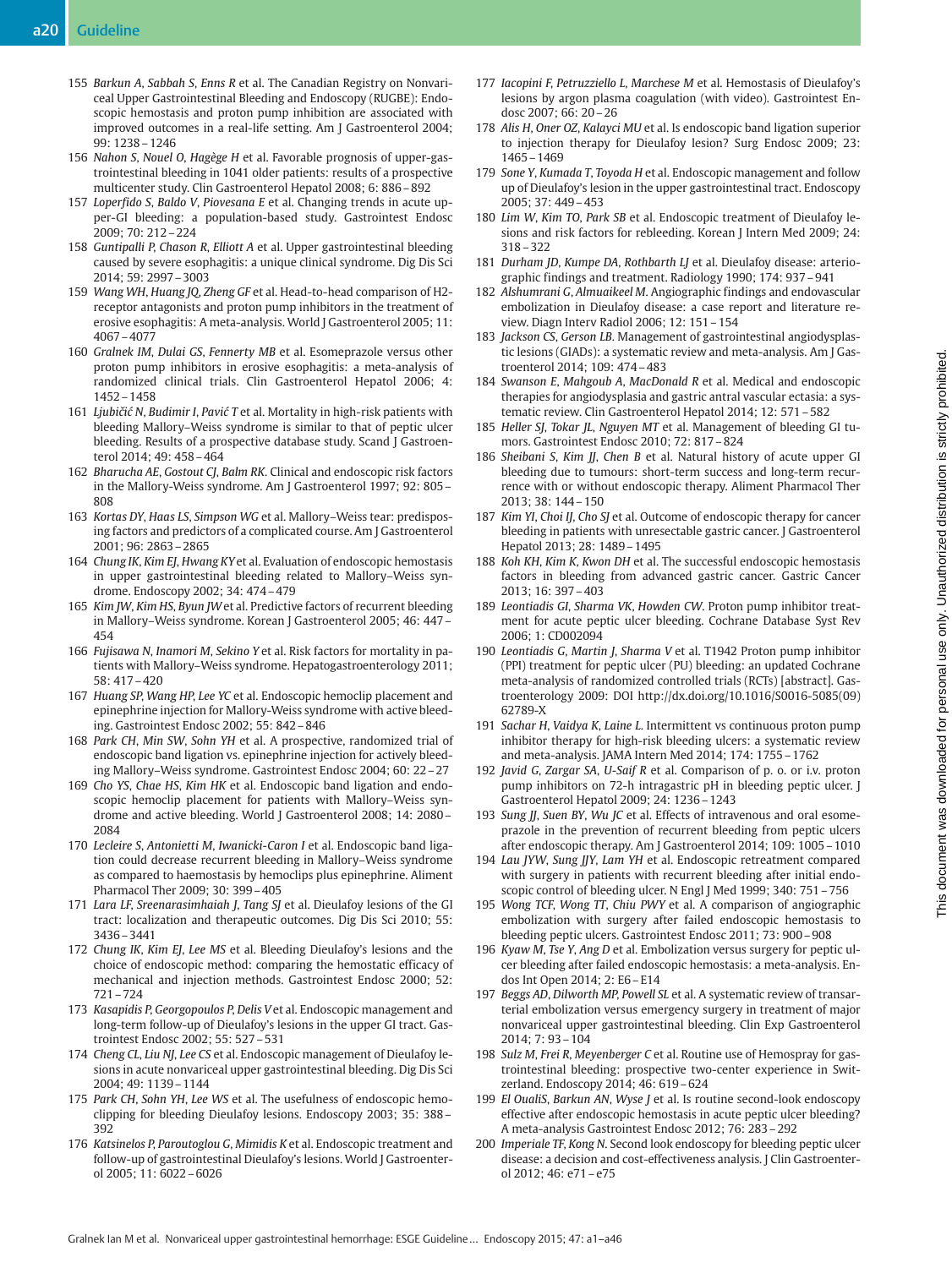- 201 Holster IL, Kuipers EJ. Management of acute nonvariceal upper gastrointestinal bleeding: current policies and future perspectives. World J Gastroenterol 2012; 18: 1202–1207
- 202 Sbrozzi-Vanni A, Zullo A, Di Giulio E et al. Low prevalence of idiopathic peptic ulcer disease: an Italian endoscopic survey. Dig Liver Dis 2010; 42: 773–776
- 203 Gisbert JP, Khorrami S, Carballo F et al. Meta-analysis: Helicobacter pylori eradication therapy vs. anti-secretory non-eradication therapy for the prevention of recurrent bleeding from peptic ulcer. Aliment Pharmacol Ther 2004; 19: 617–629
- 204 Gisbert JP, Calvet X, Cosme A et al. Long-term follow-up of 1,000 patients cured of Helicobacter pylori infection following an episode of peptic ulcer bleeding. Am J Gastroenterol 2012; 107: 1197–1204
- 205 Gisbert JP, Abraira V. Accuracy of Helicobacter pylori diagnostic tests in patients with bleeding peptic ulcer: a systematic review and metaanalysis. Am J Gastroenterol 2006; 101: 848–863
- 206 Sánchez-Delgado J, Gené E, Suárez D et al. Has H. pylori prevalence in bleeding peptic ulcer been underestimated? A meta-regression Am J Gastroenterol 2011; 106: 398–405
- 207 Witt DM, Delate T, Garcia DA et al. Risk of thromboembolism, recurrent hemorrhage, and death after warfarin therapy interruption for gastrointestinal tract bleeding. Arch Intern Med 2012; 172: 1484– 1491
- 208 Lee JK, Kang HW, Kim SG et al. Risks related with withholding and resuming anticoagulation in patients with non-variceal upper gastrointestinal bleeding while on warfarin therapy. Int J Clin Pract 2012; 66: 64–68
- 209 Qureshi W, Mittal C, Patsias I et al. Restarting anticoagulation and outcomes after major gastrointestinal bleeding in atrial fibrillation. Am J Cardiol 2014; 113: 662–668
- 210 Douketis JD, Spyropoulos AC, Spencer FA et al. Perioperative management of antithrombotic therapy and prevention of thrombosis, 9th ed: American College of Chest Physicians evidence-based clinical practice guidelines. Chest 2012; 141: Suppl e326S–e350S
- 211 Sibon I, Orgogozo JM. Antiplatelet drug discontinuation is a risk factor for ischemic stroke. Neurology 2004; 62: 1187–1189
- 212 Biondi-Zoccai GG, Lotrionte M, Agostoni P et al. A systematic review and meta-analysis on the hazards of discontinuing or not adhering to aspirin among 50,279 patients at risk for coronary artery disease. Eur Heart J 2006; 27: 2667–2674
- 213 Garcia-Rodriguez LA, Cea-Soriano L, Martin-Merino E et al. Discontinuation of low dose aspirin and risk of myocardial infarction: case– control study in UK primary care. BMJ 2011; 343: d4094 DOI 10.1136/bmj.d4094
- 214 Cea Soriano L, Bueno H, Lanas A et al. Cardiovascular and upper gastrointestinal bleeding consequences of low dose acetylsalicylic acid discontinuation. Thromb Haemost 2013; 110: 1298–1304
- 215 King SBIII, Smith SCJr, Hirshfeld JWJr et al. 2007 focused update of the ACC/AHA/SCAI 2005 guideline update for percutaneous coronary intervention: a report of the American College of Cardiology/American Heart Association Task Force on Practice guidelines. J Am Coll Cardiol 2008; 51: 172–209
- 216 Anderson JL, Adams CD, Antman EM et al. 2012 ACCF/AHA focused update incorporated into the ACCF/AHA 2007 guidelines for the management of patients with unstable angina/non-ST-elevation myocardial infarction: a report of the American College of Cardiology Foundation/American Heart Association Task Force on Practice Guidelines. J Am Coll Cardiol 2013; 61: 179–347
- 217 Garcia-Rodriguez LA, Lin KJ, Hernandez-Diaz S et al. Risk of upper gastrointestinal bleeding with low dose acetylsalicylic acid alone and in combination with clopidogrel and other medications. Circulation 2011; 123: 1108–1115
- 218 Lanas A, Garcia-Rodriguez LA, Arroyo MT et al. Effect of anti-secretory drugs and nitrates on the risk of ulcer bleeding associated with nonsteroidal anti-inflammatory drugs, antiplatelet agents, and anticoagulants. Am J Gastroenterol 2007; 102: 507–515
- 219 Bhatt DL, Scheiman J, Abraham NS et al. ACCF/ACG/AHA 2008 expert consensus document on reducing the gastrointestinal risks of antiplatelet therapy and NSAID use: a report of the American College of Cardiology Foundation Task Force on Clinical Expert Consensus Documents. Circulation 2008; 118: 1894–1909
- 220 Kwok CS, Nijar RS, Loke YK. Effects of proton pump inhibitors on adverse gastrointestinal events in patients receiving clopidogrel: a systematic review and meta-analysis. Drug Saf 2011; 34: 47–57
- 221 Gilard M, Arnaud B, Cornily JC et al. Influence of omeprazole on the antiplatelet action of clopidogrel associated with aspirin: the randomized, double-blind OCLA (Omeprazole CLopidogrel Aspirin) study. J Am Coll Cardiol 2008; 51: 256–260
- 222 Cuisset T, Frere C, Quilici J et al. Comparison of omeprazole and pantoprazole influence on a high 150-mg clopidogrel maintenance dose: the PACA (Proton Pump Inhibitors And Clopidogrel Association) prospective randomized study. J Am Coll Cardiol 2009; 54: 1149–1153
- 223 Siller-Matula JM, Spiel AO, Lang IM et al. Effects of pantoprazole and esomeprazole on platelet inhibition by clopidogrel. Am Heart J 2009; 157: 148–145
- 224 O'Donoghue ML, Braunwald E, Antman EM et al. Pharmacodynamic effect and clinical efficacy of clopidogrel and prasugrel with or without a proton-pump inhibitor: an analysis of two randomised trials. Lancet 2009; 374: 989–997
- 225 Chen J, Chen SY, Lian JJ et al. Pharmacodynamic impacts of proton pump inhibitors on the efficacy of clopidogrel in vivo – a systematic review. Clin Cardiol 2013; 36: 184–189
- 226 Kwok CS, Loke YK. Meta-analysis: the effects of proton pump inhibitors on cardiovascular events and mortality in patients receiving clopidogrel. Aliment Pharmacol Ther 2010; 31: 810–823
- 227 Siller-Matula JM, Jilma B, Schror K et al. Effect of proton pump inhibitors on clinical outcome in patients treated with clopidogrel: a systematic review and meta-analysis. J Thromb Haemost 2010; 8: 2624–2641
- 228 Cardoso RN, Benjo AM, DiNicolantonio JJ et al. Incidence of cardiovascular events and gastrointestinal bleeding in patients receiving clopidogrel with and without proton pump inhibitors: an updated metaanalysis. Open Heart 2015; 2: e000248 DOI 10.1136/openhrt-2015- 000248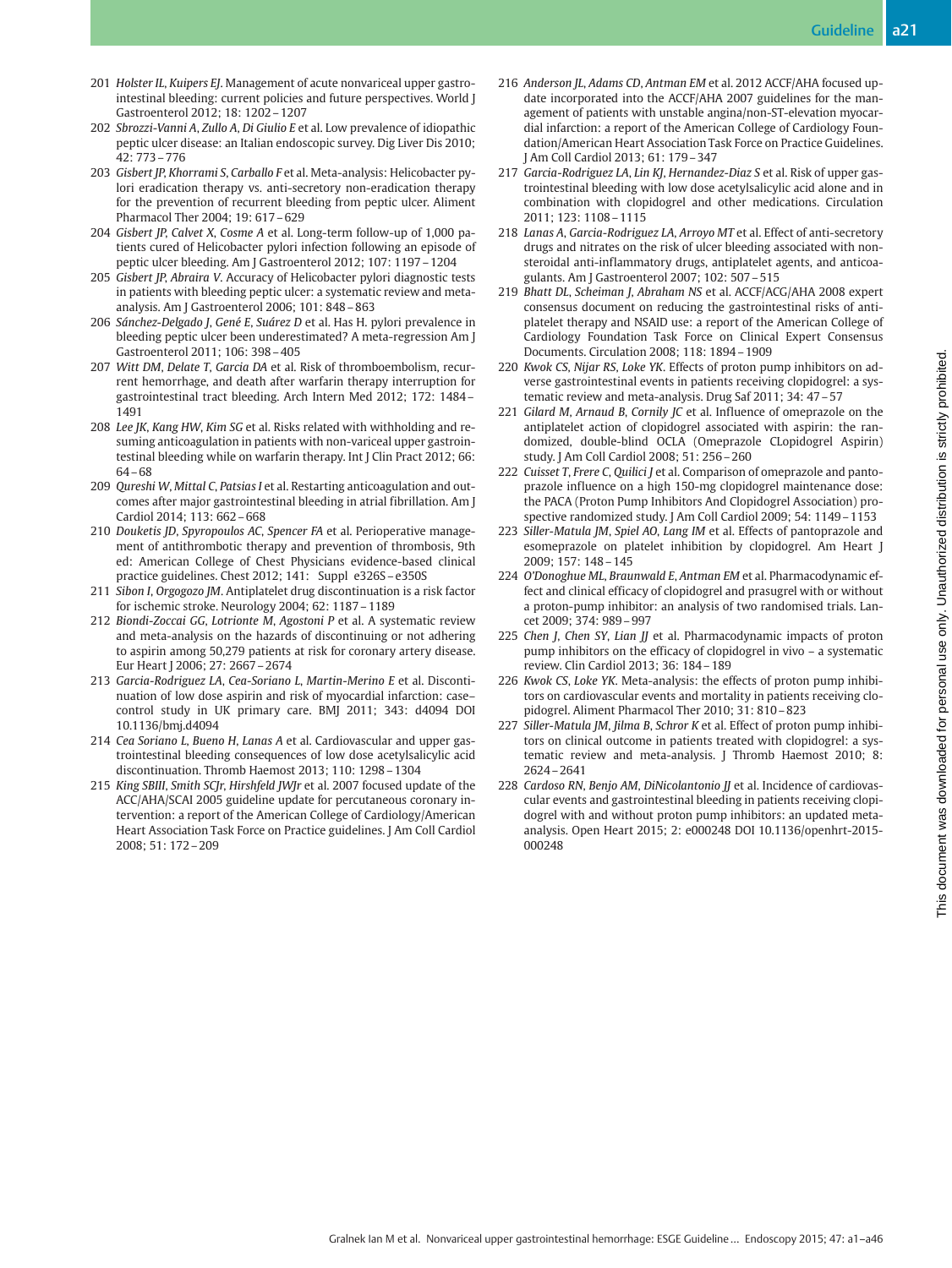| Appendix e1 Nonvariceal upper gastrointestinal hemorrhage (NVUGIH): task forces and key questions. |  |
|----------------------------------------------------------------------------------------------------|--|
|                                                                                                    |  |

| <b>Topics and key questions</b>                                                                                            | <b>Task forces</b><br>(leader in bold) |
|----------------------------------------------------------------------------------------------------------------------------|----------------------------------------|
| Task force 1: Initial patient evaluation/hemodynamic resuscitation/risk stratification                                     | <b>David S. Sanders</b>                |
| How should the patient be initially hemodynamically resuscitated?                                                          | Jean-Marc Dumonceau                    |
| Who should receive blood product transfusion? What target for hemoglobin?                                                  | Matthew Kurien                         |
| How should patient risk stratification be used?                                                                            | Gilles Lesur                           |
| What risk stratification score(s) are reliable and valid? Pre-endoscopy risk score? Post-endoscopy risk score?             | Riccardo Marmo                         |
| How should risk stratification tools be applied?                                                                           |                                        |
| Task force 2: Pre-endoscopic management                                                                                    | Jean-Marc Dumonceau                    |
| How to manage the patient using antiplatelet and anticoagulant drugs (known collectively as antithrombotic agents) at the  | <b>Ian Gralnek</b>                     |
| time of acute upper gastrointestinal (UGI) bleeding?                                                                       | Cesare Hassan                          |
| Need to also consider the current data on potential adverse events related to antiplatelet/anticoagulant drug interruption | Angel Lanas                            |
| (i.e. atrial fibrillation, cardiac stent thrombosis, cardiac ischemic event, neurovascular event)                          | Gilles Lesur                           |
| What is the role of pre-endoscopy proton pump inhibitor (PPI) therapy?                                                     | Istvan Racz                            |
| What is the role of pre-endoscopy somatostatin therapy?                                                                    | Franco Radaelli                        |
| What is the role of naso-/orogastric tube aspiration/lavage?                                                               | Gianluca Rotondano                     |
| What is the role of endotracheal intubation before upper endoscopy?                                                        |                                        |
| Is there a role for antifibrinolytic medications?                                                                          |                                        |
| What is the role of prokinetic agents prior to upper endoscopy?                                                            |                                        |
| Is there a role for capsule endoscopy in the emergency department in evaluating acute UGI bleeding?                        |                                        |
| What is appropriate timing for upper endoscopy?                                                                            |                                        |
| Task force 3: Endoscopic management                                                                                        | Ernst J. Kuipers                       |
| Which endoscopic classification should be used for describing high and low risk endoscopic stigmata of recent hemorrhage   | Ricardo Cardoso                        |
| in peptic ulcer bleeding? What are high risk vs. low risk endoscopic stigmata and their importance in risk stratification? | Livio Cipolletta                       |
| Is there a role for doppler ultrasonography, magnification endoscopy, chromoendoscopy in helping to better evaluate        | Mário Dinis-Ribeiro                    |
| endoscopic stigmata of recent hemorrhage for peptic ulcer bleeding?                                                        | Luís Maia                              |
| Which ulcer stigmata require endoscopic hemostasis? Which do not?                                                          | Gianluca Rotondano                     |
| Which endoscopic hemostasis modality should be used (with focus on peptic ulcer bleeding)?                                 | Paulo Salgueiro                        |
| Injection therapy?                                                                                                         |                                        |
| Thermal contact therapy?                                                                                                   |                                        |
| Thermal noncontact therapy?                                                                                                |                                        |
| Mechanical therapy?                                                                                                        |                                        |
| Combination therapy?                                                                                                       |                                        |
| Topical spray/powder therapy                                                                                               |                                        |
| What to do in situations of nonvariceal, nonulcer bleeding lesions?                                                        |                                        |
| Task force 4: Post-endoscopic management                                                                                   | <b>Angel Lanas</b>                     |
| What is the medical management post endoscopic hemostasis?                                                                 | Lars Aabakken                          |
| What to do when rebleeding occurs? What is the role of repeat upper endoscopy?                                             | Alberto Arezzo                         |
| Is there a role for scheduled second-look endoscopy?                                                                       | Roberto de Franchis                    |
| Rebleeding/failed endoscopic hemostasis: When should the interventional radiologist be involved/when should the            | Cesare Hassan                          |
| surgeon be involved?                                                                                                       | Ralf-Thorsten Hoffmanr                 |
| Diagnosis and treatment of Helicobacter pylori? When? In whom? What if testing for H. pylori in the acute setting of       | Tomas Hucl                             |
| bleeding is negative? Documentation of eradication?                                                                        | Gilles Lesur                           |
| How to manage the NVUGIH patient using antiplatelet and anticoagulant drugs (collectively known as antithrombotics         | Franco Radaelli                        |
| agents) post endoscopy? How and when to reinstitute these medications?                                                     | <b>Andrew Veitch</b>                   |
| When to discharge patients home?                                                                                           | Angelo Zullo                           |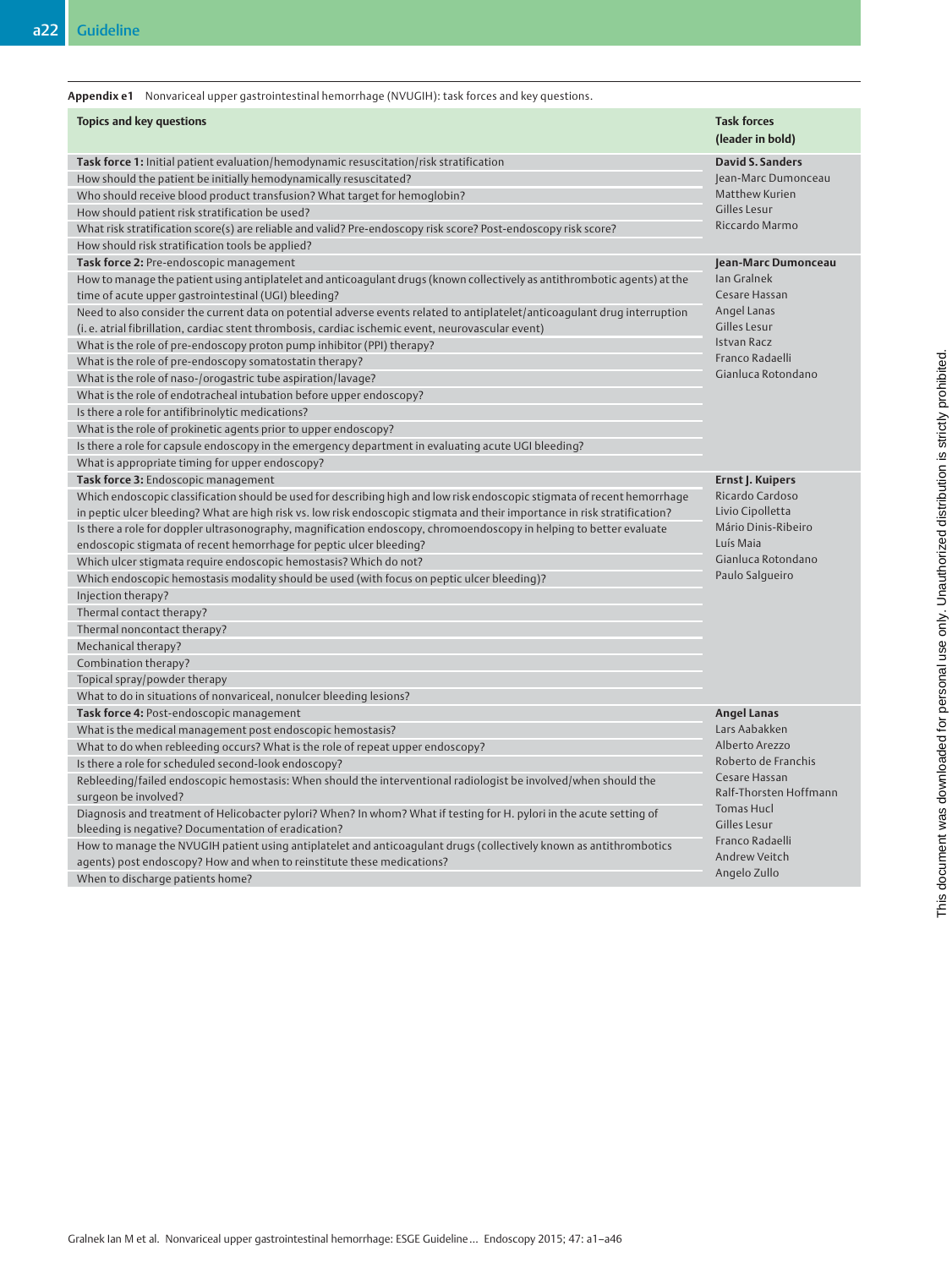| First author,                           | Study design,   | Participants                                                                                                                                                                                                                                                                                                                                                                                                                                                                                                                                                                                                                                                                                                                                                                                                                | Patients, n (%)                             |                  | <b>Outcomes</b>         |             |                     |              |
|-----------------------------------------|-----------------|-----------------------------------------------------------------------------------------------------------------------------------------------------------------------------------------------------------------------------------------------------------------------------------------------------------------------------------------------------------------------------------------------------------------------------------------------------------------------------------------------------------------------------------------------------------------------------------------------------------------------------------------------------------------------------------------------------------------------------------------------------------------------------------------------------------------------------|---------------------------------------------|------------------|-------------------------|-------------|---------------------|--------------|
| year [ref.]                             | study objective |                                                                                                                                                                                                                                                                                                                                                                                                                                                                                                                                                                                                                                                                                                                                                                                                                             | Observed                                    | patients<br>Out- | Transfusion<br>required | Re-bleeding | Need for<br>Surgery | <b>Death</b> |
| Longstreth,<br>1995 [229]               | Prospective     | No debilitation; no orthostatic vital sign change; no severe liver disease;<br>no serious concomitant disease; no anticoagulation therapy or coagulo-<br>pathy; no fresh, voluminous hematemesis or multiple episodes of mele-<br>na on the day of presentation; no severe anemia (hemoglobin < 8.0 g/dL);<br>Absence of: high risk endoscopic findings (arterial bleeding, adherent<br>clot, or visible vessel); varices; and portal hypertensive gastropathy<br>adequate support at home<br>Nonabsolute criteria.<br>Absolute criteria.                                                                                                                                                                                                                                                                                   | 141                                         | 34 (24%)         |                         | $1(2.9\%)$  | $\circ$             | $\circ$      |
| Longstreth,<br>1998 [230]               | Retrospective   | As above                                                                                                                                                                                                                                                                                                                                                                                                                                                                                                                                                                                                                                                                                                                                                                                                                    | Not done                                    | 176              |                         | $1(0.5\%)$  | $\circ$             | $\circ$      |
| Santamaria,<br>1999 [231]<br>Cebollero- | Prospective     | Absence of: severe cardiac disease/recent myocardial infarction; severe<br>Clean base ulcer<1.5 cm in diameter; erosive mucosal disease (esopha-<br>cirrhosis; severe coagulopathy (in-<br>gus, stomach, or duodenum); nonbleeding Mallory – Weiss tear; portal<br>1.5); poor social support; require-<br>ment for blood transfusion; recent cerebrovascular accident<br>ternational normalized ratio [INR] ≥<br>respiratory failure; decompensated<br>hypertensive gastropathy<br>Endoscopic criteria.<br>Clinical criteria.                                                                                                                                                                                                                                                                                               | 84                                          | 24 (28%)         |                         | 1(4.1%      | $\circ$             | $\circ$      |
| Brullet, 2004<br>[232]                  | RCT             | and capable of providing adequate care; (ii) having a telephone; and (iii)<br>members were able to comprehend the clinical condition of the patient<br><100 mmHg and pulse rate > 100 beats/minute with peripheral signs of<br>The latter was defined as the following: (i) living within a family whose<br>Absence of severe associated diseases (defined as American Society of<br>Absence of signs of hypovolemia (defined as systolic blood pressure<br>from the hospital.<br>visible vessel;<br>Anesthesiologists [ASA] classification III-V);<br>No anticoagulant drug therapy; and<br>(1) peptic ulcer with an nonbleeding<br>residing less than 20 minutes by car<br>Appropriate sociofamilial support.<br>(2) ulcer size smaller than 15 mm<br>Endoscopic criteria.<br>circulatory failure);<br>Clinical criteria. | 297 endoscopi-<br>cally treated<br>patients | 40 (13%)         | $\overline{ }$          | $\sim$      | $\circ$             | $\circ$      |

г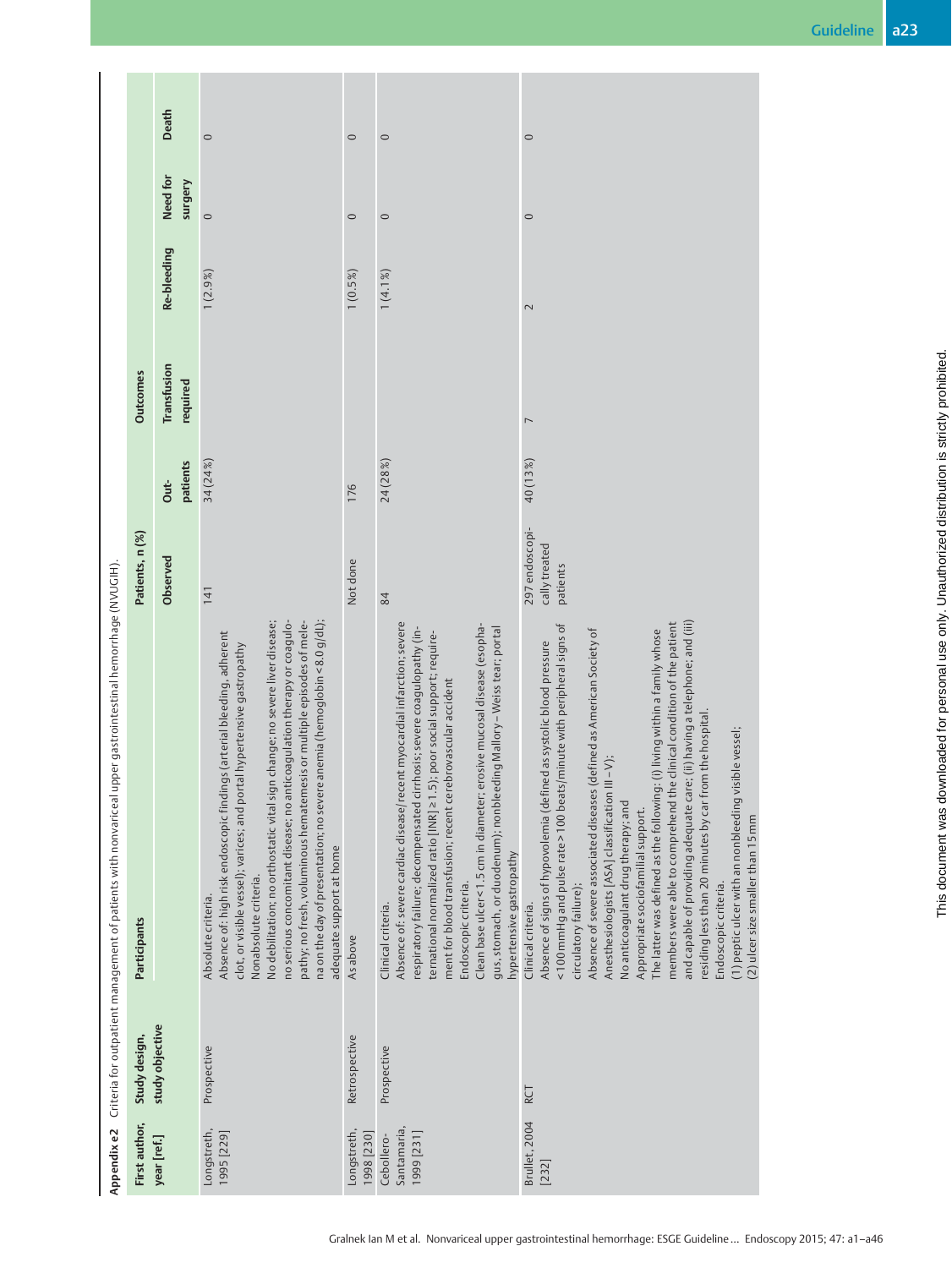| $\circ$<br>2(3.7%)<br>53 (30%)<br>175<br>Esophagitis, gastritis, duodenitis, or other benign findings.<br>Hemodynamically stable, alert, wanted to go home<br>Complete Rockall scores (after endoscopy) of s2<br>No clot obscuring complete visualization;<br>Age less than 18 years.<br>Endoscopic criteria.<br>Mallory-Weiss tear;<br>Clean ulcer base;<br>Retrospective<br>2004 [235]<br>Gralnek, |
|------------------------------------------------------------------------------------------------------------------------------------------------------------------------------------------------------------------------------------------------------------------------------------------------------------------------------------------------------------------------------------------------------|
|                                                                                                                                                                                                                                                                                                                                                                                                      |
|                                                                                                                                                                                                                                                                                                                                                                                                      |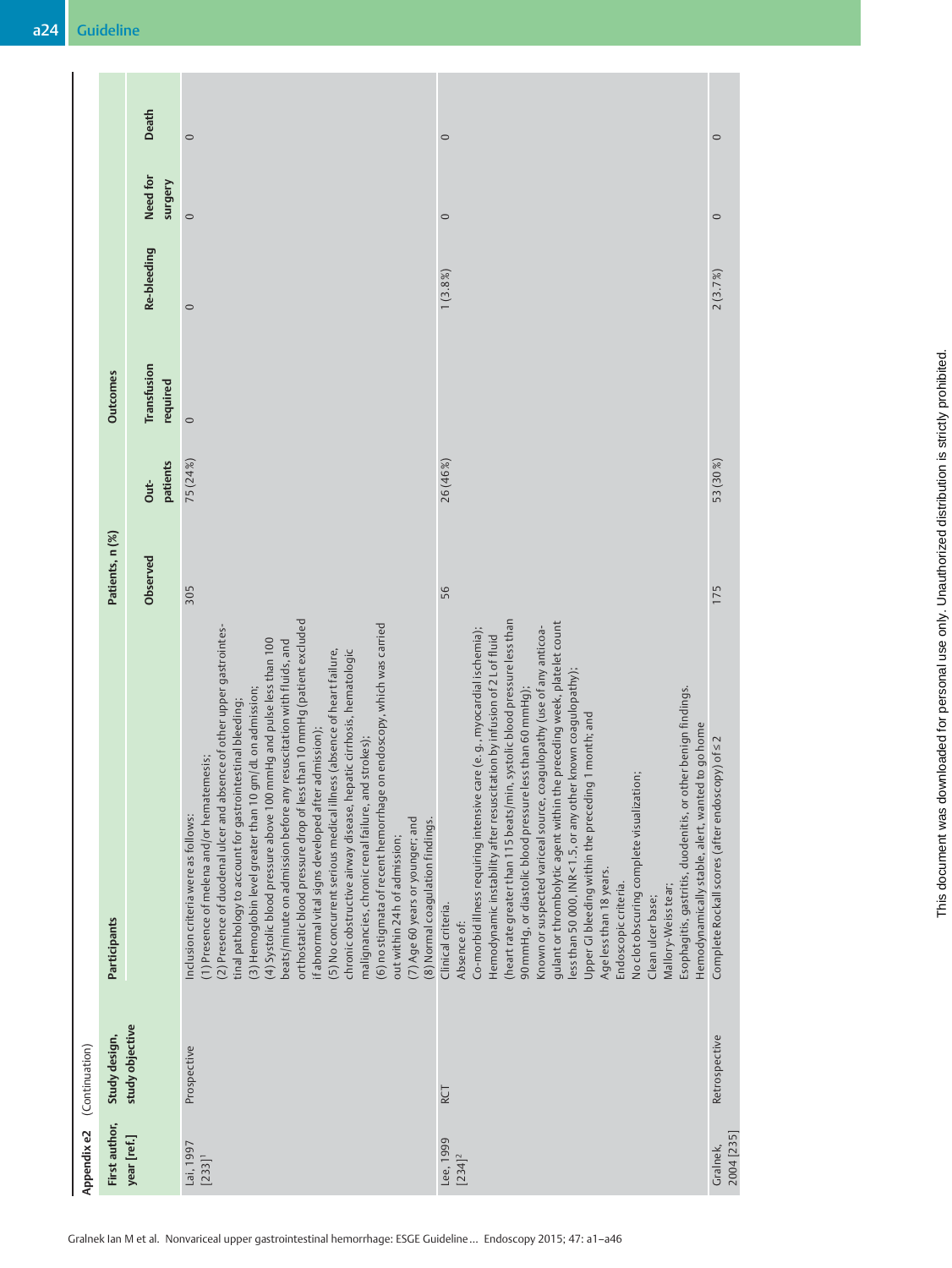| Appendix e2 (Continuation)                   |                 |                                                                                                                                                                                                                                                                                                                                                                                                                                                                                                                                                          |                 |          |                 |             |          |       |
|----------------------------------------------|-----------------|----------------------------------------------------------------------------------------------------------------------------------------------------------------------------------------------------------------------------------------------------------------------------------------------------------------------------------------------------------------------------------------------------------------------------------------------------------------------------------------------------------------------------------------------------------|-----------------|----------|-----------------|-------------|----------|-------|
| First author,                                | Study design,   | Participants                                                                                                                                                                                                                                                                                                                                                                                                                                                                                                                                             | Patients, n (%) |          | <b>Outcomes</b> |             |          |       |
| year [ref.]                                  | study objective |                                                                                                                                                                                                                                                                                                                                                                                                                                                                                                                                                          |                 |          |                 |             |          |       |
|                                              |                 |                                                                                                                                                                                                                                                                                                                                                                                                                                                                                                                                                          | Observed        | Out-     | Transfusion     | Re-bleeding | Need for | Death |
|                                              |                 |                                                                                                                                                                                                                                                                                                                                                                                                                                                                                                                                                          |                 | patients | required        |             | surgery  |       |
| 2002 [236] <sup>2</sup><br>Cipolletta.       | <b>RCT</b>      | Absence of varices and signs of portal hypertension, high risk stigmata of<br>recent hemorrhage (active bleeding, visible vessel, or adherent clot);<br>Absence of hypovolemic shock, orthostatic change in vital signs, and<br>Patients having a clean ulcer base or flat spot, gastritis or duodenitis,<br>Absence of serious concurrent medical illness;<br>Adequate sociofamial support at home.<br>Easy accessibility to hospital; and<br>Normal coagulation findings;<br>need for blood transfusion;<br>Endoscopic criteria.<br>Clinical criteria. | 244             | 95 (39%) |                 | 2(2.%)      | $\circ$  |       |
|                                              |                 | Mallory-Weiss tear, or other benign findings.                                                                                                                                                                                                                                                                                                                                                                                                                                                                                                            |                 |          |                 |             |          |       |
| <sup>1</sup> Only patients with peptic ulcer |                 | GI, gastrointestinal; INR, international normalized ratio; RCT, randomized controlled trial.<br><sup>2</sup> The hospital stay and the costs of care were significantly less for early endoscopy                                                                                                                                                                                                                                                                                                                                                         |                 |          |                 |             |          |       |

Gralnek Ian M et al. Nonvariceal upper gastrointestinal hemorrhage: ESGE Guideline… Endoscopy 2015; 47: a1–a46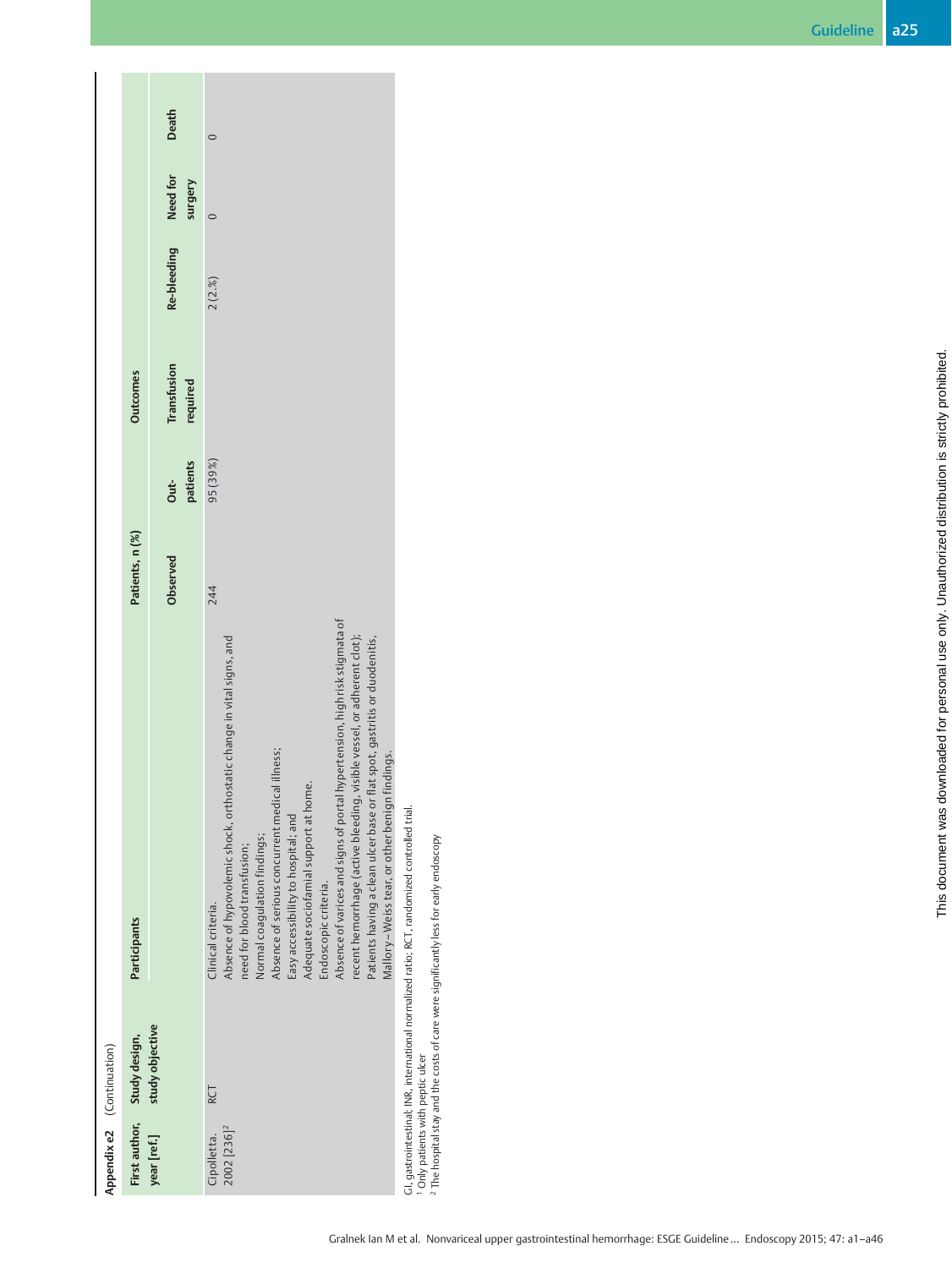| Appendixe3                                                                                                 | Study type<br>First author,<br>year [ref.] | Searches were re-run<br>in Feb 2006 and Oct<br>analysis of 6 RCTs<br>Cochrane meta-<br>2008<br>Sreedharan,<br>2012 [237]                                                                                                                                                                                                                                                                                                                                | Double-blind, place-<br>randomized trial<br>bo-controlled<br>Lau, 2007<br>[238]                                                                                                                                                                                                                                                                                                                               | Randomized, single-<br>center, prospective,<br>double-blind<br>Liu, 2012<br>[239]                                                                                                                                                                                                                |
|------------------------------------------------------------------------------------------------------------|--------------------------------------------|---------------------------------------------------------------------------------------------------------------------------------------------------------------------------------------------------------------------------------------------------------------------------------------------------------------------------------------------------------------------------------------------------------------------------------------------------------|---------------------------------------------------------------------------------------------------------------------------------------------------------------------------------------------------------------------------------------------------------------------------------------------------------------------------------------------------------------------------------------------------------------|--------------------------------------------------------------------------------------------------------------------------------------------------------------------------------------------------------------------------------------------------------------------------------------------------|
|                                                                                                            | Patient group                              | Total of 2223 patients were<br>Prior to endoscopy patients<br>included with unselected<br>intravenous) or H2RA or<br>were given PPI (oral or<br>upper GI bleeding.<br>placebo                                                                                                                                                                                                                                                                           | intravenous bolus + 8 mg/h<br>Mean duration of infusion<br>319): 80 mg omeprazole<br>infusion until endoscopy<br>Placebo group (n = 319):<br>placebo bolus + placebo<br>Omeprazole group (n =<br>- Omeprazole group<br>Endoscopies were per-<br>formed next morning.<br>control infusion until<br>before endoscopy:<br>- Placebo group<br>$15.2 \pm 6.2 h$<br>$14.7 \pm 6.3 h$<br>endoscopy                   | PPI parenteral (either ome-<br>Intensive regimen, 80 mg+<br>started prior to endoscopy<br>("early" endoscopy $\leq$ 24h,<br>2 × 40 mg PPI/day: 456 pa-<br>prazole or esomeprazole)<br>Standard regimen,<br>" $\lceil \text{ate}^n > 24 - 72 \text{h} \rceil$<br>8 mg/h infusion:<br>410 patients |
| Role of proton pump inhibitors (PPIs) prior to upper endoscopy in acute upper gastrointestinal hemorrhage. | Key outcomes                               | - Need for endoscopic therapy<br>rhage (SRH) at index endos-<br>copy<br>- Stigmata of recent hemor-<br>- Need for transfusion<br>- 30-day mortality<br>- Rebleeding<br>- Surgery                                                                                                                                                                                                                                                                        | - Need for endoscopic therapy<br>- Need for urgent endoscopy<br>at the first endoscopic<br>- Emergency surgery<br>- Recurrent bleeding<br>- Signs of bleeding<br>examination<br>Secondary:<br>Primary:                                                                                                                                                                                                        | for endoscopic therapy at<br>Rebleeding rate<br>first endoscopy<br>Need                                                                                                                                                                                                                          |
|                                                                                                            | Key results                                | No significant difference between PPI<br>- Mortality: 6.1 % vs. 5.5%; OR 1.12,<br>Surgery: 9.9% - 10.2%; OR 0.96,<br>37.2%-46.5%; OR 0.67, 95%CI<br>8.6%-11.7%; OR 0.68, 95%CI<br>Need for endoscopic therapy:<br>16.6%; OR 0.81, 95%CI 0.61<br>Rebleeding rates: 13.9% vs.<br>and control treatment for:<br>Proportion with SRH:<br>$95\%$ CI 0.68 - 1.35<br>$95\%$ CI 0.72 - 1.73<br>Significant reduction:<br>$0.54 - 0.84$<br>$0.50 - 0.93$<br>1.09 | bleeding, endoscopic treatment re-<br>Among patients with peptic ulcer<br>Rebleedings: 3.5% in omeprazole<br>group vs. 2.5% in placebo group;<br>frequently in omeprazole group<br>$-$ OR 0.61, 95%CI 0.44 - 0.84;<br>Active ulcer bleeding seen less<br>- Omeprazole group 22.5%<br>Placebo group 36.8%<br>$6.4 %$ vs. 14.7%; $P=0.001$<br>than in placebo group:<br>$P = 0.002$<br>quired in:<br>$P = 0.49$ | 7.5% in standard vs. 4.0% in intensive<br>Rebleeding rates at late endoscopies:<br>11% in standard regimen group vs.<br>6.4% in intensive regimen group<br>Early endoscopy therapy need:<br>16.7% vs. 10.0% ( $P = 0.05$ )<br>PPI group $(P=0.03)$<br>Rebleeding:<br>$(P = 0.03)$                |
|                                                                                                            | Limitations                                | of pre-emptive PPI and place-<br>- No data regarding the length<br>Oral and intravenous PPI studies<br>bleeding sources are not<br>Variceal and nonvariceal<br>analyzed selectively<br>bo treatment<br>are mixed<br>$\overline{1}$                                                                                                                                                                                                                      | Long-term aspirin users were<br>excluded                                                                                                                                                                                                                                                                                                                                                                      | No detailed data about the timing<br>after the initiation of pre-emptive<br>Both omeprazole and esomepra-<br>of endoscopy (how many hours<br>Endoscopic therapy was not<br>zole were used<br>standardized<br>PPI therapy)                                                                        |
|                                                                                                            | Conclusions                                | patients with SRH at index endos-<br>requirement for endoscopic ther-<br>cally important outcomes, name-<br>endoscopy for upper GI bleeding<br>might reduce the proportion of<br>ly mortality or need for surgery.<br>that PPI treatment affects clini-<br>copy and significantly reduces<br>PPI treatment initiated before<br>However, there is no evidence<br>apy during index endoscopy.                                                             | Pre-emptive omeprazole appears<br>ulcers were seen among patients<br>pre-emptive use of high dose in-<br>Fewer cases of actively bleeding<br>travenous omeprazole is recom-<br>In patients awaiting endoscopy<br>to accelerate the resolution of<br>among those who received<br>receiving omeprazole than<br>signs of bleeding.<br>mended.<br>placebo.                                                        | rebleeding rates, blood transfu-<br>ated before endoscopy reduces<br>High dose intravenous PPI initi-<br>No alteration on need for endo-<br>delayed beyond 24h of presen-<br>sion volume and hospital stay,<br>especially when endoscopy is<br>scopic treatment.<br>tation.                      |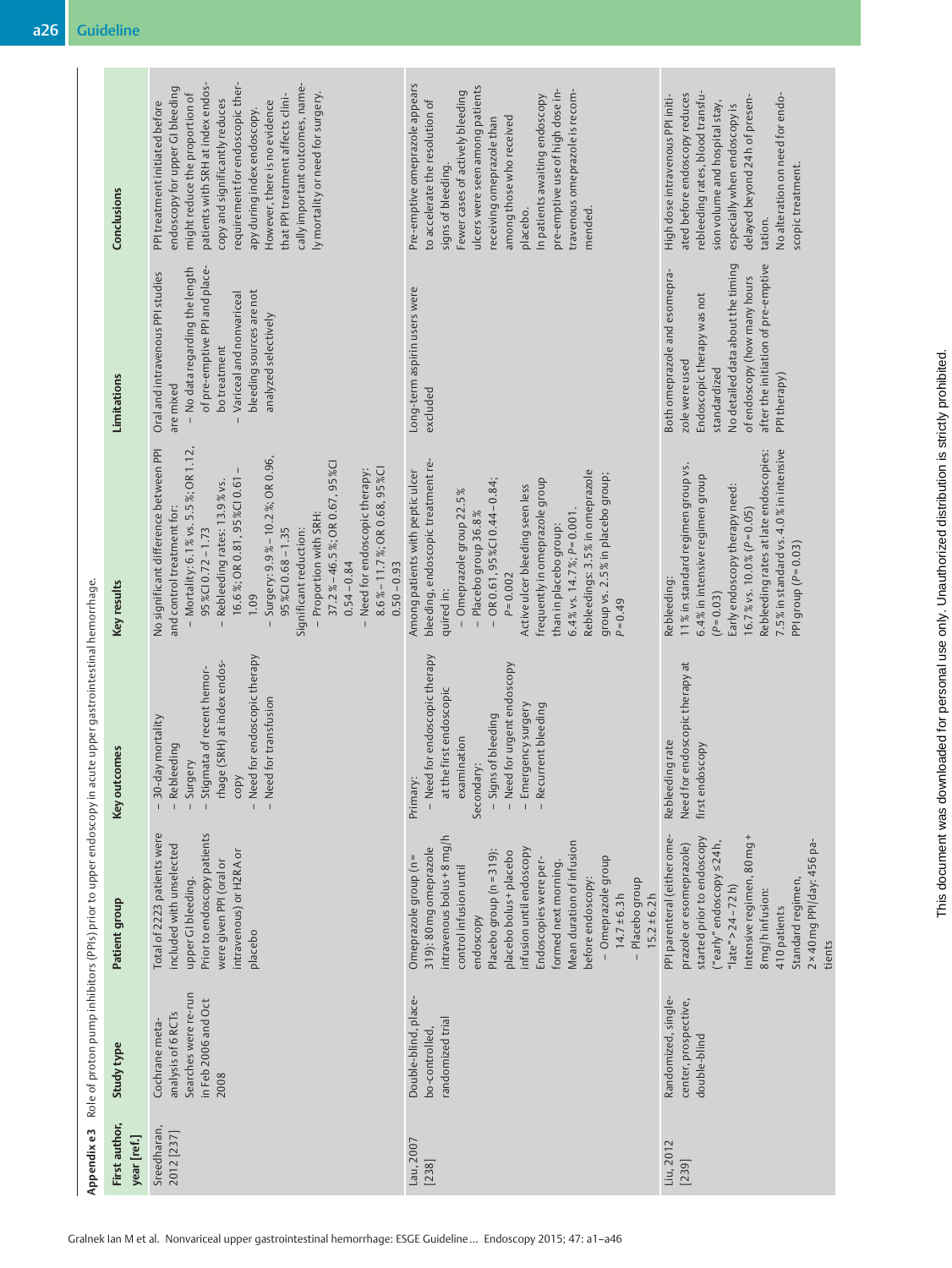|                | Conclusions                  | decrease the need for endoscopic<br>intervention but should not delay<br>Comment: ESGE Board endorsed<br>the consensus recommendation.<br>Pre-endoscopic PPI therapy may<br>be considered in order to down-<br>stage the endoscopic lesion and<br>endoscopy.                                                                                                         | effective and cost-saving way to<br>an endoscopy is shown to be an<br>The use of high dose PPI before<br>treat patients with upper GI<br>bleeding.                                                                                                                          | tiveness of high dose intravenous<br>The earlier the endoscopy is per-<br>replace the performance of early<br>formed, the less the cost-effec-<br>Pre-emptive PPI use should not<br>endoscopy.<br>PPI.                                                                                                                                                                                                                                                                                                                                                     |
|----------------|------------------------------|----------------------------------------------------------------------------------------------------------------------------------------------------------------------------------------------------------------------------------------------------------------------------------------------------------------------------------------------------------------------|-----------------------------------------------------------------------------------------------------------------------------------------------------------------------------------------------------------------------------------------------------------------------------|------------------------------------------------------------------------------------------------------------------------------------------------------------------------------------------------------------------------------------------------------------------------------------------------------------------------------------------------------------------------------------------------------------------------------------------------------------------------------------------------------------------------------------------------------------|
|                | Limitations                  | $\leq$                                                                                                                                                                                                                                                                                                                                                               | on an assumed linear relationship<br>The estimated values were based                                                                                                                                                                                                        | $\leq$                                                                                                                                                                                                                                                                                                                                                                                                                                                                                                                                                     |
|                | Key results                  | Pre-endoscopic PPI treatment signifi-<br>$0.67$ , CI $0.54 - 0.84$ ), and the need for<br>patients with high risk stigmata (OR<br>Economic dominance of pre-endo-<br>$Cl$ 0.50 - 0.93) compared with the<br>pre-endoscopic therapy (OR 0.68,<br>control group (placebo or H2RA).<br>cantly reduced the proportion of<br>scopic high dose intravenous PPI<br>therapy. | (USD) in the PPI group vs. 2948 USD in<br>patients in the placebo group avoided<br>248 patients in the PPI group and 227<br>Overall direct costs: 2813 US dollars<br>Costs were reduced by 7.4% with<br>pre-emptive PPI therapy<br>endoscopic therapy.<br>the placebo group | $\stackrel{\triangle}{\geq}$                                                                                                                                                                                                                                                                                                                                                                                                                                                                                                                               |
|                | Key outcomes                 | Supportive cost-effective analysis<br>Need for intervention<br>Need for surgery<br>Rebleeding<br>Mortality                                                                                                                                                                                                                                                           | Number of patients who avoided<br>hemostasis, emergency surgery,<br>endoscopic therapy within the<br>Direct costs of medical treat-<br>ment, diagnostic endoscopy,<br>follow-up period<br>alization<br>hospit                                                               | with post-endoscopic hemostatic<br>elapsed until endoscopy (i.e., the<br>ministration before gastroscopy)<br>nous administration) in patients<br>uses of PPI (in high dose intrave-<br>What is the optimal duration of<br>To contrast the pre-endoscopic<br>duration of intravenous PPI ad-<br>pre-emptive high dose intrave-<br>Almost no data about the time<br>patients benefits most from<br>nous PPI therapy regarding<br>pre-endoscopy PPI therapy<br>with peptic ulcer bleeding<br>Which subgroups of ulcer<br>cost-effectiveness<br>Key questions: |
|                | Patient group                | emptive PPI before endos-<br>Patients receiving pre-<br>copy.<br>$\leq$                                                                                                                                                                                                                                                                                              | bolus intravenous + 8 mg/h<br>Omeprazole group (80 mg<br>187 peptic ulcer cases<br>190 peptic ulcer cases<br>- initiated prior to<br>- initiated prior to<br>$n = 317$ patients<br>$n = 314$ patients<br>endoscopy<br>Placebo group:<br>endoscopy<br>infusion):             | $\stackrel{\triangle}{\geq}$                                                                                                                                                                                                                                                                                                                                                                                                                                                                                                                               |
| (Continuation) | Study type                   | International Consen-<br>sus Guideline                                                                                                                                                                                                                                                                                                                               | Cost-effectiveness<br>Decision analysis<br>comparison<br>model                                                                                                                                                                                                              | Editorial                                                                                                                                                                                                                                                                                                                                                                                                                                                                                                                                                  |
| Appendix e3    | First author,<br>year [ref.] | Barkun, 2010<br>[240]                                                                                                                                                                                                                                                                                                                                                | Tsoi, 2008<br>[241]                                                                                                                                                                                                                                                         | Barkun, 2008<br>$[242]$                                                                                                                                                                                                                                                                                                                                                                                                                                                                                                                                    |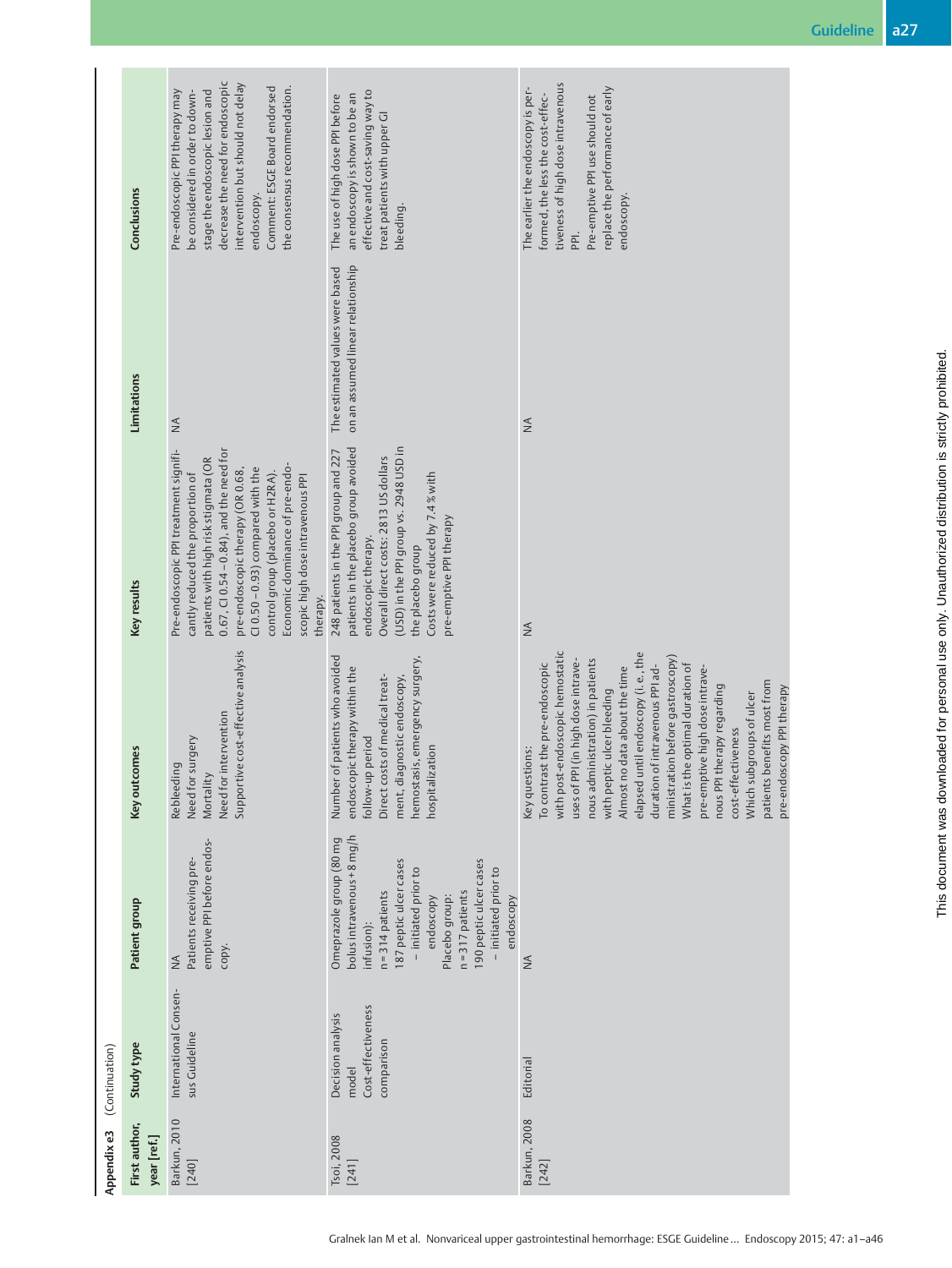| Appendix e3                  | (Continuation)                                                                                                                                           |                                                                                                                                                                                                             |                                                                                                                                                                                                                                                                                                                                                                              |                                                                                                                                                                                                                                                                                                                                                                                                                                          |                                                                                                                                                                                                               |                                                                                                                                                                                                                              |
|------------------------------|----------------------------------------------------------------------------------------------------------------------------------------------------------|-------------------------------------------------------------------------------------------------------------------------------------------------------------------------------------------------------------|------------------------------------------------------------------------------------------------------------------------------------------------------------------------------------------------------------------------------------------------------------------------------------------------------------------------------------------------------------------------------|------------------------------------------------------------------------------------------------------------------------------------------------------------------------------------------------------------------------------------------------------------------------------------------------------------------------------------------------------------------------------------------------------------------------------------------|---------------------------------------------------------------------------------------------------------------------------------------------------------------------------------------------------------------|------------------------------------------------------------------------------------------------------------------------------------------------------------------------------------------------------------------------------|
| First author,<br>year [ref.] | Study type                                                                                                                                               | Patient group                                                                                                                                                                                               | tcomes<br>Key out                                                                                                                                                                                                                                                                                                                                                            | Key results                                                                                                                                                                                                                                                                                                                                                                                                                              | Limitations                                                                                                                                                                                                   | Conclusions                                                                                                                                                                                                                  |
| Rácz, 2012<br>$[243]$        | spective, comparative<br>Single-center, retro-<br>cohort study                                                                                           | zole infusion before endos-<br>venous + 8 mg/h pantopra-<br>prazole bolus 80 mg intra-<br>240 PUB patients, panto-<br>infusion until endoscopy<br>patients received saline<br>Control group: 93 PUB<br>copy | subgroups of patients with differ-<br>ent durations of intravenous pan-<br>Need for endoscopic hemostasis<br>Active ulcer bleeding at the first<br>ulcer and gastric ulcer patients<br>All outcomes were analyzed in<br>Separate analyses in duodenal<br>toprazole before endoscopy.<br>Need for urgent endoscopy<br>at the first endoscopy<br>Rebleeding rates<br>endoscopy | Endoscopic treatment requirement at<br>$5.4 \pm 12.9$ h in the saline group vs. 6.9<br>61.3% in the pantoprazole group vs.<br>19.2% in the pantoprazole group vs.<br>56.9% in the saline group ( $P = 0.82$ )<br>Active bleeding at first endoscopy:<br>±13.2h in the pantoprazole group<br>24.7% in the saline infusion group<br>Mean duration of infusion before<br>first endoscopy:<br>endoscopy:<br>$(P = 0.29)$ .<br>$(P = 0.26)$ . | lants were discontinued at time of<br>Only data from patients admitted<br>Aspirin, NSAIDs, and anticoagu-<br>during evening hours (6pm to<br>8am) were analyzed<br>Retrospective study<br>hospital admission. | Pre-emptive infusion of high dose<br>gastric and not in duodenal ulcer<br>before endoscopy decreased the<br>ratio of active bleeding only in<br>pantoprazole longer than 4h<br>patients.                                     |
| Lanas, 2013<br>[244]         | Summary of main<br>studies                                                                                                                               | $\leq$                                                                                                                                                                                                      |                                                                                                                                                                                                                                                                                                                                                                              |                                                                                                                                                                                                                                                                                                                                                                                                                                          | $\mathbf{I}$                                                                                                                                                                                                  | does not improve the prognosis of<br>endoscopy or the early perform-<br>admission in patients with UGIB<br>ance of endoscopy within 6h of<br>administration of a PPI prior to<br>It has been reported that the<br>the event. |
| Sung, 2011<br>[245]          | Consensus report                                                                                                                                         | $\lessgtr$                                                                                                                                                                                                  | $\lessgtr$                                                                                                                                                                                                                                                                                                                                                                   |                                                                                                                                                                                                                                                                                                                                                                                                                                          |                                                                                                                                                                                                               | inhibitor (PPI) is recommended as<br>A pre-endoscopy proton pump<br>endoscopy within 24 h is not<br>a stopgap treatment when<br>available.                                                                                   |
| 2008 [246]<br>Al-Sabah,      | pared high dose PPI in-<br>itiated while awaiting<br>Decision model com-<br>endoscopy with ad-<br>basis of endoscopic<br>ministration on the<br>findings |                                                                                                                                                                                                             | ffectiveness<br>Cost-ef                                                                                                                                                                                                                                                                                                                                                      | $\overline{\phantom{a}}$                                                                                                                                                                                                                                                                                                                                                                                                                 | $\overline{\phantom{a}}$                                                                                                                                                                                      | endoscopy are slightly more ef-<br>fective than no administration.<br>Intravenous PPIs given before                                                                                                                          |
| 2009 [247]<br>Ghassemi.      | Overview                                                                                                                                                 | $\stackrel{\triangle}{\geq}$                                                                                                                                                                                | $\stackrel{\triangle}{\geq}$                                                                                                                                                                                                                                                                                                                                                 | $\frac{4}{2}$                                                                                                                                                                                                                                                                                                                                                                                                                            |                                                                                                                                                                                                               | suspected from a peptic ulcer, if<br>upper gastrointestinal bleeding<br>endoscopy seems reasonable in<br>patients presenting with severe<br>Intravenous PPI therapy before<br>a delay is anticipated in urgent<br>endoscopy. |
| Laursen, 2012<br>$[248]$     | Guideline approved by<br>the Society of Danish<br>Society for Gastro-<br>enterology                                                                      | $\stackrel{\triangle}{\geq}$                                                                                                                                                                                | $\lessapprox$                                                                                                                                                                                                                                                                                                                                                                | $\stackrel{\triangle}{\geq}$                                                                                                                                                                                                                                                                                                                                                                                                             | $\overline{\phantom{a}}$                                                                                                                                                                                      | endoscopy cannot be recommen-<br>ded and must not delay the timing<br>Treatment with PPI prior to<br>of upper endoscopy.                                                                                                     |
| Lin, 2010<br>[249]           | Overview                                                                                                                                                 | $\stackrel{\triangle}{\geq}$                                                                                                                                                                                | $\stackrel{\triangle}{\geq}$                                                                                                                                                                                                                                                                                                                                                 | $\leq$                                                                                                                                                                                                                                                                                                                                                                                                                                   | $\overline{\phantom{a}}$                                                                                                                                                                                      | There was no evidence that PPI<br>before endoscopy improves<br>clinical outcomes.                                                                                                                                            |
|                              | UGIB, upper gastrointestinal bleeding.                                                                                                                   |                                                                                                                                                                                                             |                                                                                                                                                                                                                                                                                                                                                                              | ESGE, European Society of Gastrointestinal Endoscopy; H2RA, histamine-2 receptor antagonist; trial; MA, not available; NSAID, nonsteroidal anti-inflammatory drug; PPI, proton pump inhibitor; PUB, peptic ulcer bleeding; RCT                                                                                                                                                                                                           |                                                                                                                                                                                                               |                                                                                                                                                                                                                              |

Gralnek Ian M et al. Nonvariceal upper gastrointestinal hemorrhage: ESGE Guideline… Endoscopy 2015; 47: a1–a46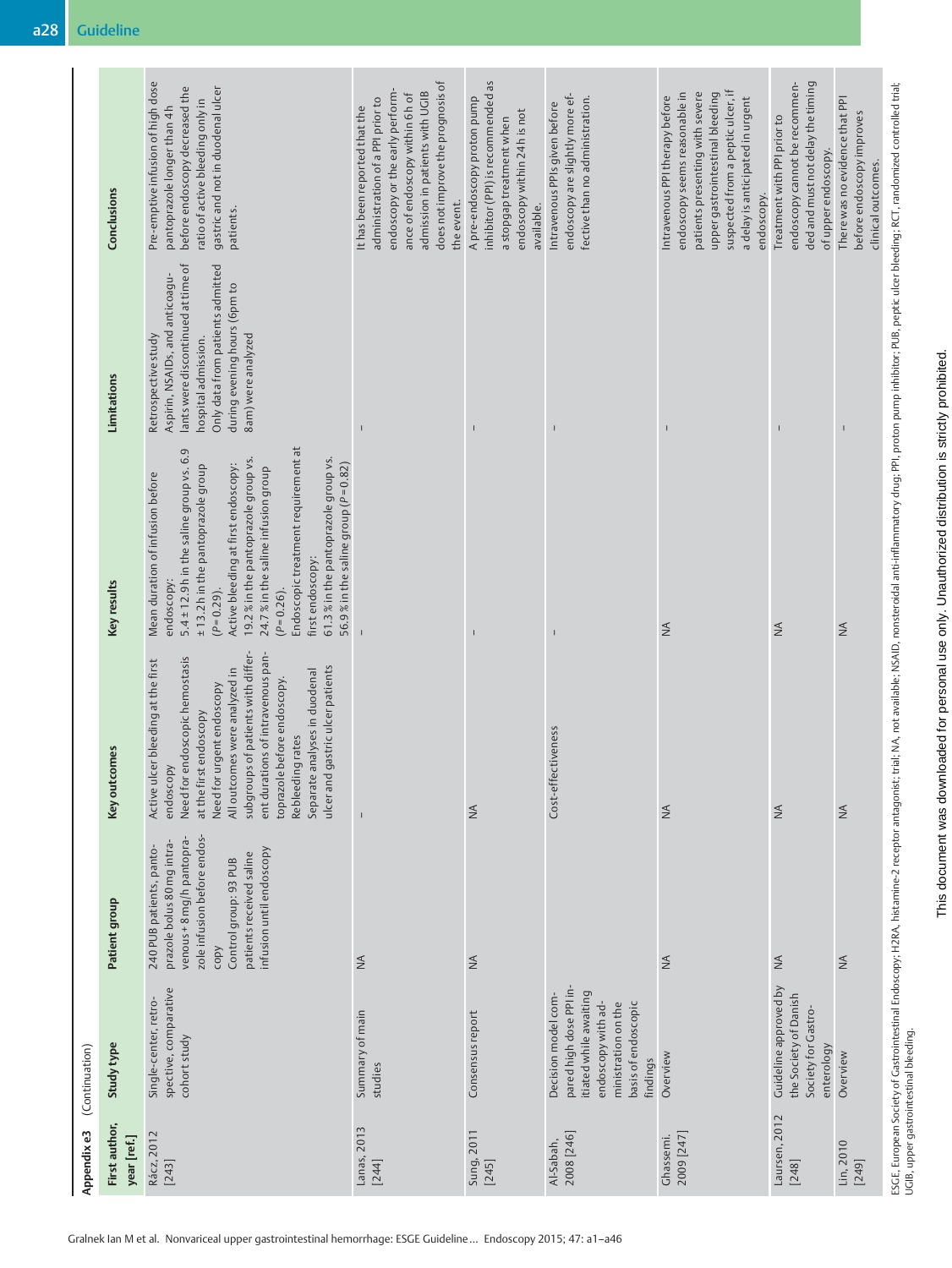|                                                                                 | <b>Limitations</b>                                   | es included (unclear or high risk<br>of bias of selection bias in many<br>Methodological quality of stud-<br>Scarce applicability of evidence<br>(most trials do not include the<br>currently recommended inter-<br>vention for management of<br>of them)<br>NVUGIB)<br>subgroup analysis stratified for<br>mortality: 5% vs. 8.2%; RR 0.61<br>sequence generation or alloca-<br>- Need for transfusion: 1.02,<br>No significant difference in all<br>No significant difference in a<br>quality of bias control (trials<br>tion concealment included):<br>No significant difference in:<br>RR 0.78, 95% CI 0.58 - 1.05)<br>event: RR 1.86, 95%CI<br>- Any thromboembolic<br>with adequate allocation<br>TXA versus cimetidine or<br>Rebleeding: RR 0.73,<br>Significant difference in<br>$95\%$ CI 0.35 - 1.09<br>$95\%$ CI 0.93 - 1.11<br>- Surgery: RR 0.62,<br>95%CI 0.5-1.07<br>TXA versus placebo:<br>$(95\%C10.42-0.89)$ |
|---------------------------------------------------------------------------------|------------------------------------------------------|--------------------------------------------------------------------------------------------------------------------------------------------------------------------------------------------------------------------------------------------------------------------------------------------------------------------------------------------------------------------------------------------------------------------------------------------------------------------------------------------------------------------------------------------------------------------------------------------------------------------------------------------------------------------------------------------------------------------------------------------------------------------------------------------------------------------------------------------------------------------------------------------------------------------------------|
|                                                                                 | Key results                                          | outcome variables<br>$0.66 - 5.24$<br>lansoprazole:<br>Any thromboembolic event<br>Need for transfusion (1504<br>- Mortality (1654 patients,<br>(1048 patients, 3 studies<br>Rebleeding or continued<br>bleeding (1604 patients,<br>Surgery (1504 patients,<br>patients, 6 studies)                                                                                                                                                                                                                                                                                                                                                                                                                                                                                                                                                                                                                                            |
|                                                                                 | Key outcomes<br>Study population, Interven-<br>tions | 6 studies)<br>7 studies)<br>6 studies)<br>lavage, hematemesis or melena<br>bleeding confirmed by gastric<br>pected upper gastrointestinal<br>- Intravenous TXA adminis-<br>Treatment duration (range):<br>- Oral TXA administration<br>Patients admitted with sus-<br>Total daily TXA dose, range:<br>4-8 g (divided in four to six<br>treatment to all randomized<br>1 RCT offered endoscopic<br>tration (4 studies.<br>(3 studies;<br>Interventions:<br>daily doses)<br>$2 - 7$ days<br>patients                                                                                                                                                                                                                                                                                                                                                                                                                             |
| Appendix e4 Role of tranexamic acid (TXA) in upper gastrointestinal hemorrhage. |                                                      | 1 RCT included also a treatment<br>1 RCT included also a treatment<br>arm with cimetidine (Ref. 5)<br>Cochrane meta-analysis of<br>arm with lansoprazole and<br>lansoprazole + TXA<br>7 RCTs vs. placebo                                                                                                                                                                                                                                                                                                                                                                                                                                                                                                                                                                                                                                                                                                                       |
|                                                                                 | First author, Study type<br>year [ref.]              | Gluud, 2012<br>[250]                                                                                                                                                                                                                                                                                                                                                                                                                                                                                                                                                                                                                                                                                                                                                                                                                                                                                                           |

CI, confidence interval; NVUGIB, nonvariceal upper gastrointestinal bleeding; RCT, randomized controlled trial; RR, relative risk. CI, confidence interval; NVUGIB, nonvariceal upper gastrointestinal bleeding; RCT, randomized controlled trial; RR, relative risk.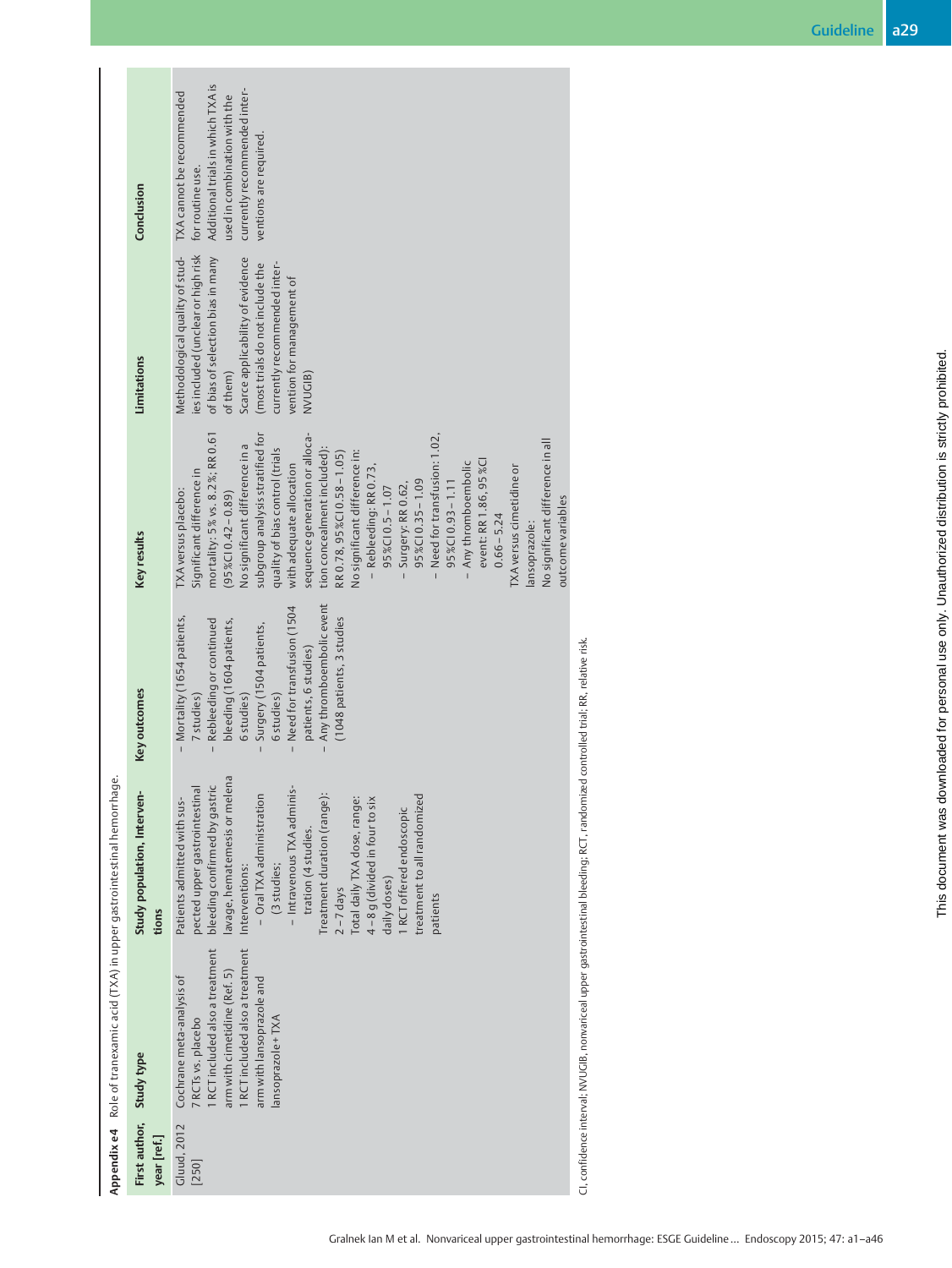|                                                                                      | Key results               | Patients who needed surgery<br>- 5 somatostatin<br>- 6 somatostatin<br>- 14 placebo<br>- 5 placebo<br>Rebleeding:<br>$(P < 0.04)$ :<br>P < 0.04                                                  | - 95.9% PPI + somatostatin<br>- 14.3% PPI + somatostatin<br>Rebleeding rates:<br>Loss of stigmata:<br>$-$ PPI: 12.2%<br>$-94.2%$ PPI<br>$P = 0.766$<br>$P = 0.696$                                                                                                                                                                                          | tively, was higher with somatostatin<br>Successful maintenance of pH>4.0<br>During first half of treatment, time<br>with above pH 4.0 and 5.4, respec-<br>than PPI (P<0.005) and (P<0.02)<br>in patients having somatostatin<br>$(P < 0.0001)$ and PPI ( $P < 0.0001$ )               | No difference between groups for:<br>$-$ Hospital stay length ( $P = 0.25$ )<br>Need for emergency surgery did<br>- Amount of blood units<br>not differ $(P = 1.0)$<br>$(P = 0.16)$ |
|--------------------------------------------------------------------------------------|---------------------------|--------------------------------------------------------------------------------------------------------------------------------------------------------------------------------------------------|-------------------------------------------------------------------------------------------------------------------------------------------------------------------------------------------------------------------------------------------------------------------------------------------------------------------------------------------------------------|---------------------------------------------------------------------------------------------------------------------------------------------------------------------------------------------------------------------------------------------------------------------------------------|-------------------------------------------------------------------------------------------------------------------------------------------------------------------------------------|
|                                                                                      | Key outcomes              | Need for surgical treatment<br>Evidence of active bleeding<br>needed to keep hemodyna-<br>(indication: > 6 units PRBC<br>1 day after treatment<br>mically stable                                 | Loss of endoscopic high risk<br>Clinically significant early<br>stigmata at second-look<br>rebleeding<br>endoscopy                                                                                                                                                                                                                                          | patient baseline gastric pH<br>Gastric pH compared with<br>Intragastric pH > 4 in the<br>fundus during the 24-h<br>during drug infusion<br>infusion period                                                                                                                            | Need for surgical inter-<br><b>Blood units transfused</b><br>Hospital stay length<br>vention                                                                                        |
| Role of somatostatin in acute nonvariceal upper gastrointestinal hemorrhage (NVUGIH) | Patient group             | variceal GI bleeds with "mas-<br>sive" bleeding (clinical signs<br>95 patients with acute non-<br>- 46 patients: 72h soma-<br>49 patients: placebo<br>of shock or preshock)<br>tostatin infusion | 101 patients with acute ulcer<br>bleeding, high risk stigmata<br>bolus + continuous infu-<br>somatostatin as 250-µg<br>tinuous infusion 8 mg/h<br>zole 80-mg bolus+con-<br>zole as above, and also<br>- 49 patients: pantopra-<br>- 52 patients: pantopra-<br>sion 250 µg/h for 72h<br>Endoscopic therapy in all<br>for $72h$<br>(FIa, Ib, IIa)<br>patients | Not on PPI or H2 blockers in<br>Endoscopic stage IIc and III<br>Adult patients admitted<br>within 24 h of bleeding<br>peptic ulcer bleeding<br>$\overline{10}$<br>the previous week<br>Normal platelets,<br>No hypovolemia<br>14 somatostatin<br>coagulopathy<br>15 placebo<br>14 PPI | 84 patients with acute non-<br>bleed<br>- 40 ranitidine<br>- 44 ranitidine<br>variceal upper GI<br>octreotide                                                                       |
|                                                                                      | Study type                | double-blind<br>Randomized                                                                                                                                                                       | Retrospective analysis of<br>a prospective database                                                                                                                                                                                                                                                                                                         | double-blind<br>Randomized                                                                                                                                                                                                                                                            | andomized, open<br>Prospective,                                                                                                                                                     |
| Appendixe5                                                                           | First author, year [ref.] | Magnusson, 1985 [251]                                                                                                                                                                            | Choi, 2011 [252]                                                                                                                                                                                                                                                                                                                                            | Avgerinos, 2005 [253]                                                                                                                                                                                                                                                                 | Archimandritis, 2000 [254]                                                                                                                                                          |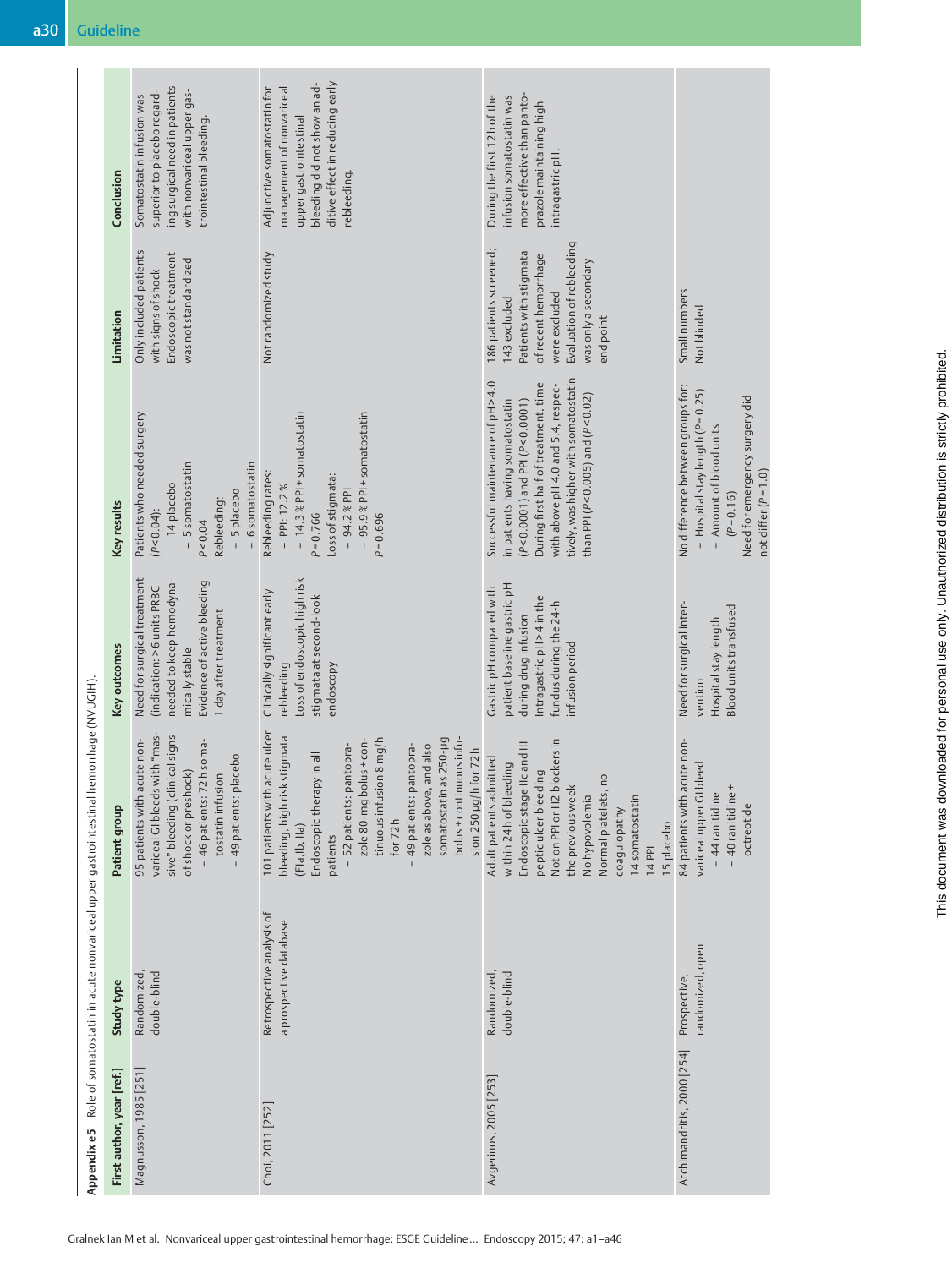|                               | Conclusion                |                                                                                                                                                                                                                                                                                                             | and somatostatin did not re-<br>sult in better outcomes than<br>Combined therapy with PPI<br>PPI alone.                                                                                                 | 48h is superior to cimetidine<br>Somatostatin infusion for<br>definitive hemostasis.<br>infusion regarding                                                                    | No difference in the need for<br>infusion to prevent bleeding<br>after initial hemostasis was<br>superior to somatostatin<br>Infusion of pantoprazole<br>surgery and in mortality.<br>recurrence                                |
|-------------------------------|---------------------------|-------------------------------------------------------------------------------------------------------------------------------------------------------------------------------------------------------------------------------------------------------------------------------------------------------------|---------------------------------------------------------------------------------------------------------------------------------------------------------------------------------------------------------|-------------------------------------------------------------------------------------------------------------------------------------------------------------------------------|---------------------------------------------------------------------------------------------------------------------------------------------------------------------------------------------------------------------------------|
|                               | Limitation                | Not blinded                                                                                                                                                                                                                                                                                                 | Endoscopic treatment<br>was not standardized<br>Not randomized                                                                                                                                          | Rebleeding rate was not<br>Small patient numbers<br>defined                                                                                                                   | Not placebo-controlled<br>Endoscopic treatment<br>was not standardized                                                                                                                                                          |
|                               | Key results               | (83.3%) octreotide group vs. 23/42<br>- Fewer patients needing endo-<br>scopic hemostasis/surgery<br>Hemostasis achieved in 35/42<br>(54.8 %) in ranitidine group;<br>- Lower volume of blood<br>- Fewer days in hospital<br>Octreotide group had:<br>(P < 0.001)<br>(P < 0.05)<br>(P < 0.05)<br>(P < 0.01) | - PPI + somatostatin: 13%<br>30-day rebleeding:<br>- PPI alone: 11%<br>72h rebleeding:<br>$-13\%$ vs. 16%<br>Not significant<br>Not significant                                                         | - Somatostatin group: 93.3%<br>- Cimetidine group: 61.5%<br>- Somatostatin: 1.14 PRBC<br>- Cimetidine: 2.46 PRBC<br>Blood requirement:<br>Hemostasis:<br>P < 0.05<br>P < 0.01 | Achieved pH > 6 for more than<br>Rebleeding and need for endo-<br>- Group P: 56.7% vs.<br>85% of the time:<br>scopic re-treatment:<br>- Group S: 46.7%<br>$-$ Group P: 5 % vs.<br>$-$ Group S: 17%<br>$(P=0.046)$<br>$(P=0.44)$ |
|                               | Key outcomes              | Blood units transfused<br>Hemostasis                                                                                                                                                                                                                                                                        | Rebleeding in:<br>$-72h$ , and<br>- 30 days                                                                                                                                                             | Transfusion requirement<br>Secondary hemostasis                                                                                                                               | Rebleeding 3 days after initial<br>Need for endoscopic<br>re-treatment<br>hemostasis                                                                                                                                            |
|                               | Patient group             | ulcer bleeding, or Nonbleed-<br>Patients with active peptic<br>at ulcer<br>- 42 octreotide<br>- 42 ranitidine<br>ing visible vessel<br>bases                                                                                                                                                                | bleeding, Forrest la, b, II a, b<br>Group A: 45 patients; 48h<br>Group B: 45 patients; 48h<br>Patients with peptic ulcer<br>infusion of somatostatin<br>pantoprazole +250 µg/h<br>pantoprazole infusion | Group B: 1600 µg/24h cime-<br>Group A: 250 µg/h infusion<br>tidine for 48h after endos-<br>somatostatin for 48h<br>56 PUB patients<br>copy                                    | Group P: 82 patients, 8 mg/h<br>Group S: 82 patients, 250 µg<br>bleeding, Forrest la, lb, lia<br>Patients with peptic ulcer<br>pantoprazole infusion for<br>somatostatin infusion for<br>48h<br>48h                             |
|                               | Study type                | Randomized, open                                                                                                                                                                                                                                                                                            | Retrospective analysis                                                                                                                                                                                  | prospective, controlled trial<br>Multicenter, randomized,                                                                                                                     | Randomized, double-blind,<br>controlled trial                                                                                                                                                                                   |
| (Continuation)<br>Appendix e5 | First author, year [ref.] | Lin, 1995 [255]                                                                                                                                                                                                                                                                                             | Kim, 2008 [256]                                                                                                                                                                                         | Antonioli, 1986 [257]                                                                                                                                                         | Tisbouris, 2007 [258]                                                                                                                                                                                                           |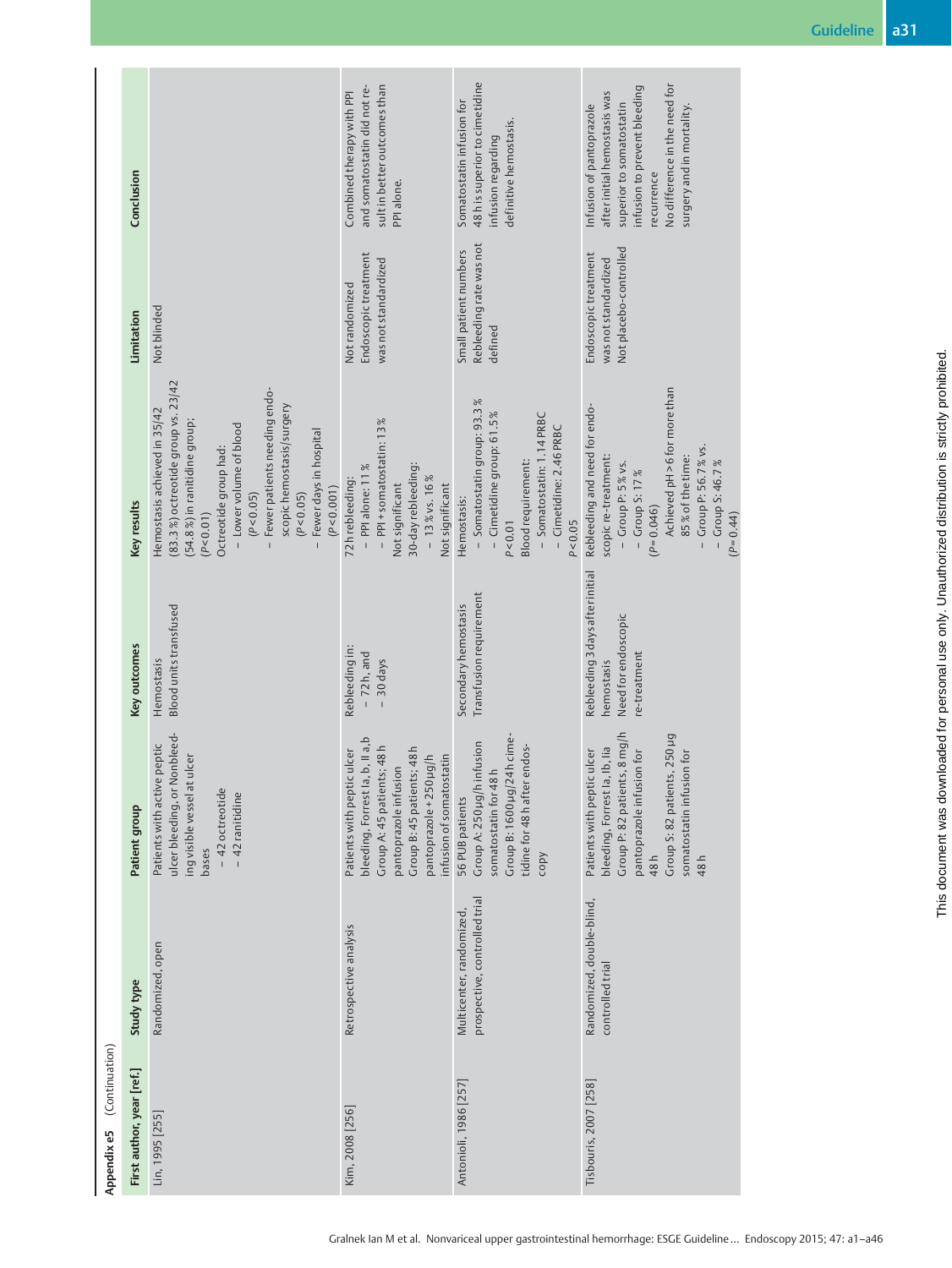| Appendix e5 (Continuation) |                                                                                       |                                                                                                                                                                                                                                                                                                                    |                                                                                                                                                                                                                                                   |                                                                                                                                                                                                                                                                                                              |                                                                                                                |                                                                                                                                                                                                                                                                                                                                                  |
|----------------------------|---------------------------------------------------------------------------------------|--------------------------------------------------------------------------------------------------------------------------------------------------------------------------------------------------------------------------------------------------------------------------------------------------------------------|---------------------------------------------------------------------------------------------------------------------------------------------------------------------------------------------------------------------------------------------------|--------------------------------------------------------------------------------------------------------------------------------------------------------------------------------------------------------------------------------------------------------------------------------------------------------------|----------------------------------------------------------------------------------------------------------------|--------------------------------------------------------------------------------------------------------------------------------------------------------------------------------------------------------------------------------------------------------------------------------------------------------------------------------------------------|
| First author, year [ref.]  | Study type                                                                            | Patient group                                                                                                                                                                                                                                                                                                      | Key outcomes                                                                                                                                                                                                                                      | Key results                                                                                                                                                                                                                                                                                                  | Limitation                                                                                                     | Conclusion                                                                                                                                                                                                                                                                                                                                       |
| Okan, 2000 [259]           | Prospective, randomized,<br>double-blind controlled<br>study                          | per gastrointestinal bleeding<br>- Somatostatin 250 µg bo-<br>lus + continuous infusion<br>Total of 48 patients with up-<br>continuous infusion for<br>Ranitidine 300 mg/day<br>6 mg/day for 72h, or<br>Randomly administered:<br>Group I: 15 Forrest Ib<br>Group II: 30 Forrest II<br>72h<br>patients<br>patients | Time to bleeding cessation<br>Blood transfusion require-<br>Rebleeding rate<br>ment                                                                                                                                                               | In group I (Forrest Ib patients), time<br>No differences in rebleeding rate or<br>Transfusion requirement: no sign.<br>to bleeding cessation was signifi-<br>somatostatin vs. those receiving<br>cantly shorter in those receiving<br>ranitidine (3.24 vs. 11.25h,<br>difference<br>$P = 0.038$<br>mortality | Low patient numbers                                                                                            | Somatostatin is more effec-<br>Forrest Ib bleeding activity.<br>Forrest II bleeding activity.<br>No additional benefit with<br>tive than ranitidine in con-<br>trolling acute nonvariceal<br>bleeding in patients with<br>upper gastrointestinal                                                                                                 |
| Rutgeerts, 2006 [260]      | Double-blind randomized<br>controlled trial                                           | Diagnostic endoscopy within<br>12 mg/day somatostatin<br>Before endoscopy, random-<br>- S group: 250 µg bolus +<br>ized for intravenous treat-<br>- P group: placebo infu-<br>8h of randomization<br>369 PUB patients<br>sion for 72h<br>for $72h$<br>ment:                                                        | Failure rate (Forrest la or lb at<br>Use of rescue therapy (endo-<br>diagnostic endoscopy, clini-<br>cal signs of active bleeding<br>21 h after the start of infu-<br>scopic treatment, surgery,<br>vasoactive drugs) to stop<br>bleeding<br>sion | - Significantly less in S vs. P group<br>- Statistically significant effect in<br>Failure rates in S and P groups:<br>- No statistically significant<br>difference, 34% vs. 36%<br>favor of somatostatin<br>Rescue treatment:<br>Stigmata of bleeding:<br>$P = 0.034$<br>$P = 0.012$                         | Unusual presentation of<br>established measure of<br>"Failure rate" is not an<br>results in studies<br>results | ter large trial were published<br>tered early and prior to diag-<br>nostic endoscopy and endo-<br>The results of this multicen-<br>nous somatostatin adminis-<br>only in abstract form. How-<br>therapy to control bleeding<br>support the use of intrave-<br>ever, the results appear to<br>in patients with suspected<br>acute and severe PUB. |
|                            | PPI, proton pump inhibitor; PRBC, packed red blood cells; PUB, peptic ulcer bleeding. |                                                                                                                                                                                                                                                                                                                    |                                                                                                                                                                                                                                                   |                                                                                                                                                                                                                                                                                                              |                                                                                                                |                                                                                                                                                                                                                                                                                                                                                  |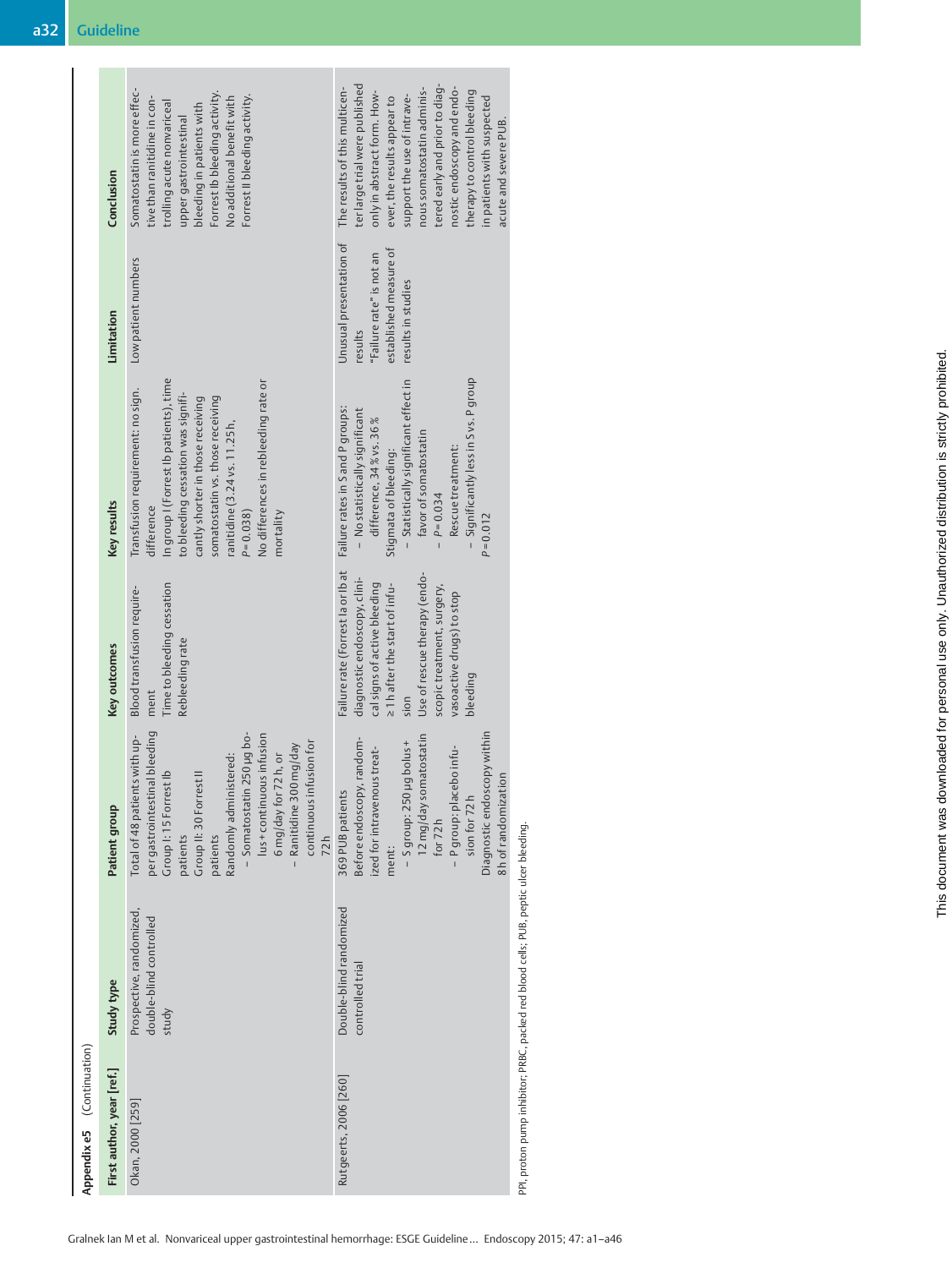|                                                                             | Conclusion<br>Limitation     | quality of endoscopic examina-<br>before endoscopy improves<br>stomach cleansing and the<br>ntravenous erythromycin<br>Limited clinical benefit.<br>tion.<br>Subjective criteria based on the<br>endoscopist's judgment<br>Low patient numbers                                                       | Tendency to reduce the need for<br>Erythromycin infusion before<br>endoscopy significantly im-<br>proved the quality of EGD.<br>second-look endoscopy.<br>Qualitative evaluation of results<br>Low patient numbers<br>(by scoring system)                                                                                                                                                                | endoscopy shorter and easier,<br>Erythromycin infusion before<br>ecent hematemesis makes<br>endoscopy in patients with<br>and reduces the need for<br>second-look endoscopy.<br>Low patient number with non-<br>variceal upper gastrointestinal<br>bleeding | decreases the need for a second<br>endoscopy in patients with up-<br>Erythromycin infusion before<br>significantly improves visuali-<br>per gastrointestinal bleeding<br>zation of gastric mucosa and<br>endoscopy.<br>Inclusion of variceal bleedings |
|-----------------------------------------------------------------------------|------------------------------|------------------------------------------------------------------------------------------------------------------------------------------------------------------------------------------------------------------------------------------------------------------------------------------------------|----------------------------------------------------------------------------------------------------------------------------------------------------------------------------------------------------------------------------------------------------------------------------------------------------------------------------------------------------------------------------------------------------------|-------------------------------------------------------------------------------------------------------------------------------------------------------------------------------------------------------------------------------------------------------------|--------------------------------------------------------------------------------------------------------------------------------------------------------------------------------------------------------------------------------------------------------|
|                                                                             | Key results                  | Better visualization of entire<br>mycin patients: 65% vs. 44%<br>erythromycin vs. 62 % place-<br>- Hemostatic treatment: 67 %<br>erythromycin vs. 52 % place-<br>gastric mucosa in erythro-<br>- Clots in the stomach: 30%<br>P < 0.05<br>P < 0.05<br>$P = 0.67$<br>$\overline{b}$<br>$\overline{b}$ | Significantly better visualization<br>during EGD in the erythromycin<br>No interference with the hemo-<br>erythromycin:15.8% vs. con-<br>Need for second endoscopy:<br>trol:45.4% ( $P = 0.089$ )<br>static procedure<br>group ( $P = 0.02$ )                                                                                                                                                            | Clear stomach found more often<br>need for second-look endoscopy<br>in erythromycin group: 82 % vs.<br>endoscopy duration and the<br>Erythromycin shortened the<br>33%, P<0.001                                                                             | Significant decrease in the need<br>for second endoscopy ( $P = 0.01$ )<br>proved visualization vs. no ery-<br>Erythromycin infusion before<br>endoscopy significantly im-<br>OR 3.43, $95\%$ CI 1.81 - 6.50<br>thromycin:                             |
|                                                                             | Key outcomes                 | Identification of bleeding point<br>Improvement of gastric cleans-<br>Effectiveness of hemostasis<br>ing prior to endoscopy<br>treatment                                                                                                                                                             | Quality of EGD examination<br>Effectiveness of endoscopy<br>evaluated using a score<br>Need for second EGD<br>therapy                                                                                                                                                                                                                                                                                    | Effect of intravenous erythro-<br>Need for second-look endos-<br>mycin on endoscopic yield<br>Transfusion requirement<br>copy                                                                                                                               | Visualization of gastric mucosa<br>Need for second endoscopy                                                                                                                                                                                           |
| Role of prokinetic agents in acute overt upper gastrointestinal hemorrhage. | Patient group                | 50 patients, placebo prior to<br>Upper gastrointestinal bleeding<br>thromycin prior to endos-<br>patients, all with nasogastric<br>- 49 patients, 250 mg ery-<br>endoscopy<br>copy<br>tube                                                                                                           | Before EGD patients were given:<br>esophagogastro-duodenoscopy<br>- Observation without motili-<br>EGD within 60 - 120 min follow-<br>125 mL saline as a 30-min-<br>bleeding within 12 h requiring<br>- 3 mg/kg erythromycinin<br>Acute upper gastrointestinal<br>Control group: 22 patients<br>ing erythromycin infusion<br>Erythromycin group:<br>ute infusion, or<br>ty agent<br>19 patients<br>(EGD) | Within 12 h after hematemesis<br>- Erythromycin intravenous<br>20 minutes before endoscopy<br>- Placebo: 54 patients<br>250 mg: 51 patients                                                                                                                 | 558 patients with upper gastro<br>with variceal bleeds were also<br>intestinal bleeding (patients<br>included)                                                                                                                                         |
|                                                                             | <b>Study type</b>            | Prospective, random-<br>ized, double-blind                                                                                                                                                                                                                                                           | Prospective, random-<br>blinded, controlled<br>ized, endoscopist-<br>trial                                                                                                                                                                                                                                                                                                                               | Prospective, random-<br>ized, double-blind,<br>monocentric                                                                                                                                                                                                  | Meta-analysis of<br>6 studies                                                                                                                                                                                                                          |
| Appendixe6                                                                  | First author, year<br>[ref.] | Carbonell, 2006,<br>$[261]$                                                                                                                                                                                                                                                                          | Coffin, 2002 [262]                                                                                                                                                                                                                                                                                                                                                                                       | Frossard, 2002<br>$[263]$                                                                                                                                                                                                                                   | Theivanayagam,<br>2013 [264]                                                                                                                                                                                                                           |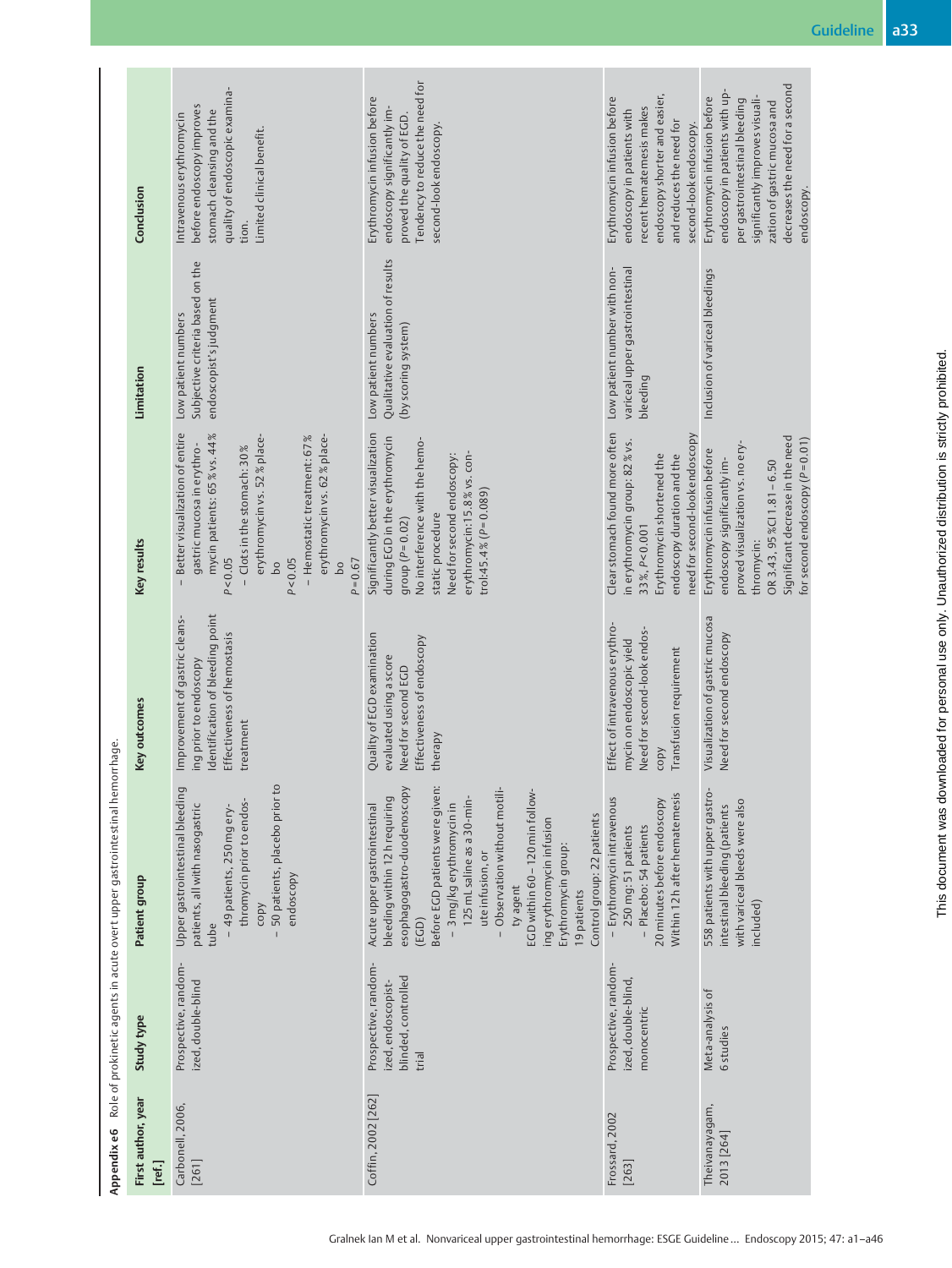| (Continuation)<br>Appendix e6 |                                                                                                                                    |                                                                                                                                                                             |                                                                                              |                                                                                                                                                                                                                                                                                              |                                                                                                                                                                          |                                                                                                                                                                                                                         |
|-------------------------------|------------------------------------------------------------------------------------------------------------------------------------|-----------------------------------------------------------------------------------------------------------------------------------------------------------------------------|----------------------------------------------------------------------------------------------|----------------------------------------------------------------------------------------------------------------------------------------------------------------------------------------------------------------------------------------------------------------------------------------------|--------------------------------------------------------------------------------------------------------------------------------------------------------------------------|-------------------------------------------------------------------------------------------------------------------------------------------------------------------------------------------------------------------------|
| First author, year<br>[ref.]  | Study type                                                                                                                         | Patient group                                                                                                                                                               | Key outcomes                                                                                 | Key results                                                                                                                                                                                                                                                                                  | Limitation                                                                                                                                                               | Conclusion                                                                                                                                                                                                              |
| Sussman, 2008<br>[265]        | ized, controlled study<br>pramide bolus (10 mg<br>Intravenous metoclo-<br>Single-center, pro-<br>spective, random-<br>intravenous) | Patients with overt hema-<br>A total of 26 patients<br>temesis or melena                                                                                                    | Mucosal visualization during<br>EGD (Avgerinos score)<br>Duration of EGD<br>Rebleeding rate  | Better visualization after meto-<br>clopramide, P=not significant<br>garding blood transfusion, re-<br>No significant difference re-<br>peatEGD                                                                                                                                              | Subjective quality score<br>Low patient numbers                                                                                                                          | may increase visualization of the<br>proximal stomach during EGD,<br>ntravenous metoclopramide<br>No translation into better<br>but not significantly.<br>clinical outcome.                                             |
| Barkun, 2010 [266]            | articles, 2 abstracts<br>3 fully published<br>Meta-analysis                                                                        | 2 metoclopramide studies<br>3 erythromycin studies<br>316 patients                                                                                                          | - Need for repeat EGD<br>- Blood transfusion<br>- Need for surgery<br>Secondary:<br>Primary: | A prokinetic agent significantly<br>reduced the need for repeat<br>OR 0.55, 95%CI0.32-0.94<br>- Blood transfusion, and<br>No significant alterations:<br>- Need for surgery:<br>EGD:                                                                                                         | Small numbers of patients                                                                                                                                                | bleeding decreases the need for<br>metoclopramide immediately<br>repeat EGD, but does not im-<br>Intravenous erythromycin or<br>acute upper gastrointestinal<br>before EGD in patients with<br>prove clinical outcomes. |
| Habashi, 2007 [267]           | Prospective, random-<br>ized, controlled trial                                                                                     | - Intravenous erythromycin:<br>54 patients with hematemesis<br>- Intravenous metoclopra-<br>Placebo: 15 patients<br>mide: 15 patients<br>(42 % PUB patients)<br>15 patients | Visualization of the mucosa<br>Quality of the EGD                                            | better in erythromycin group vs.<br>– erythromycin group: 86 %,<br>metoclopramide and placebo<br>- metoclopramide group:<br>Quality of EGD significantly<br>Gastric mucosa entirely<br>visualized:<br>66%<br>groups<br>vs.                                                                   | Dosage of prokinetics not<br>Small sample sizes<br>Subjective scores<br>reported                                                                                         | tween placebo and either medi-<br>cation regarding key outcomes.<br>No significant difference be-                                                                                                                       |
| Winstead, 2007<br>[268]       | Cost-effectiveness a-<br>nalysis                                                                                                   | 3 RCTs were analyzed with a total<br>(Frossard, Coffin and Carbonell<br>of 126 patients<br>studies)                                                                         | Need for second-look endos-<br>Quality-adjusted life-years<br>(QALYs)<br>copy                | cost-effective when the charges<br>fore endoscopy was cost-effec-<br>for uncomplicated peptic ulcer<br>Intravenous erythromycin was<br>Intravenous erythromycin be-<br>ook endoscopy was less than<br>tive when the rate of second-<br>disease PUD were less than<br>8000 US dollars<br>0.29 | capture all the slight variations<br>The complex model may fail to<br>The estimates need for repeat<br>in patterns of care among dif-<br>ferent hospitals.<br>endoscopy. | rhage (UGIH) is cost-saving and<br>Erythromycin is recommended<br>upper gastrointestinal hemor-<br>before endoscopy in acute<br>Intravenous erythromycin<br>prior to EGD in UGIH<br>increases QALYs.                    |
|                               |                                                                                                                                    | C1, confidence interval; EGD, esophagogastroduodenoscopy; PUB, peptic ulcer bleeding; OR, odds ratio; RCT, randomized controlled trial.                                     |                                                                                              |                                                                                                                                                                                                                                                                                              |                                                                                                                                                                          |                                                                                                                                                                                                                         |

п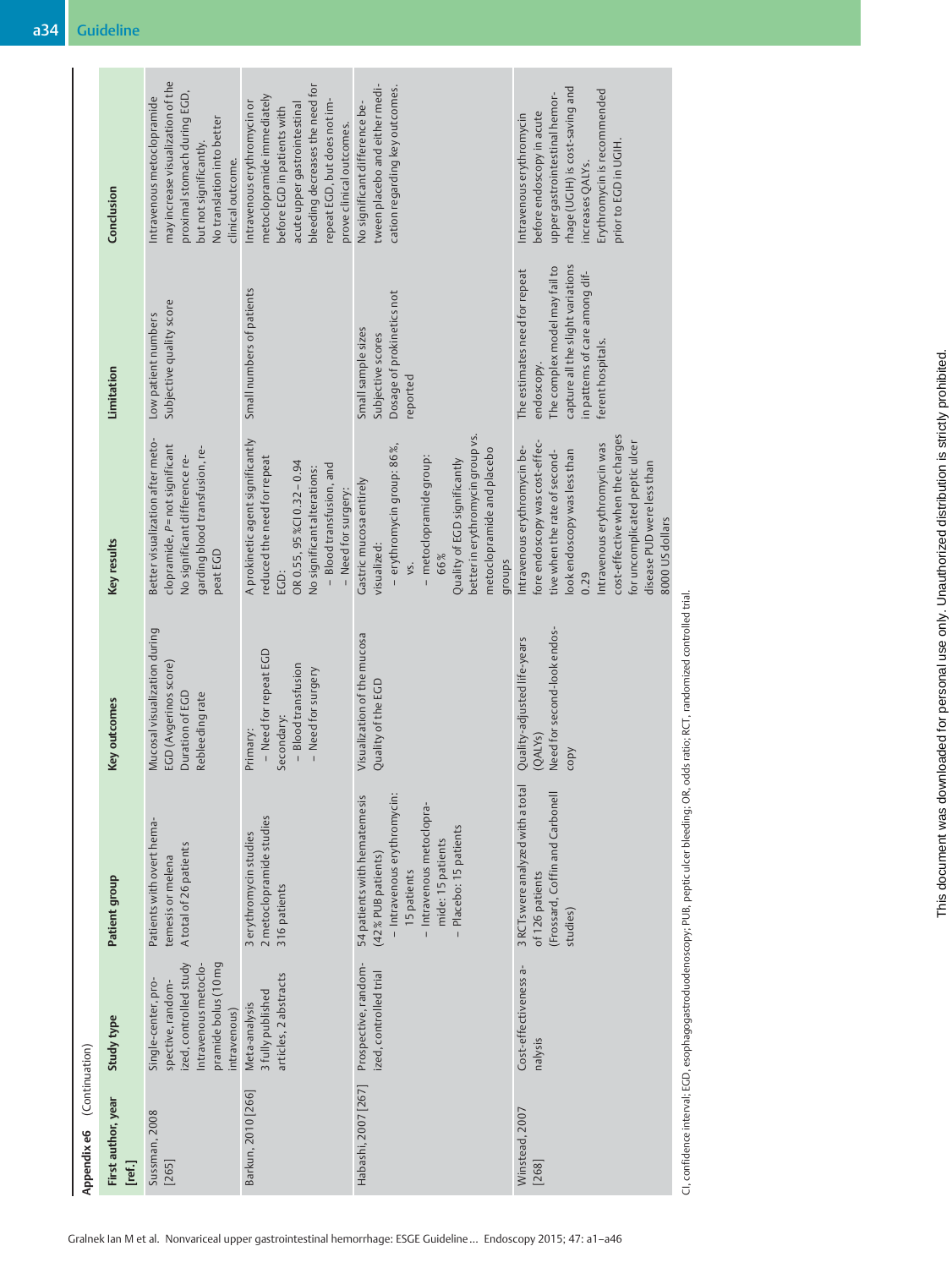Appendix e7 Summary of the evidence regarding impact of early endoscopy (≤24h) on the outcome of patients with nonvariceal upper gastrointestinal hemorrhage (NVUGIH).

| First author,<br>year [ref.] | Country   | Study type,<br><b>Study period</b>                                                                                                                                                                                          | Patients, n                  | <b>Major findings</b>                                                                                                                                                                                                                                                                                                                                 |
|------------------------------|-----------|-----------------------------------------------------------------------------------------------------------------------------------------------------------------------------------------------------------------------------|------------------------------|-------------------------------------------------------------------------------------------------------------------------------------------------------------------------------------------------------------------------------------------------------------------------------------------------------------------------------------------------------|
| Spiegel,<br>2001 [269]       |           | Systematic review<br>$1980 - 2000$<br>23 studies<br>- 6 controlled in<br>low risk patients<br>- 7 uncontrolled in<br>low risk patients<br>$-6$ controlled in<br>high risk patients<br>- 4 comparing resource<br>utilization | 12625                        | Early endoscopy ( $\leq$ 24h) safe and effective in all risk groups.<br>Low risk: allows safe and prompt discharge.<br>High risk: significantly reduces recurrent bleeding, transfusion require-<br>ments, need for surgery and length of hospital stay.                                                                                              |
| Tsoi, 2009<br>$[270]$        |           | Systematic review<br>$1996 - 2007$<br>8 studies<br>$-3$ RCT<br>- 5 retrospective                                                                                                                                            | 5677                         | Early endoscopy aids risk stratification and reduces the need for hospi-<br>talization; however it may increase the use of unnecessary therapeutic<br>procedures.<br>Endoscopy performed ≤ 8 h of presentation has no advantage over<br>endoscopy performed within 12 - 24 h of presentation in reducing<br>recurrent bleeding or improving survival. |
| Sarin, 2009<br>[271]         | Canada    | Retrospective<br>$2004 - 2006$                                                                                                                                                                                              | 502                          | No advantage for early endoscopy (<6h) compared with endoscopy<br>within 24h in terms of mortality, need for surgery, or transfusion<br>requirements.                                                                                                                                                                                                 |
| Lim, 2011<br>[272]           | Singapore | Retrospective                                                                                                                                                                                                               | 837 low risk<br>97 high risk | Endoscopy within 13h of presentation is associated with lower mortality<br>in high risk but not low-risk patients with NVUGIH.                                                                                                                                                                                                                        |
| Marmo,<br>2011 [273]         | Italy     | Multicenter, prospective<br>cohort studies (3 databases)<br>$2004 - 2009$                                                                                                                                                   | 3 2 0 7                      | Significant increase of mortality in high risk patients when endoscopy is<br>performed ≤12 h compared with endoscopy performed 13 - 24 h after<br>presentation (14.3% - 16.6% vs. 5.2%, P=0.001).                                                                                                                                                     |
| Wysocki,<br>2012 [274]       | <b>US</b> | Retrospective<br>Administrative data<br>NIS 2002-2007                                                                                                                                                                       | 435765                       | Increased mortality risk in patients who do not receive endoscopy within<br>1 day of admission: OR 1.32, 95 %CI 1.26 - 1.38.                                                                                                                                                                                                                          |
| Jairath,<br>2012 [275]       | UK        | Multicenter, prospective<br>cohort study<br>2007                                                                                                                                                                            | 4478                         | Compared with later endoscopy (> 24 to 48 h), endoscopy performed<br>$\leq$ 12 h did not affect mortality (OR 0.98, 95 %CI 0.88 - 1.09), but led to<br>a decreased risk-adjusted length of hospital stay (1.7 days,<br>95 %Cl 1.39 - 1.99).                                                                                                           |

CI, confidence interval; OR, odds ratio; RCT, randomized controlled trial.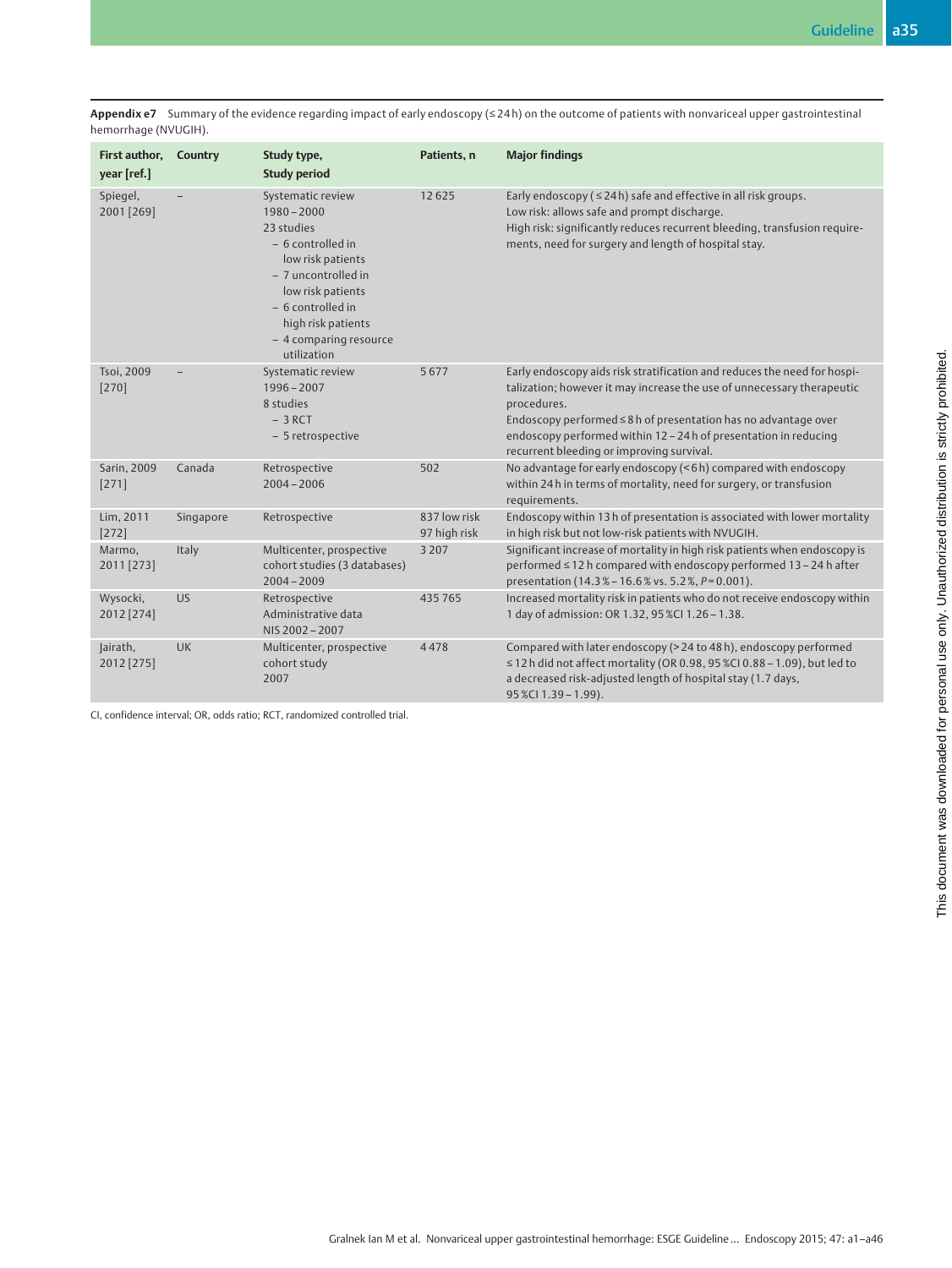|                                                    | Level of evidence, conclusions | +8 mg/h for 72 h recommended.<br>Intravenous PPI 80 mg bolus<br>Evidence: High                           | No differences between intermit-<br>tent high dose PPI (all routes) vs.<br>ntravenous PPI 80 mg bolus<br>$+8$ mg/h for 72 h.<br>Evidence: High                                | High dose oral esomeprazole may<br>be considered as a useful alterna-<br>tive to intravenous therapy.<br>Evidence: Moderate                                                     | pantoprazole had equal effects on<br>Oral omeprazole and intravenous<br>endoscopic therapy in patients<br>prevention of rebleeding after<br>with high risk bleeding peptic<br>Evidence: Low<br>ulcers.                                                           | There is no evidence of a difference<br>(not powered to prove equivalence<br>ing oral PPI have a shorter hospital<br>or noninferiority). Patients receiv-<br>in clinical outcomes between oral<br>and intravenous PPI treatment.<br>Evidence: Low<br>stay.                                      |
|----------------------------------------------------|--------------------------------|----------------------------------------------------------------------------------------------------------|-------------------------------------------------------------------------------------------------------------------------------------------------------------------------------|---------------------------------------------------------------------------------------------------------------------------------------------------------------------------------|------------------------------------------------------------------------------------------------------------------------------------------------------------------------------------------------------------------------------------------------------------------|-------------------------------------------------------------------------------------------------------------------------------------------------------------------------------------------------------------------------------------------------------------------------------------------------|
|                                                    | <b>Results</b>                 | Rebleeding: OR 0.45, CI 0.36-0.57<br>Mortality: OR 0.90 CI 0.67-1.19<br>Surgery: OR 0.56, CI 0.45 - 0.70 | (upper boundary of 1-sided 95 %CI<br>mortality, urgent interventions<br>Rebleeding: risk ratio (RR) 0.72<br>RRs for rebleeding 3 - 30 days,<br>were less than 1.<br>$0.97$ ). | Intravenous esomeprazole group:<br>- Intravenous group: 7.7%, vs.<br>Oral esomeprazole group:<br>$-$ Oral group: $6.4\%$<br>Recurrent bleeding:<br>126 patients<br>118 patients | - Oral omeprazole: 44 patients<br>- Intravenous pantoprazole: 41<br>- Oral omeprazole: 11.4%, vs.<br>- Intravenous pantoprazole:<br>transfusion were not different<br>Mean hospital stay and blood<br>between the two groups.<br>patients<br>Rebleeding:<br>9.8% | - Volume of blood transfusion<br>- Lansoprazole oral group: 4%<br>No difference between the two<br>- esomeprazole intravenous<br>group: 4% (2/50), and<br>groups with regard to:<br>100 patients enrolled.<br>Mortality rate<br>Rebleeding rates:<br>- Hospital stay<br>- Surgery, or<br>(2/50) |
|                                                    | <b>Outcomes</b>                | Rebleeding 3-7 days<br>Mortality                                                                         | Rebleeding 7 days<br>Mortality                                                                                                                                                | Rebleeding at 30 days                                                                                                                                                           | timing not well-defined)<br>Rebleeding (30 days?;                                                                                                                                                                                                                | Surgical intervention,<br>Rebleeding rate within<br>Secondary outcomes<br>- Volume of blood<br>- Mortality within<br>- Hospital stay<br>transfusion<br>1 month<br>included:<br>14 days.<br>and                                                                                                  |
|                                                    | Participants                   | Patients with endoscopic<br>signs of high risk of<br>rebleeding                                          | Patients with endoscopic<br>signs of high risk of<br>rebleeding                                                                                                               | Patients with endoscopic<br>signs of high risk of<br>rebleeding                                                                                                                 | Patients with endoscopic<br>signs of high risk of<br>rebleeding                                                                                                                                                                                                  | Patients with endoscopic<br>signs of high risk of<br>ebleeding                                                                                                                                                                                                                                  |
|                                                    | Intervention                   | PPI) vs.<br>- Proton pump inhibitor<br>After endoscopic therapy:<br>- Placebo or H2RA                    | $intusion (80mg + 8mg/h for$<br>- PPI intravenous continuous<br>After endoscopic therapy:<br>- Intermittent PPI<br>72h) vs.                                                   | Oral esomeprazole 40 mg/12 h<br>bolus $80$ mg + $8$ mg/h for 72 h<br>- Intravenous esomeprazole<br>After endoscopic therapy:<br>vs.                                             | g twice-<br>omeprazole (20 mg each day<br>(80 mg bolus and 8 mg/hour<br>Intravenous pantoprazole<br>Followed in all patients by<br>- Oral omeprazole (80 m<br>infusion for 3 days)<br>daily for 3 days), or<br>for 30 days).                                     | four times daily for 3 days followed<br>esomeprazole 40 mg once-daily for<br>tinuous infusion of esomeprazole<br>Esomeprazole group: 40 mg con-<br>Lansoprazole group: oral 30 mg<br>every 6h for 3 days. Then oral<br>by once daily for 2 months.<br>2 months.                                 |
| Medical management following endoscopic hemostasis | Study design                   | International consensus<br>guideline                                                                     | Systematic review                                                                                                                                                             | Randomized, controlled<br>trial, double blind                                                                                                                                   | Randomized, open-label                                                                                                                                                                                                                                           | Randomized, open-label                                                                                                                                                                                                                                                                          |
| Appendixe8                                         | First author, year<br>[ref.]   | Barkun, 2010 [240]                                                                                       | Sachar, 2014 [276]                                                                                                                                                            | Sung, 2014 [277]                                                                                                                                                                | Mostaghni, 2011<br>[278]                                                                                                                                                                                                                                         | Yen, 2012 [279]                                                                                                                                                                                                                                                                                 |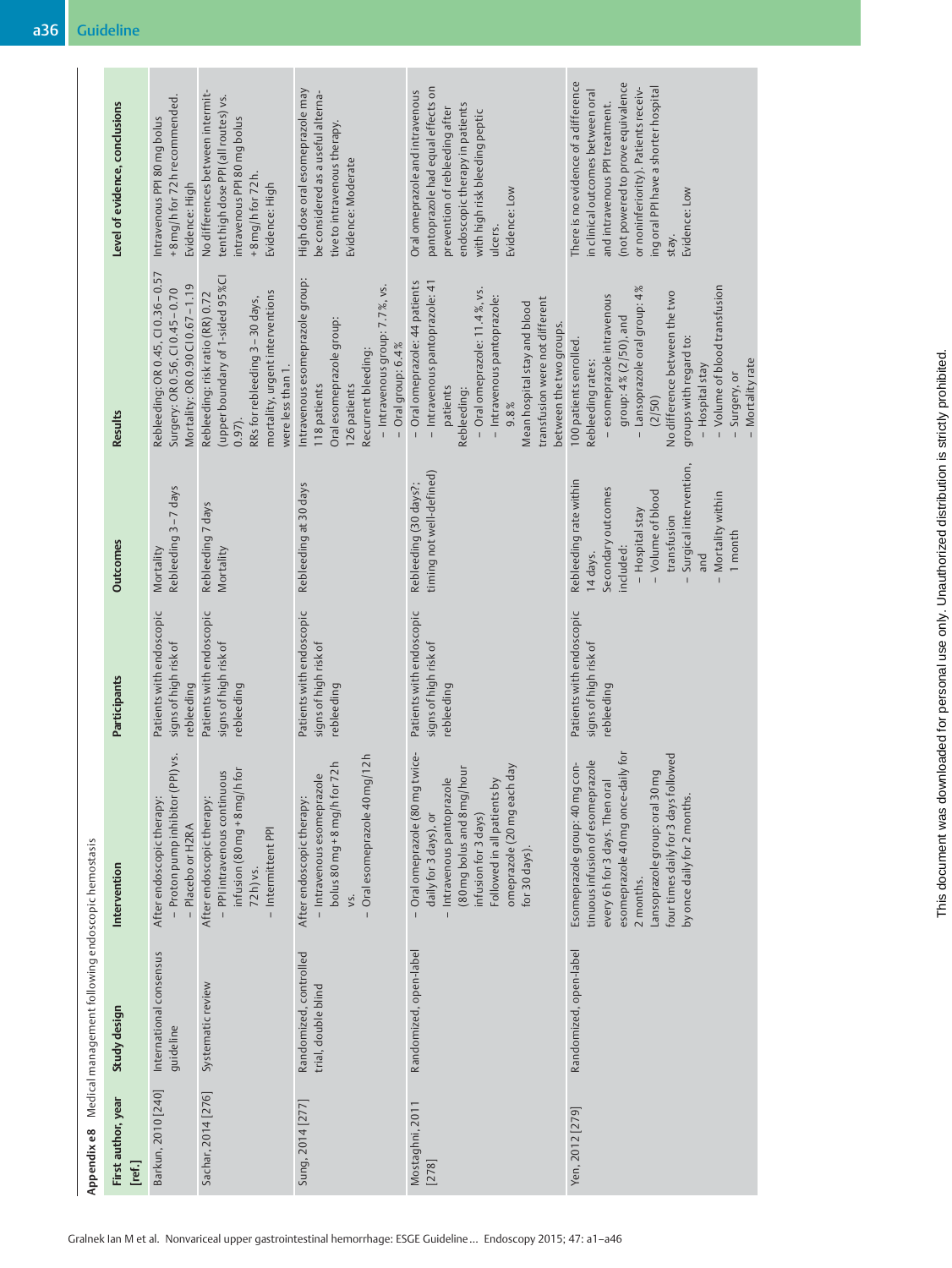| Appendix e8 (Continuation)   |                        |                                                                                                                                                                     |                                                                   |                                                                                                                                                   |                                                                                                                                                                                                                                                      |                                                                                                                                                                                                                                                         |
|------------------------------|------------------------|---------------------------------------------------------------------------------------------------------------------------------------------------------------------|-------------------------------------------------------------------|---------------------------------------------------------------------------------------------------------------------------------------------------|------------------------------------------------------------------------------------------------------------------------------------------------------------------------------------------------------------------------------------------------------|---------------------------------------------------------------------------------------------------------------------------------------------------------------------------------------------------------------------------------------------------------|
| First author, year<br>[ref.] | Study design           | Intervention                                                                                                                                                        | <b>Participants</b>                                               | <b>Outcomes</b>                                                                                                                                   | <b>Results</b>                                                                                                                                                                                                                                       | Level of evidence, conclusions                                                                                                                                                                                                                          |
| Tsai, 2008 [280]             | Randomized, open-label | twice-<br>(40 mg intravenous infusion<br>- Oral rabeprazole (20 mg<br>- Intravenous omeprazole<br>every 12h for 3 days).<br>daily for 3 days), or                   | Patients with endoscopic<br>signs of high risk of<br>rebleeding   | Bleeding up to 14 days.<br>- Volume of blood<br>- Mortality within<br>- Hospital stay<br>Surgery, and<br>Also compared:<br>transfusion<br>14 days | - Omeprazole group: 12 patients<br>156 patients with 78 in each group<br>No differences in the other<br>- 95 %Cl of difference:<br>- Rabeprazole group:<br>13 patients (16.7%)<br>evaluated outcomes<br>$12.82 - 10.22$<br>Rebleeding:<br>$(15.4\%)$ | bleeding in patients with high risk<br>Oral rabeprazole and intravenous<br>equally effective in preventing re-<br>cessful endoscopic injection with<br>bleeding peptic ulcers after suc-<br>egular-dose omeprazole are<br>Evidence: Low<br>epinephrine. |
| Wang, 2010 [281]             | Systematic review      | Non-high dose PPIs (40 mg 160 mg)<br>High dose PPIs (80 mg bolus<br>8 mg/h for 3 days vs.<br>day for 3 days)                                                        | Patients with bleeding<br>peptic ulcer                            | Surgical intervention,<br>Rebleeding<br>- Mortality<br>and                                                                                        | - Surgical intervention: OR 1.49,<br>- Mortality: OR 0.89, 0.37-2.13<br>- Rebleeding: OR 1.30, 95 %Cl<br>7 studies and 1157 patients<br>$0.66 - 3.37$<br>$0.88 - 1.91$                                                                               | PPIs, high dose PPIs do not further<br>surgical intervention, or mortality<br>Compared with non-high dose<br>educe the rates of rebleeding,<br>after endoscopic treatment.<br>Evidence: High                                                            |
| Masjedizadeh,<br>2014 [282]  | Randomized, open-label | - High dose pantoprazole (80 mg<br>- Low dose pantoprazole (40 mg<br>bolus, 8 mg per hour) infused<br>bolus, 4 mg per hour) infused<br>for 3 days vs.<br>for 3 days | Patients with endoscopic<br>signs of high risk of re-<br>bleeding | Rebleeding at 30 days                                                                                                                             | - High dose group: 27 patients<br>- Low dose group: 21 patients<br>166 patients (83 patients per<br>Rebleeding observed in:<br>$(32.53\%)$<br>$(25.30\%)$<br>$P = 0.30$<br>group)                                                                    | ing, there is no difference between<br>For controlling peptic ulcer bleed-<br>high dose and low dose pantopra-<br>Evidence: Low<br>zole infusion.                                                                                                       |
|                              |                        | CL confidence interval: H2RA, histamine-2 recentor antagonist: OR, odds ratio: DDL proton purmo inhibitor: RR, risk ratio                                           |                                                                   |                                                                                                                                                   |                                                                                                                                                                                                                                                      |                                                                                                                                                                                                                                                         |

CI, confidence interval; H2RA, histamine-2 receptor antagonist; OR, odds ratio; PPI, proton pump inhibitor; RR, risk ratio.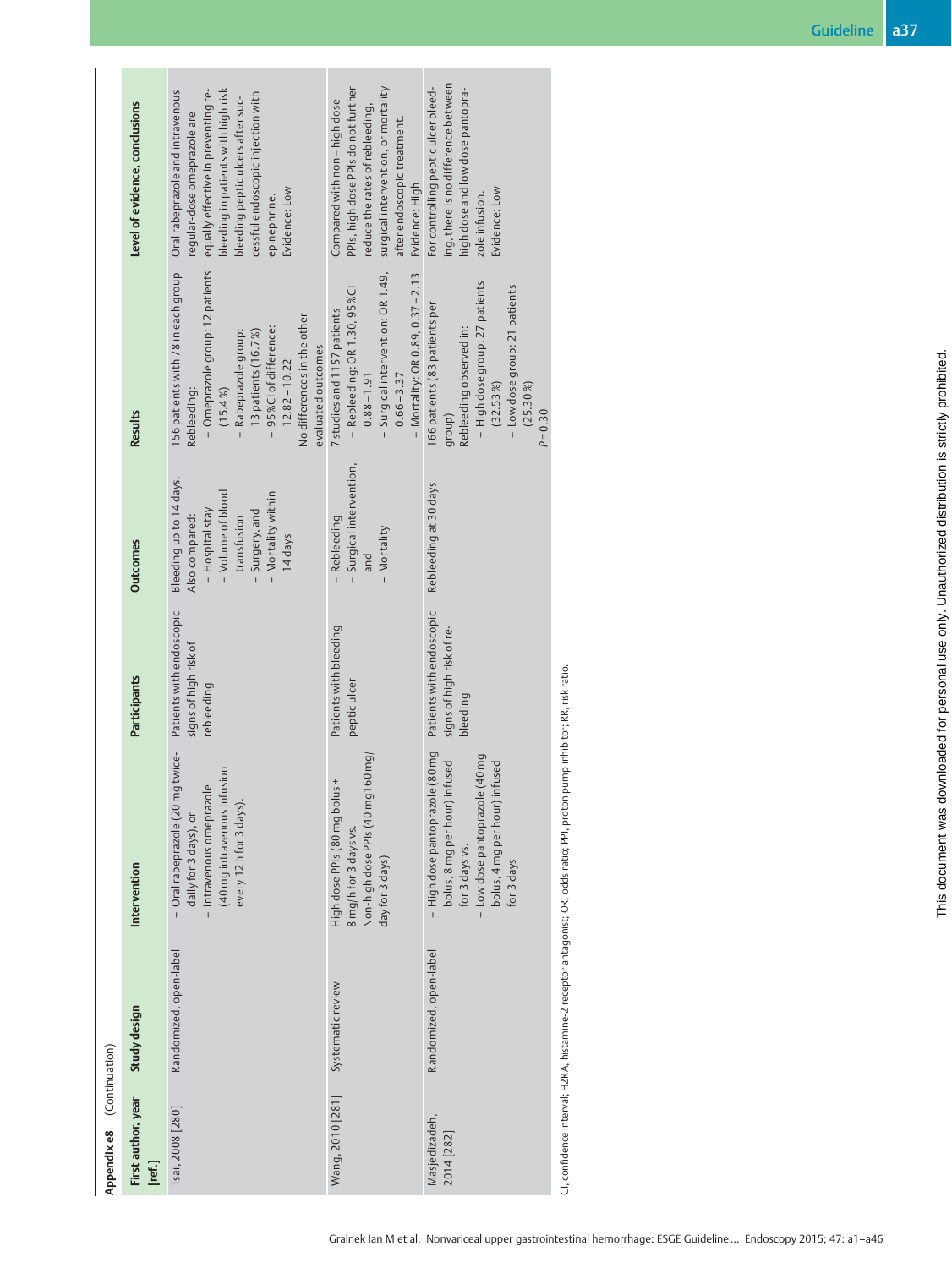|                                                                           | Salvage therapy in failed endoscopic hemostasis<br>Prospective, random-<br>Comparison between<br>Study type<br>ized trial | Endoscopic re-treat-<br>device (epinephrine<br>ment with the same<br>Patient group  | emostasis<br>es<br>Complications<br>Key outcom<br>Definitive h<br>Surgery   | Definitive hemostasis: 35/48<br>- Persistent bleeding: 11<br>Salvage surgery: 13<br>Key results                                                                                                                                                                                                                                        | Very high expertise center<br>2 perforations related to<br>Not blinded<br>Limitations | rebleeding after initial hemostatic suc-<br>In patients with peptic ulcers and<br>Level of evidence, Conclusion<br>High quality                                                                                                         |
|---------------------------------------------------------------------------|---------------------------------------------------------------------------------------------------------------------------|-------------------------------------------------------------------------------------|-----------------------------------------------------------------------------|----------------------------------------------------------------------------------------------------------------------------------------------------------------------------------------------------------------------------------------------------------------------------------------------------------------------------------------|---------------------------------------------------------------------------------------|-----------------------------------------------------------------------------------------------------------------------------------------------------------------------------------------------------------------------------------------|
| scopic re-treatment<br>immediate endo-<br>vs. surgery                     |                                                                                                                           | $- n = 48$ patients<br>injection + heater<br>$- n = 44$<br>Surgery:<br>probe):      | Mortality                                                                   | ing 6 who underwent salvage surgery) had<br>7 patients in the endoscopy group (includ-<br>complications, as compared with 16 in the<br>Hypotension at randomization and ulcer<br>>2 cm were independent predictors of<br>surgery group ( $P = 0.03$ )<br>re-treatment failure<br>- Perforation: 2<br>Complications:<br>Mortality: n.s. | re-treatment with heater<br>probe                                                     | the need for surgery without increasing<br>cess, endoscopic re-treatment reduces<br>risk of death and is associated with<br>fewer complications than surgery.                                                                           |
| Retrospective                                                             |                                                                                                                           | graphic embolization<br>Transcatheterangio-<br>Surgery: n = 56<br>$(TAE): n = 23$   | Definitive hemostasis<br>Complications<br>Mortality                         | More complications after surgery:<br>No difference in mortality: 25%<br>$67.9$ % vs. 40.6%, $P=0.1$<br>$-$ Surgery group 12.5%<br>- TAE group 34.4%<br>Bleeding recurrence:<br>vs. 30.4%<br>$P = 0.1$                                                                                                                                  | Results of initial failure and<br>rebleeding are mixed                                | increasing the overall mortality and is<br>reduces the need for surgery without<br>associated with fewer complications.<br>In patients with ulcer bleeding after<br>failed endoscopic hemostasis, TAE<br>Moderate quality               |
| studies that involved<br>6 retrospective<br>Meta-analysis<br>423 patients |                                                                                                                           | - Surgery: 68 years<br>- TAE: 75 years vs.<br>TAE patients were<br>older, mean age: | Definitive hemostasis<br>Complications<br>Mortality                         | Risk of rebleeding was significantly higher in<br>After age exclusion, the high risk of rebleed-<br>- Requirement for additional<br>ing remained in the TAE group:<br>RR 2.64, 95 %Cl 1.48-4.71<br>RR 1.82, 95 %Cl 1.23 - 2.67<br>interventions<br>No difference in:<br>- Mortality, or<br>TAE vs. surgery:                            | Retrospective studies                                                                 | A higher rebleeding rate was observed<br>no significant differences in mortality<br>definitively secured hemostasis, with<br>after TAE, suggesting surgery more<br>rate or requirement for additional<br>interventions.<br>High quality |
| (with homogeneity)<br>Systematic review<br>of cohort studies              |                                                                                                                           | Surgery: n = 364<br>TAE: $n = 347$                                                  | Length of hospital stay<br>Adverse events<br><b>Rebleeding</b><br>Mortality | - Mean difference between TAE and sur-<br>Length of hospital stay:<br>gery: 0.75 days<br>- Surgery: 101<br>- Surgery: 45<br>Complications:<br>- Surgery: 81<br>Rebleeding:<br>$-TAE:78$<br>$-$ TAE: 92<br>$-$ TAE: 61<br>Deaths:                                                                                                       |                                                                                       | ing. However, there were no differences<br>a significantly increased risk of rebleed-<br>When compared with surgery, TAE had<br>Moderate quality<br>in mortality.                                                                       |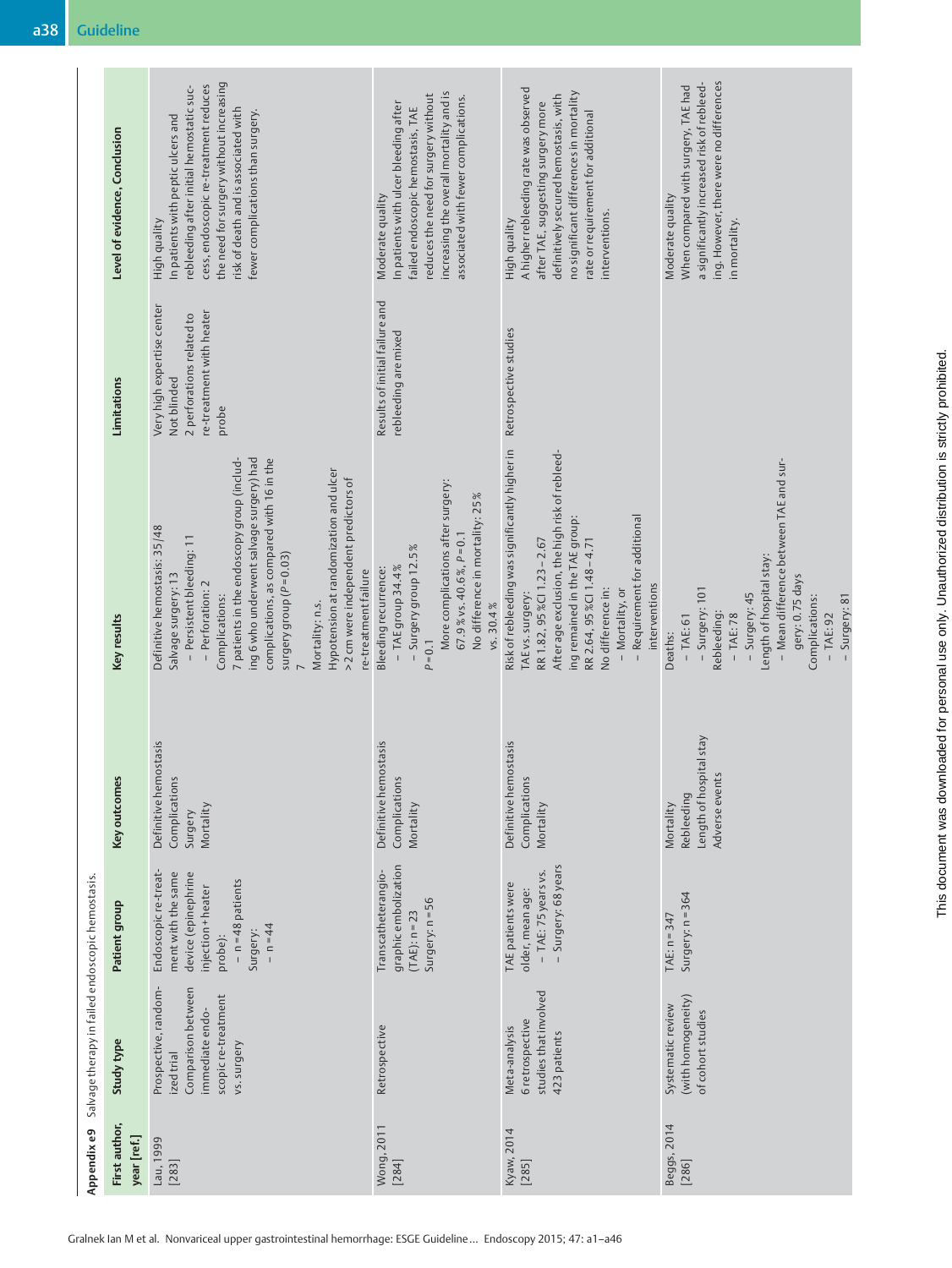|                | Level of evidence, Conclusion | Hemospray may be useful as a rescue<br>Low quality<br>therapy.                         | Hemospray may be useful as a salvage<br>Low quality<br>therapy.                              | for severe acute gastrointestinal bleed-<br>Over-the-scope clip effective and safe<br>ing when conventional endoscopic<br>therapy fails.<br>Low quality                                                                                                                            | Over-the-scope clipping is effective and<br>safe for severe acute gastrointestinal<br>bleeding when conventional endo-<br>scopic therapy fails.<br>Low quality                                                             |                                                                                                                                                                 |
|----------------|-------------------------------|----------------------------------------------------------------------------------------|----------------------------------------------------------------------------------------------|------------------------------------------------------------------------------------------------------------------------------------------------------------------------------------------------------------------------------------------------------------------------------------|----------------------------------------------------------------------------------------------------------------------------------------------------------------------------------------------------------------------------|-----------------------------------------------------------------------------------------------------------------------------------------------------------------|
|                | Limitations                   | Small number of patients                                                               | Small number of patients                                                                     | Small number of patients<br>Expertise needed<br>Retrospective                                                                                                                                                                                                                      | Small number of patients<br>Expertise needed<br>Retrospective                                                                                                                                                              |                                                                                                                                                                 |
|                | Key results                   | Definitive hemostasis:<br>$- n = 8(100%)$                                              | Initial hemostasis: 15/16<br>Salvage therapy: 13/14<br>Rebleeding: 12.5%<br>Monotherapy: 2/2 | Rebleeding n = 2 (day1, day7)<br>Primary hemostasis: 11/12<br>No complication                                                                                                                                                                                                      | Duodenal ulcer: 11 (1 rebleeding)<br>Mallory-Weiss: 2 (no rebleeding)<br>- Anastomosis1: (no rebleeding)<br>Dieulafoy: 2 (no rebleeding)<br>- Gastric ulcer: 6 (1 rebleeding)<br>Primary hemostasis: 22 (96 %)             | CI, confidence interval; NA, not available; NVUGIB, nonvariceal upper gastrointestinal bleeding; OR, odds ratio; RUT, rapid urease test; UBT, urea breath test. |
|                | Key outcomes                  | Definitive hemostasis                                                                  | Definitive hemostasis                                                                        | - Anastomotic ulceration: 1<br>1 units $(2 - 12)$<br>- Dieulafoy lesion: 2<br>- Duodenal ulcer: 6<br>- Prior endoscopies<br>- Mallory-Weiss: 1<br>- Gastric ulcer: 2<br>- Shock present:<br>Cause of bleed:<br>$- n = 9 (75%)$<br>$-$ Mean of $2$<br>- Mean 5.<br>$n = 12$<br>RBC: | $-Mallory-Weiss:n=3$<br>- Duodenal ulcer: 12<br>$-A$ nastomosis: $n = 1$<br>$16: n = 2$<br>- Dieulafoy: n = 2<br>Forrest la: $n = 2$<br>Forrest Ib $n = 4$<br>Gastric ulcer 6<br>Forrest la n = 5<br>Forrest I<br>$n = 23$ |                                                                                                                                                                 |
|                | Patient group                 | Patients who other-<br>wise might have<br>required either<br>surgery or TAE<br>$n = 8$ | $n = 16$                                                                                     | ventional endoscopic<br>Over-the-scope clip<br>after failure of con-<br>treatment                                                                                                                                                                                                  | Over-the-scope clip-<br>conventional endo-<br>ping after failure of<br>scopic treatment                                                                                                                                    |                                                                                                                                                                 |
| (Continuation) | Study type                    | European register                                                                      | Prospective, case<br>series                                                                  | Retrospective                                                                                                                                                                                                                                                                      | Retrospective                                                                                                                                                                                                              |                                                                                                                                                                 |
| Appendix e9    | First author,<br>year [ref.]  | Smith, 2014<br>$[287]$                                                                 | Sulz, 2014<br>[288]                                                                          | Skinner, 2014<br>$[289]$                                                                                                                                                                                                                                                           | Manta, 2013<br>[290]                                                                                                                                                                                                       |                                                                                                                                                                 |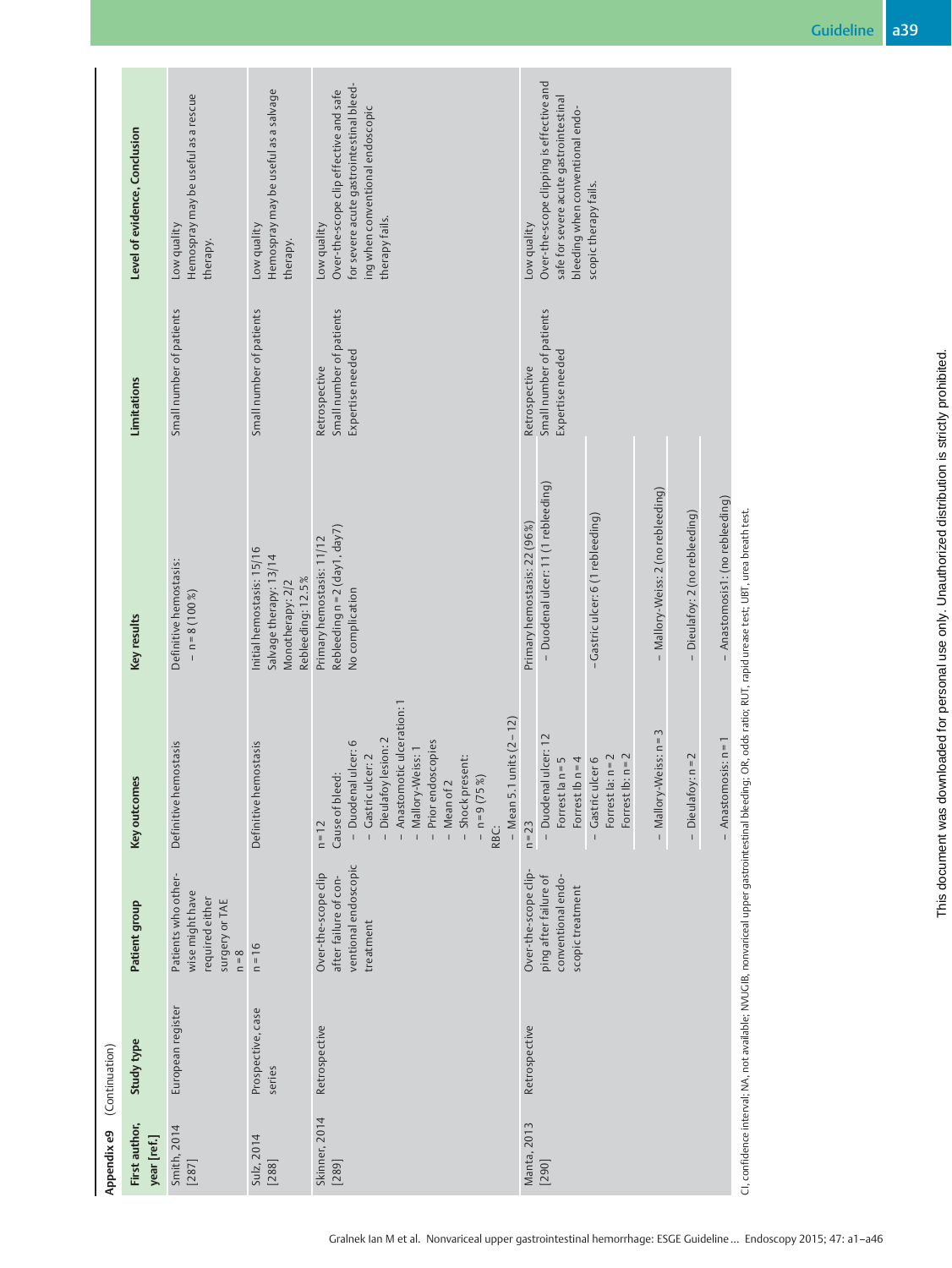| Appendix e 10                  |                                                 |                        | Helicobacter pylori and nonvariceal upper gastrointestinal hemorrhage (NVUGIH). |                                                                                                                                      |                                   |
|--------------------------------|-------------------------------------------------|------------------------|---------------------------------------------------------------------------------|--------------------------------------------------------------------------------------------------------------------------------------|-----------------------------------|
| First author, year<br>[ref.]   | Study design,<br>study objective                | <b>Participants</b>    | <b>Outcomes</b>                                                                 | <b>Results</b>                                                                                                                       | Level of evidence,<br>conclusions |
| Sánchez-Delgado,<br>2011 [291] | Meta-regression<br>analysis                     | <b>NVUGIB</b> patients | H. pylori infection<br>rate after the event                                     | Delayed testing for H. pylori increases<br>the detection rate (OR 2.08, 95 %CI<br>$1.10 - 3.93$                                      | Moderate                          |
| Gisbert, 2006 [292]            | Meta-analysis                                   | <b>NVUGIB</b> patients | H. pylori infection<br>rate after the event                                     | Low sensitivity of histology, RUT,<br>culture, UBT, and serology                                                                     | Moderate                          |
| Barkun, 2010 [240]             | International<br>consensus re-<br>commendations | <b>NVUGIB</b> patients | Re-bleeding                                                                     | H. pylori therapy and eradication<br>confirmation needed                                                                             | High                              |
| Gisbert, 2012 [293]            | Prospective study<br>on 1000 patients           | <b>NVUGIB</b> patients | Re-bleeding after<br>H. pylori eradication                                      | Rebleeding was 0.15% per patient-<br>year of follow-up and it was associated<br>with either re-infection or NSAIDs use.              | Moderate                          |
| Gisbert, 2004 [294]            | Meta-analysis                                   | <b>NVUGIB</b> patients | Re-bleeding after<br>eradication                                                | Rebleeding was significantly lower in<br>the H. pylori eradication group than in<br>antisecretory therapy group (1.6% vs.<br>$5.6\%$ | High                              |
| Dixon, 1996 [295]              | International<br>workshop                       | Gastritis              | <b>NA</b>                                                                       | Presence of neutrophil histology<br>strongly suggests H. pylori infection                                                            | Moderate                          |

CI, confidence interval; NA, not available; NVUGIB, nonvariceal upper gastrointestinal bleeding; OR, odds ratio; RUT, rapid urease test; UBT, urea breath test.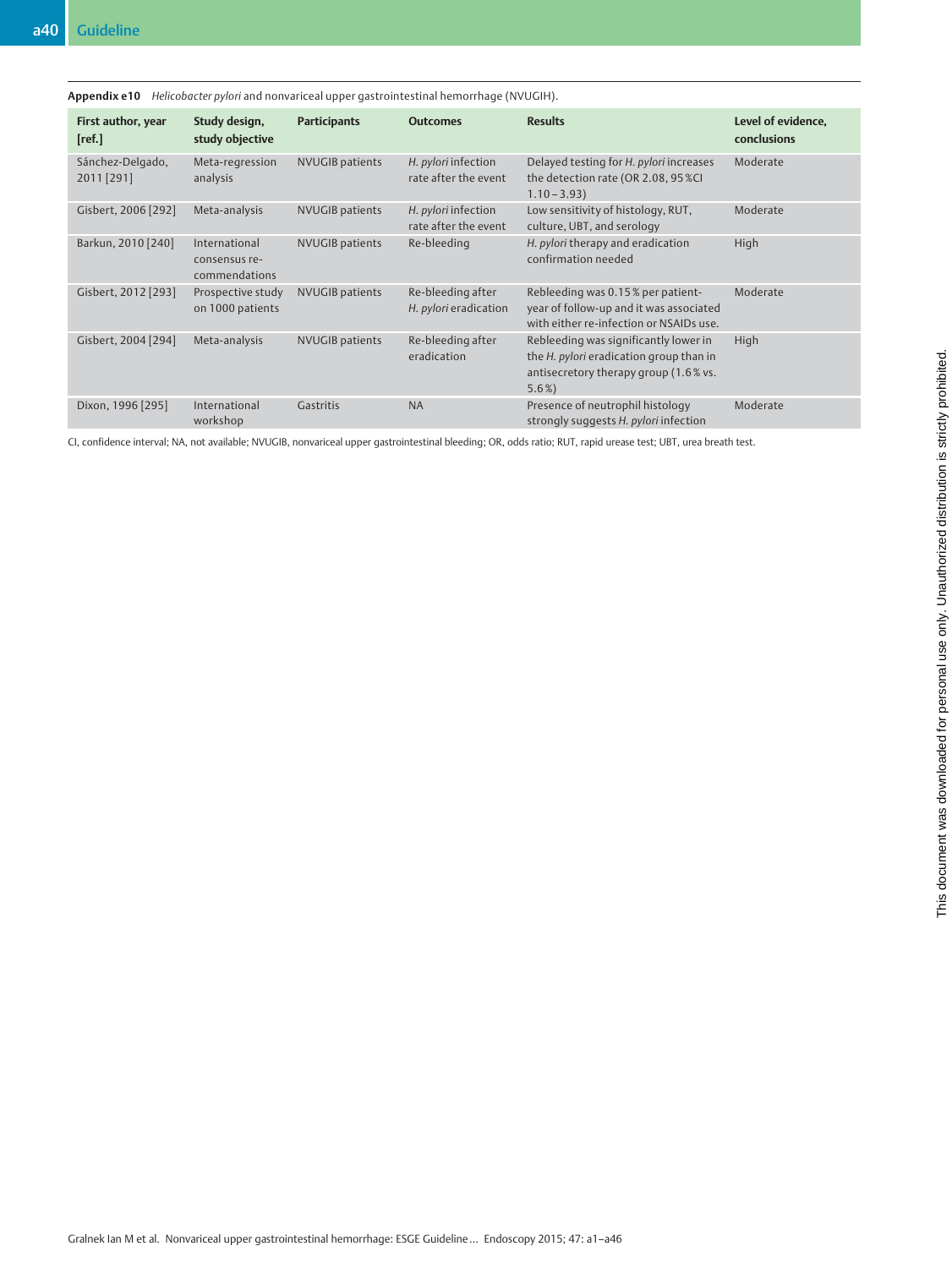|                                                                    | Conclusion<br><b>Limitations</b> | Resuming warfarin within 7 days is<br>lowing a GI bleeding event is asso-<br>associated with a twofold higher<br>The decision to not resume war-<br>farin therapy in the 90 days fol-<br>ciated with increased risk for<br>thrombosis and death.<br>risk of rebleeding.<br>no-warfarin group, which<br>Data from administrative<br>may have contributed to<br>co-morbidity burdens in<br>Detection and survivor-<br>their worse outcomes)<br>Selection bias (greater<br>Retrospective study<br>ship biases<br>databases                                                                                                                                                                                                                      | Resuming warfarin within 7 days is<br>7 days of interruption is associated<br>introduced; this trend is more evi-<br>event is associated with increased<br>Decision to restart warfarin after<br>creased thromboembolism with-<br>associated with a twofold higher<br>out increased risk of recurrent GI<br>events the earlier the warfarin is<br>The decision to not resume war-<br>farin therapy after a GI bleeding<br>There is a trend toward reduced<br>with improved survival and de-<br>incidence of thromboembolic<br>risk for thrombosis and death.<br>dent within the first 15 days.<br>risk of rebleeding.<br>bleeding.<br>Retrospective study. Data<br>co-morbidity burdens in<br>Detection and survivor-<br>Selection bias (greater<br>from administrative<br>no-warfarin group)<br>ship biases<br>database                          |
|--------------------------------------------------------------------|----------------------------------|----------------------------------------------------------------------------------------------------------------------------------------------------------------------------------------------------------------------------------------------------------------------------------------------------------------------------------------------------------------------------------------------------------------------------------------------------------------------------------------------------------------------------------------------------------------------------------------------------------------------------------------------------------------------------------------------------------------------------------------------|---------------------------------------------------------------------------------------------------------------------------------------------------------------------------------------------------------------------------------------------------------------------------------------------------------------------------------------------------------------------------------------------------------------------------------------------------------------------------------------------------------------------------------------------------------------------------------------------------------------------------------------------------------------------------------------------------------------------------------------------------------------------------------------------------------------------------------------------------|
| ing and death after warfarin therapy interruption for GI bleeding. | Key results                      | resumed warfarin within 7 days from index bleeding<br>Higher risk of recurrent GI bleeding in patients who<br>as compared with those who resumed warfarin<br>No thromboembolic events in patients who<br>5.5% (10/182) in no-warfarin group<br>- No-warfarin group: $20.3\%$ $(37/182)$<br>$-$ No-warfarin group: $5.5\%$ (10/182)<br>- Warfarin group: 5.8% (15/260) in<br>90-day thromboembolic event rate:<br>$-0.4$ % (1/260) in warfarin group<br>$-$ Warfarin group: 10% (26/260)<br>90-day recurrent GI bleeding rate:<br>resumed therapy within 14 days<br>HR (95%Cl): 0.05 (0.001-0.58)<br>HR (95%Cl): 0.31 (0.15 - 0.62)<br>HR (95%Cl): 1.32 (0.50 - 3.57)<br>90-day mortality rate:<br>$-12.4\%$ vs. 6.2%<br>$P = 0.03$<br>later: | Warfarin group vs. no-warfarin group, adjusted HR<br>Incidence of adverse outcomes per 100 person-<br>- Recurrent GI bleeding; 1.20 (0.78 - 1.86)<br>Recurrent GI bleeding: 19.3 (14.6-25.5)<br>years in the warfarin group, stratified by the<br>Recurrent GI bleeding: 10.9 (7.2-16.4)<br>Recurrent GI bleeding: 10.8 (7.2-16.3)<br>Thromboembolism: 18.1 (13.4 – 24.5)<br>$-$ Thromboembolism: 0.71 (054 - 0.93)<br>Recurrent GI bleeding 9.9 (6.3 - 15.5)<br>Thromboembolism 20.4 (17.8 – 23.5)<br>Thromboembolism 20.7 (15.5 – 27.7)<br>Thromboembolism: 11.6 (8.3 - 16.2)<br>Thromboembolism: 12.0 (8.2 - 17.5)<br>duration of warfarin interruption:<br>Mortality: 0.72 (0.60-0.86)<br>$-15-21$ days (n = 58):<br>$21 - 30$ days (n = 53):<br>$7 - 15$ days (n = $51$ ):<br>$>$ 30 days (n = 429):<br>$<$ 7 days (n = 62):<br>$(95\%$ CI): |
|                                                                    | outcomes<br>Key                  | Thromboembolic events<br>Recurrent GIbleeding<br>Death                                                                                                                                                                                                                                                                                                                                                                                                                                                                                                                                                                                                                                                                                       | Thromboembolic events<br>Recurrent GIbleeding<br>Death                                                                                                                                                                                                                                                                                                                                                                                                                                                                                                                                                                                                                                                                                                                                                                                            |
| Risk of thromboembolism, recurrent gastrointestinal (GI) bleedi    | Study population<br>Intervention | 442 patients with warfar-<br>in-associated GI bleeding<br>farin group): 260 (58.8%)<br>(no-warfarin group): 182<br>Resumed warfarin (war-<br>Withhold warfarin<br>Intervention:<br>(41.2%                                                                                                                                                                                                                                                                                                                                                                                                                                                                                                                                                    | 30 days: 429 patients<br>warfarin (warfarin group)<br>$-$ <7 days: 62 patients<br>- 7 - 30 days: 162 pa-<br>patients with warfarin-<br>Time duration of inter-<br>1329 atrial fibrillation<br>676 (50.9%) withhold<br>653 (49.1%) resumed<br>warfarin (no-warfarin<br>associated major Gl<br>Intervention:<br>tients<br>bleeding<br>ruption:<br>group)                                                                                                                                                                                                                                                                                                                                                                                                                                                                                            |
|                                                                    | Study type                       | Retrospective,<br>cohort                                                                                                                                                                                                                                                                                                                                                                                                                                                                                                                                                                                                                                                                                                                     | Retrospective,<br>cohort study                                                                                                                                                                                                                                                                                                                                                                                                                                                                                                                                                                                                                                                                                                                                                                                                                    |
| Appendix e11                                                       | First author,<br>year [ref.]     | Witt, (2012)<br>$[296]$                                                                                                                                                                                                                                                                                                                                                                                                                                                                                                                                                                                                                                                                                                                      | Qureshi, 2014<br>[297]                                                                                                                                                                                                                                                                                                                                                                                                                                                                                                                                                                                                                                                                                                                                                                                                                            |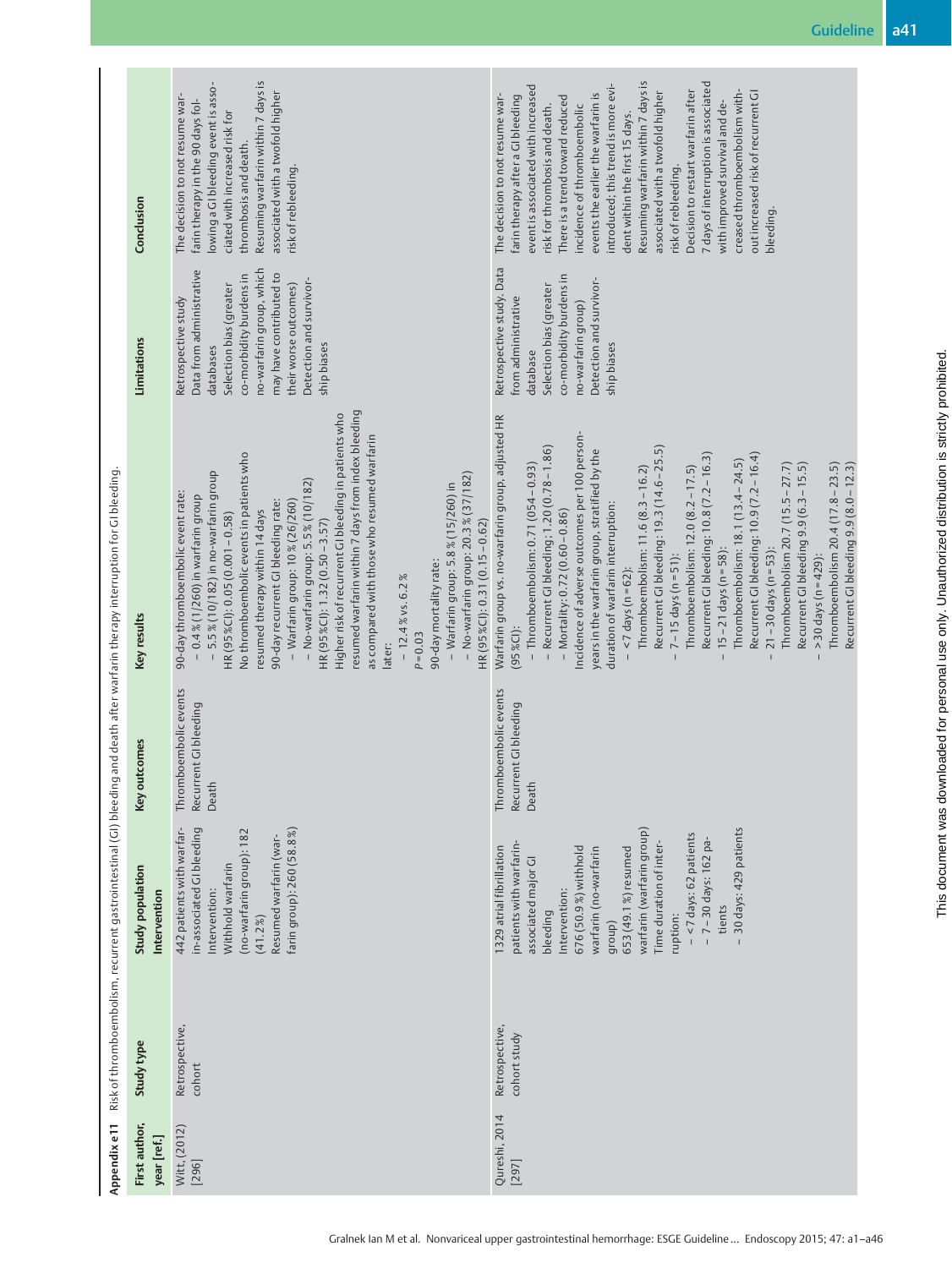|                             | Conclusion                       | to be resumed within 20 days from<br>Anticoagulation is recommended<br>the cessation to prevent throm-<br>boembolic events.                                                                                                                                                                                                                                                                                              |
|-----------------------------|----------------------------------|--------------------------------------------------------------------------------------------------------------------------------------------------------------------------------------------------------------------------------------------------------------------------------------------------------------------------------------------------------------------------------------------------------------------------|
|                             | <b>Limitations</b>               | Time of resuming antico-<br>Individual thromboem-<br>agulation not specified<br>bolic risk not specified<br>Retrospective design                                                                                                                                                                                                                                                                                         |
|                             | Key results                      | boembolic events occurred, at days 21, 27, 28,<br>- Thromboembolism rate: 0% vs. 17% (6 throm-<br>- Thromboembolic event rate: 2% (1 myocardial<br>31, 58, 75 from admission) Aspirin group:<br>infarction at day 95 from admission)<br>Warfarin vs. no-warfarin group:<br>- Rebleeding rate: 7% vs.0%<br>Rebleeding rate: 0%                                                                                            |
|                             | Key outcomes                     | 14 days (range 182-330)<br>Thromboembolic events<br>Mean follow-up: 255 +<br>Recurrent GIbleeding                                                                                                                                                                                                                                                                                                                        |
|                             | Study population<br>Intervention | (warfarin group): 22/58<br>warfarin (no-warfarin<br>- Discontinued aspirin:<br>58 patients with NVUGIB<br>Controls (aspirin group):<br>41 age- and gender-mat-<br>ched patients with NVU-<br>- Restarted warfarin<br>valvular heart disease<br>on warfarin for native<br>chemic heart disease<br>GIB on aspirin for is-<br>group): 36/58<br>- Discontinued<br>Intervention<br>presenting<br>Controls:<br>41/41<br>Cases: |
|                             | Study type                       | case-control study<br>Retrospective,                                                                                                                                                                                                                                                                                                                                                                                     |
| Appendix e11 (Continuation) | First author,<br>year [ref.]     | Lee, 2011<br>$[298]$                                                                                                                                                                                                                                                                                                                                                                                                     |

CI, confidence interval; HR, hazard ratio; NVUGIB, nonvariceal upper gastrointestinal bleeding. CI, confidence interval; HR, hazard ratio; NVUGIB, nonvariceal upper gastrointestinal bleeding.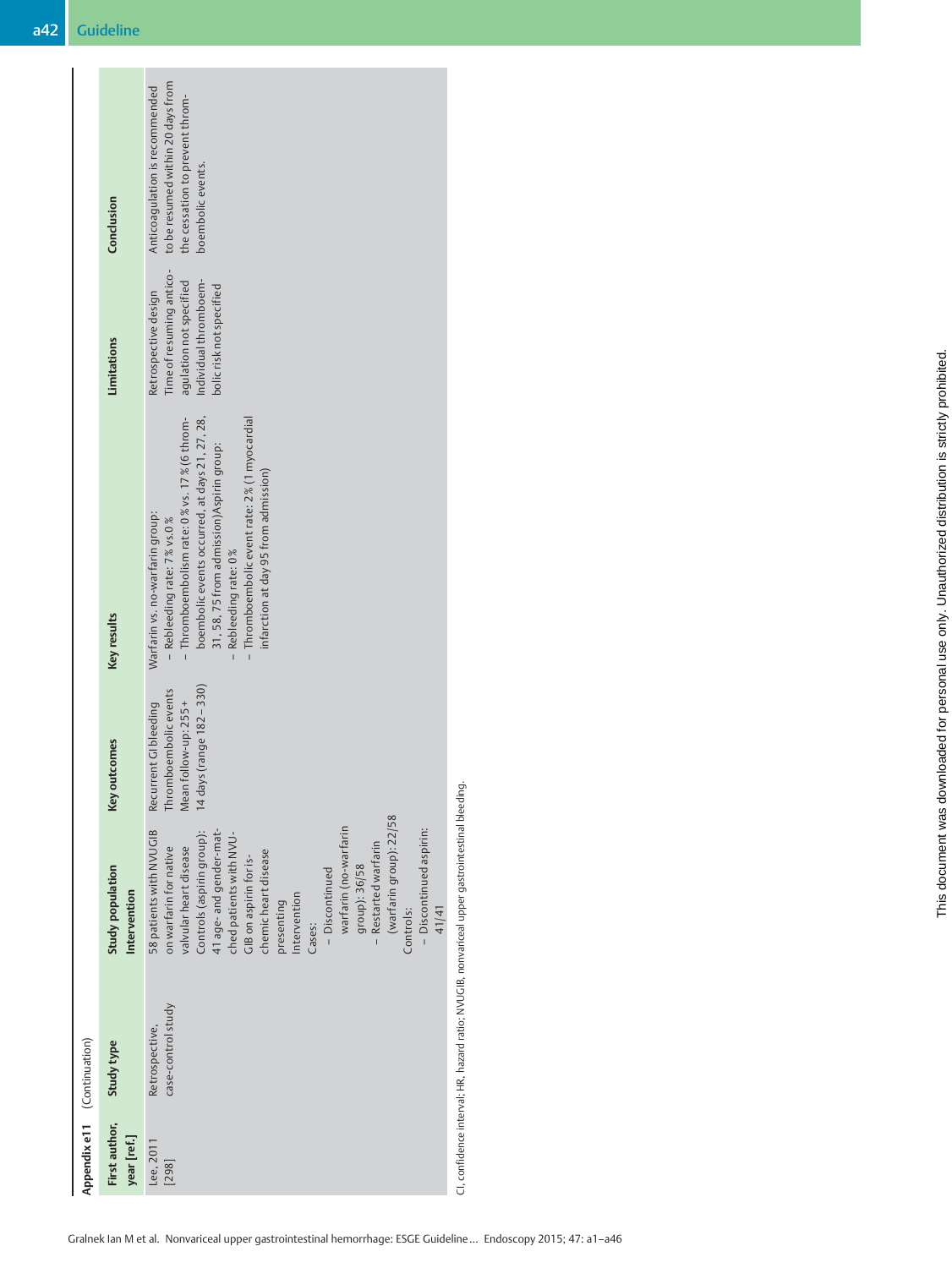|                                |                                                                      |                                                                                      |               |                                    | Appendix e12 Observational studies assessing the effect of proton pump inhibitors (PPIs) on clinical cardiovascular outcomes in patients prescribed clopidogrel. |                                                                                                                      |
|--------------------------------|----------------------------------------------------------------------|--------------------------------------------------------------------------------------|---------------|------------------------------------|------------------------------------------------------------------------------------------------------------------------------------------------------------------|----------------------------------------------------------------------------------------------------------------------|
|                                | <b>Population</b><br>First author, year [ref.] Design<br>Patients, n |                                                                                      | <b>No PPI</b> | <b>Results</b><br><b>End point</b> |                                                                                                                                                                  |                                                                                                                      |
|                                | Studies with evidence of a clinically significant interaction        |                                                                                      | <b>PPI</b>    |                                    |                                                                                                                                                                  |                                                                                                                      |
| Goodman, 2012 [299]            | Retrospective cohort<br>within RCT (PLATO)                           | Acute coronary syn-<br>drome (ACS)                                                   | 3255          | 6021                               | Cardiovascular death, myocar-<br>dial infarction, cerebrovascular<br>accident                                                                                    | Clopidogrel cohort:<br>HR 1.20 (95 %CI<br>$1.04 - 1.38$ )<br>Ticagrelor cohort:<br>HR 1.24 (95 %CI,<br>$1.07 - 1.45$ |
| Stockl, 2010 [300]             | Retrospective<br>Propensity matching                                 | Post myocardial infarc-<br>tion or post percuta-<br>neous coronary inter-<br>vention | 1033          | 1033                               | Myocardial infarction<br>Myocardial infarction or<br>revascularization                                                                                           | HR 1.93 (95 %CI,<br>$1.05 - 3.54$<br>HR 1.91 (95 %CI<br>$1.19 - 3.06$                                                |
| Kreutz, 2010[301]              | Retrospective cohort                                                 | Post percutaneous cor-<br>onary intervention                                         | 6828          | 9862                               | Cardiovascular deaths, acute<br>coronary syndrome, cerebro-<br>vascular accident revasculari-<br>zation                                                          | HR 1.51 (95 %CI,<br>$1.39 - 1.64$                                                                                    |
| Ho, 2009 [302]                 | Retrospective cohort                                                 | Post myocardial infarc-<br>tion                                                      | 5244          | 2961                               | Deaths, acute coronary syn-<br>drome                                                                                                                             | HR 1.25(95 %CI,<br>$1.11 - 1.41$                                                                                     |
| Huang, 2010 [303]              | Registry                                                             | Post percutaneous cor-<br>onary intervention                                         | 572           | 2706                               | Death                                                                                                                                                            | HR 1.65(95 % CI,<br>$1.35 - 2.01$                                                                                    |
| Zou, 2014 [304]                | Retrospective cohort                                                 | Post percutaneous cor-<br>onary intervention                                         | 61288         | 1465                               | Myocardial infarction, stent<br>thrombosis, cardiovascular<br>deaths                                                                                             | HR 1.33 (95% CI<br>$1.12 - 1.57$                                                                                     |
| Van Boxel, 2010 [305]          | Retrospective cohort                                                 | Clopidogrel users                                                                    | 5734          | 12405                              | Deaths, acute coronary<br>syndrome, cerebrovascular<br>accident                                                                                                  | HR 1.75 (95 % CI,<br>$1.58 - 1.94$                                                                                   |
| Munoz-Torrero, 2011<br>$[306]$ | Registry                                                             | Vascular disease                                                                     | 519           | 703                                | Deaths, myocardial infarction,<br>acute coronary syndrome, cer-<br>ebrovascular accident, chronic<br>limb ischemia                                               | HR 1.8 (95% CI,<br>$1.1 - 2.7$                                                                                       |
|                                | Studies without evidence of a clinically significant interaction     |                                                                                      |               |                                    |                                                                                                                                                                  |                                                                                                                      |
| O'Donoghue, 2009<br>$[307]$    | Retrospective cohort<br>within RCT<br>(TRITON-TIMI 38)               | Acute coronary<br>syndrome and post<br>percutaneous coronary<br>intervention         | 2257          | 4538                               | Cardiovascular death, myocar-<br>dial infarction, cerebrovascular<br>accident                                                                                    | No effect                                                                                                            |
| Hsiao, 2011 [308]              | Retrospective<br>Propensity matching                                 | Post myocardial<br>infarction                                                        | 622           | 9131                               | Acute coronary syndrome                                                                                                                                          | No effect                                                                                                            |
| Banerjee, 2011 [309]           | Retrospective<br>Propensity matching                                 | Post percutaneous<br>coronary intervention                                           | 867           | 3678                               | Death, myocardial infarction,<br>revascularization                                                                                                               | No effect                                                                                                            |
| Harjai, 2011 [310]             | Registry<br>Propensity matching                                      | Post percutaneous<br>coronary intervention                                           | 751           | 1900                               | Death, myocardial infarction,<br>revascularization                                                                                                               | No effect                                                                                                            |
| Aihara, 2012 [311]             | Registry<br>Propensity matching                                      | Post percutaneous<br>coronary intervention                                           | 819           | 1068                               | Death, myocardial infarction                                                                                                                                     | No effect                                                                                                            |
| Tentzeris, 2010 [312]          | Registry<br>Propensity matching                                      | Post percutaneous<br>coronary intervention                                           | 691           | 519                                | Death, acute coronary<br>syndrome                                                                                                                                | No effect                                                                                                            |
| Schmidt, 2012 [313]            | Retrospective cohort                                                 | Post percutaneous<br>coronary intervention                                           | 2742          | 10259                              | Cardiovascular deaths, acute<br>coronary syndrome, cerebro-<br>vascular accident, revasculari-<br>zation                                                         | No effect                                                                                                            |
| Rassen, 2009 [314]             | Retrospective cohort                                                 | Post percutaneous<br>coronary intervention<br>or post acute coronary<br>syndrome     | 3996          | 14569                              | Death, myocardial infarction,<br>revascularization                                                                                                               | No effect                                                                                                            |
| Ray,<br>2010 [315]             | Retrospective cohort                                                 | Post percutaneous<br>coronary intervention<br>or post acute coronary<br>syndrome     | 7593          | 13003                              | Death, myocardial infarction,<br>revascularization                                                                                                               | No effect                                                                                                            |

CI, confidence interval; HR, hazard ratio; PLATO, Platelet Inhibition and Patient Outcomes; RCT, randomized controlled trial.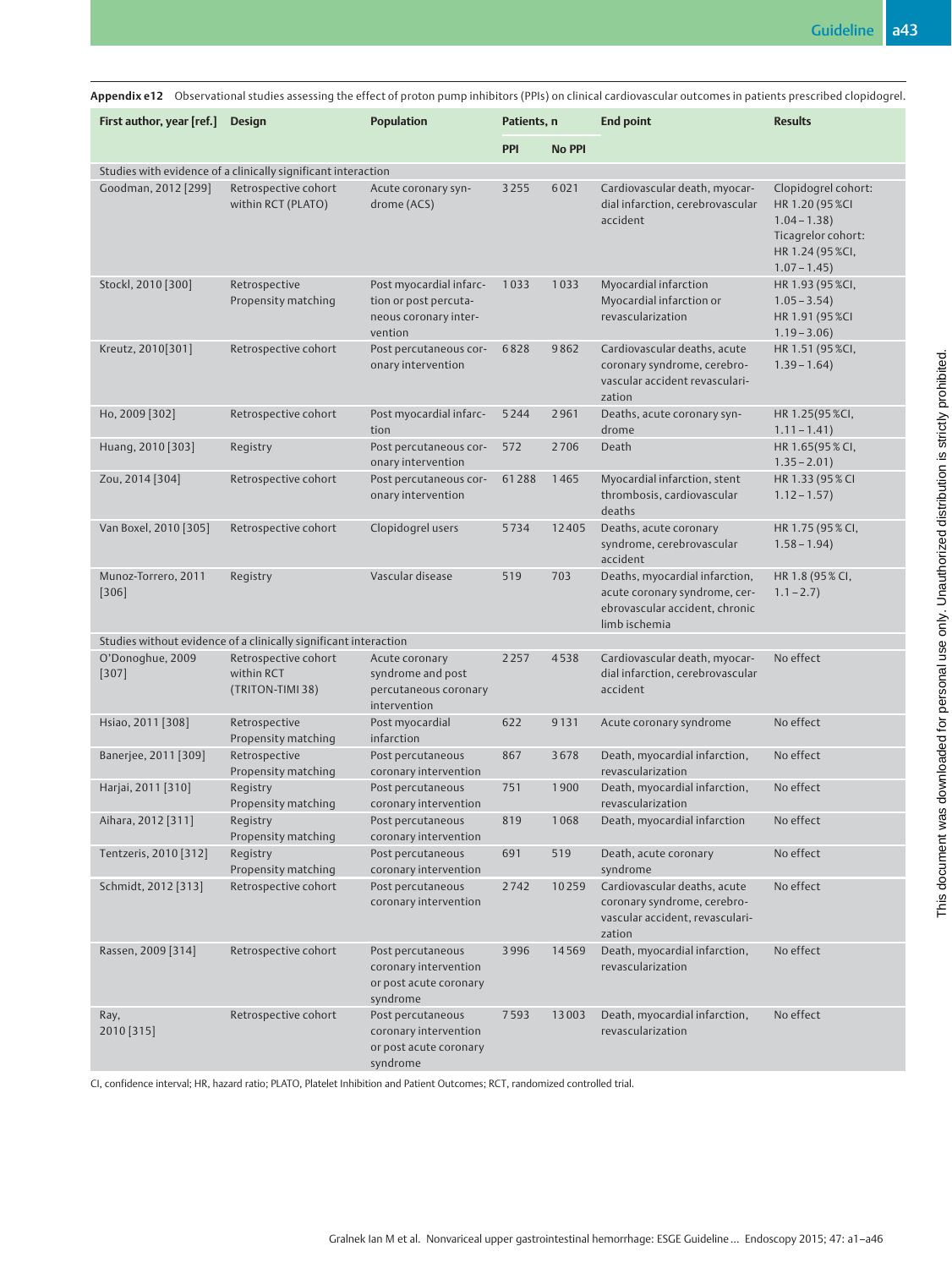|  | Appendix e13 Meta-analyses evaluating the effect of proton pump inhibitors (PPIs) on clinical outcomes in patients treated with clopidogrel. |
|--|----------------------------------------------------------------------------------------------------------------------------------------------|
|  |                                                                                                                                              |

| First author,<br>year [ref.] | Included studies                                                                                                                                                        | Patients, n | <b>End point</b>                                                 | <b>Results</b>                                                                                                      |
|------------------------------|-------------------------------------------------------------------------------------------------------------------------------------------------------------------------|-------------|------------------------------------------------------------------|---------------------------------------------------------------------------------------------------------------------|
| <b>Kwok, 2010</b><br>[316]   | 1 nested case-control<br>20 retrospective<br>(3 studies used a propensity<br>scoring method for the analysis)<br>3 post.hoc analyses of RCT<br>1 prospective RCT        | 93 278      | Myocardial infarction or acute<br>coronary syndrome (12 studies) | RR 1.43 (95 %Cl 1.15 - 1.77)<br>RR 1.15 (0.89 - 1.48): analysis from<br>propensity matched or trial<br>participants |
|                              |                                                                                                                                                                         |             | Overall mortality (13 studies)                                   | RR 1.09 (95 %CI 0.94 - 1.53)<br>RR 1.00 (0.66 - 1.48): analysis from<br>propensity matched or trial<br>participants |
|                              |                                                                                                                                                                         |             | Major adverse cardiovascular event<br>(MACE)<br>(19 studies)     | RR 1.25 (95 %Cl 1.09 - 1.42)<br>RR 1.07 (0.90 – 1.48): analysis from<br>propensity matched or trial<br>participants |
| Siller-Matula,<br>2010 [317] | 2 nested case-control<br>20 retrospective cohort<br>(3 studies used a propensity<br>scoring method for the analysis)<br>2 post.hoc analyses of RCT<br>1 prospective RCT | 159138      | Myocardial infarction<br>(13 studies)                            | RR 1.31 (95 %Cl 1.12 - 1.53)                                                                                        |
|                              |                                                                                                                                                                         |             | Death<br>(13 studies)                                            | RR 1.04 (95 %CI 0.93 - 1.24)                                                                                        |
|                              |                                                                                                                                                                         |             | <b>MACE</b><br>(19 studies)                                      | RR 1.29 (95 %Cl 1.15 - 1.44)                                                                                        |

CI, confidence interval; RCT, randomized controlled trial; RR, risk ratio

#### References for Appendices

- 229 Longstreth GF, Feitelberg SP. Outpatient care of selected patients with acute non-variceal upper gastrointestinal haemorrhage. Lancet 1995;  $345:108 - 111$
- 230 Longstreth GF, Feitelberg SP. Successful outpatient management of acute upper gastrointestinal hemorrhage: use of practice guidelines in a large patient series. Gastrointest Endosc 1998; 47: 219–222
- 231 Cebollero-Santamaria F, Smith J, Gioe S et al. Selective outpatient management of upper gastrointestinal bleeding in the elderly. Am J Gastroenterol 1999; 94: 1242–1247
- 232 Brullet E, Campo R, Calvet X et al. A randomized study of the safety of outpatient care for patients with bleeding peptic ulcer treated by endoscopic injection. Gastrointest Endosc 2004; 60: 15–21
- 233 Lai KC, Hui WM, Wong BC et al. A retrospective and prospective study on the safety of discharging selected patients with duodenal ulcer bleeding on the same day as endoscopy. Gastrointest Endosc 1997;  $45:76-30$
- 234 Lee JG, Turnipseed S, Romano PS et al. Endoscopy-based triage significantly reduces hospitalization rates and costs of treating upper GI bleeding: a randomized controlled trial. Gastrointest Endosc 1999; 50: 755–761
- 235 Gralnek IM, Dulai GS. Incremental value of upper endoscopy for triage of patients with acute non-variceal upper GI hemorrhage. Gastrointest Endosc 2004; 60: 9–14
- 236 Cipolletta L, Bianco MA, Rotondano G et al. Outpatient management for low-risk nonvariceal upper GI bleeding: a randomized controlled trial. Gastrointest Endosc 2002; 55: 1–5
- 237 Sreedharan A, Martin J, Leontiadis GI et al. Proton pump inhibitor treatment initiated prior to endoscopic diagnosis in upper gastrointestinal bleeding. Cochrane Database Syst Rev 2010; 7: CD005415
- 238 Lau JY, Leung WK, Wu JC et al. Omeprazole before endoscopy in patients with gastrointestinal bleeding. N Engl J Med 2007; 356: 1631–40
- 239 Liu N, Liu L, Zhang HH et al. Effect of intravenous proton pump inhibitor requirements and timing of endoscopy of peptic ulcer bleeding. J Gastroenterol Hepatol 2012; 27: 1473–79
- 240 Barkun AN, Bardou M, Kuipers EJ et al. International consensus recommendations on the management of patients with non-variceal upper gastrointestinal bleeding. Ann Intern Med 2010; 152: 101–113
- 241 Tsoi KKF, Lau JYW, Sung JJY. Cost-effectiveness analysis of high-dose omeprazole infusion before endoscopy for patients with upper GI bleeding. Gastrointest Endosc 2008; 67: 1056–1063
- 242 Barkun AN. Should every patient with suspected upper GI bleeding receive a proton pump inhibitor while awaiting endoscopy? Gastrointest Endosc 2008; 67: 1064–1066
- 243 Rácz I, Szalai M, Dancs N et al. Pantoprazole before endoscopy in patients with gastroduodenal ulcer bleeding: Does the duration of infusion and ulcer location influence the effects? Gastroenterol Res Pract 2012: Article ID561207
- 244 Lanas A. Update on non variceal gastrointestinal bleeding. Gastroenterol Hepatol 2013; 36: 57–65
- 245 Sung JJ, Chan FK, Chen M et al. Asia-Pacific Working consensus on non-variceal upper gastrointestinal bleeding. Gut 2011; 60: 1170– 1177
- 246 Al-Sabah S, Barkun AN, Herba K et al. Cost-effectiveness of proton pump inhibition before endoscopy in upper gastrointestinal bleeding. Clin Gastroenterol Hepatol 2008; 6: 418–425
- 247 Ghassemi KA, Kovacs TOG, Jensen DM. Gastric acid inhibition in the treatment of peptic ulcer haemorrhage. Curr Gastroenterol Rep 2009; 11: 462–469
- 248 Laursen SB, Jorgensen HS, Schaffalitzky de Muckadell OB. Management of bleeding gastroduodenal ulcers. Dan Med J 2012; 59: C4473
- 249 Lin HJ. Role of proton pump inhibitors in the management of peptic ulcer bleeding. World J Gastrointest Pharmacol Ther 2010; 1: 51–53
- 250 Gluud LL, Klingenberg SL, Langholz E. Tranexamic acid for upper gastrointestinal bleeding. Cochrane Database Syst Rev 2012; 1: CD006640
- 251 Magnusson I, Ihre T, Johansson C et al. Randomized double blind trial of somatostatin in the treatment of massive upper gastrointestinal hemorrhage. Gut 1985; 26: 221–226
- 252 Choi CW, Kang DH, Kim HW et al. Somatostatin adjunctive therapy for non-variceal upper gastrointestinal rebleeding after endoscopic therapy. World J Gastroenterol 2011; 17: 3441–3447
- 253 Avgerinos A, Sgouros S, Viazis N et al. Somatostatin inhibits gastric acid secretion more effectively than pantoprazole in patients with peptic ulcer bleeding: A prospective, randomized, placebo controlled trial. Scan J Gastroenterol 2005; 40: 515–522
- 254 Archimandritis A, Tsirantonaki M, Tryphonos M et al. Ranitidine versus ranitidine plus octreotide in the treatment of acute nonvariceal upper gastrointestinal bleeding: a prospective randomized study. Curr Med Res Opin 2000; 16: 178–183
- 255 Lin H, Perng C, Wang K et al. Octreotide for arrest of peptic ulcer hemorrhage – a prospective randomized controlled trial. Hepatogastroenterology 1995; 42: 856–860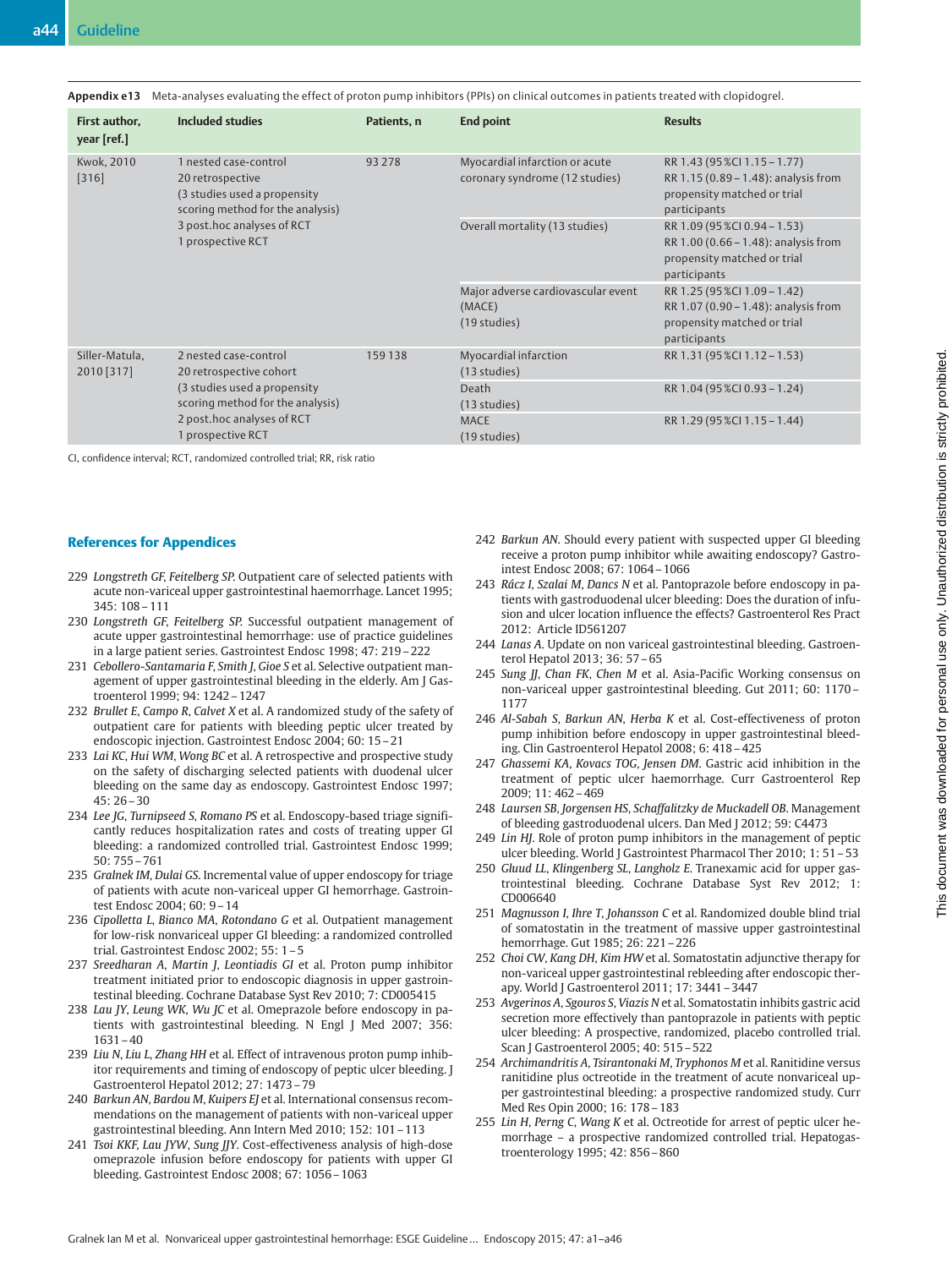- 256 Kim I, Lee YS, Koh BS et al. Does adding somatostatin to proton pump inhibitor improve the outcome of peptic ulcer bleeding? Korean J Crit Care Med 2008; 23: 75–78
- 257 Antonioli A, Gandolfo M, Rigo GD et al. Somatostatin and cimetidine in the control of acute upper gastrointestinal bleeding. A controlled multicentre study. Hepatogastroenterology 1986; 33: 71–94
- 258 Tisbouris P, Zintazas E, Lappas C et al. High-dose pantoprazole infusion is superior to somatostatin after endoscopic hemostasis in patients with peptic ulcer bleeding. Am J Gastroenterol 2007; 102: 1192–1199
- 259 Okan A, Simsek I, Akpinar H et al. Somatostatin and ranitidine in the treatment of non-variceal upper gastrointestinal bleeding: a prospective randomized, double-blind, controlled study. Hepatogastroenterology 2000; 47: 1325–1327
- 260 Rutgeerts P, Avgerinos A et al. Early administration of somatostatin before endoscopy to non-cirrhotic patients with suspected peptic ulcer bleeding: The PUB double-blind, randomized, placebo-controlled trial. Gut 2006; 55: A47
- 261 Carbonell N, Pauwels A, Serfaty L et al. Erythromycin infusion prior to endoscopy for acute upper gastrointestinal bleeding: a randomized, controlled, double-blind trial. Am J Gastroenterol 2006; 101: 1211– 1215
- 262 Coffin B, Pocard M, Panis Y et al. Erythromycin improves the quality of EGD in patients with acute upper GI bleeding: a randomized controlled study. Gastrointest Endosc 2002; 56: 174–179
- 263 Frossard JL, Spahr L, Queneau PE et al. Erythromycin intravenous bolus infusion in acute upper gastrointestinal bleeding: a randomized, controlled, double-blind trial. Gastroenterology 2002; 123: 17–23
- 264 Theivanayagam S, Lim RG, Cobell WJ et al. Administration of erythromycin before endoscopy in upper gastrointestinal bleeding: a metaanalysis of randomized controlled trials. Saudi J Gastroenterol 2013; 19: 205–210
- 265 Sussman DA, Deshpande AR, Parra JL et al. Intravenous metoclopramide to increase mucosal visualization during endoscopy in patients with acute upper gastrointestinal bleeding: a randomized, controlled study. Gastrontest Endosc 2008; 67: AB247
- 266 Barkun AN, Bardou M, Martel M et al. Prokinetics in acute upper GI bleeding: a meta-analysis. Gastrointest Endosc 2010; 72: 1138–1145
- 267 Habashi SL, Lambiase LR, Kottoor R. Prokinetics infusion prior endoscopy for acute upper gastrointestinal bleeding: A randomized, controlled, double-blind and placebo-controlled trial [abstract]. Am J Gastroenterol 2007; 102: S526
- 268 Winstead NS, Wilcox CM. Erythromycin prior to endoscopy for acute upper gastrointestinal haemorrhage: a cost-effectiveness analysis. Aliment Pharmacol Ther 2007; 26: 1371–1377
- 269 Spiegel BM, Vakil NB, Ofman JJ. Endoscopy for acute nonvariceal upper gastrointestinal tract hemorrhage: is sooner better? A systematic review Arch Intern Med 2001; 161: 1393–1404
- 270 Tsoi KKF, Ma TKW, Sung JJY. Endoscopy for upper gastrointestinal bleeding: how urgent is it? Nat Rev Gastroenterol Hepatol 2009; 6: 463–469
- 271 Sarin N, Monga N, Adams PC. Time to endoscopy and outcomes in upper gastrointestinal bleeding. Can J Gastroenterol 2009; 23: 489–493
- 272 Lim L, Ho K, Chan Y et al. Urgent endoscopy is associated with lower mortality in high-risk but not low-risk nonvariceal upper gastrointestinal bleeding. Endoscopy 2011; 43: 300–306
- 273 Marmo R, Del Piano M, Rotondano G et al. Mortality from nonvariceal upper gastrointestinal bleeding: is it time to differentiate the timing of endoscopy? Gastrointest Endosc 2011; 73: AB224
- 274 Wysocki JD, Srivastav S, Winstead NS. A nationwide analysis of risk factors for mortality and time to endoscopy in upper gastrointestinal haemorrhage. Aliment Pharmacol Ther 2012; 36: 30–36
- 275 Jairath V, Kakan BC, Logan RF et al. Outcomes following acute nonvariceal upper gastrointestinal bleeding in relation to time to endoscopy: results from a nationwide study. Endoscopy 2012; 44: 723– 730
- 276 Sachar H, Vaidya K, Laine L. Intermittent vs. continuous proton pump inhibitor therapy for high-risk bleeding ulcers: a systematic review and meta-analysis. JAMA Intern Med 2014; 174: 1755–1762
- 277 Sung JJ, Suen BY, Wu JC et al. Effects of intravenous and oral esomeprazole in the prevention of recurrent bleeding from peptic ulcers after endoscopic therapy. Am J Gastroenterol 2014; 109: 1005–1010
- 278 Mostaghni AA, Hashemi SA, Heydari ST. Comparison of oral and intravenous proton pump inhibitor on patients with high risk bleeding

peptic ulcers: a prospective, randomized, controlled clinical trial. Iran Red Crescent Med J 2011; 13: 458–463

- 279 Yen HH, Yang CW, Su WW et al. Oral versus intravenous proton pump inhibitors in preventing re-bleeding for patients with peptic ulcer bleeding after successful endoscopic therapy. BMC Gastroenterology 2012; 12: 66
- 280 Tsai JJ, Hsu YC, Perng CL et al. Oral or intravenous proton pump inhibitor in patients with peptic ulcer bleeding after successful endoscopic epinephrine injection. Br J Clin Pharmacol 2009; 67: 326–332
- 281 Wang CH, Ma MH, Chou HC et al. High-dose vs non-high-dose proton pump inhibitors after endoscopic treatment in patients with bleeding peptic ulcer: a systematic review and meta-analysis of randomized controlled trials. Arch Intern Med 2010; 170: 751–758
- 282 Mazjedizadeh AR, Hajiani E, Alavinejad P et al. High dose versus low dose intravenous pantoprazole in bleeding peptic ulcer: a randomized clinical trial. Middle East J Dig Dis 2014; 6: 137–143
- 283 Lau JYW, Sung JJY, Lam YH et al. Endoscopic retreatment compared with surgery in patients with recurrent bleeding after initial endoscopic control of bleeding ulcer. N Engl J Med 1999; 340: 751–756
- 284 Wong TCF, Wong TT, Chiu PWY et al. A comparison of angiographic embolization with surgery after failed endoscopic hemostasis to bleeding peptic ulcers. Gastrointest Endosc 2011; 73: 900–908
- 285 Kyaw M, Tse Y, Ang D et al. Embolization versus surgery for peptic ulcer bleeding after failed endoscopic hemostasis: a meta-analysis. Endosc Int Open 2014; 2: E6–E14
- 286 Beggs AD, Dilworth MP, Powell SL et al. A systematic review of transarterial embolization versus emergency surgery in treatment of major nonvariceal upper gastrointestinal bleeding. Clin Exp Gastroenterol 2014; 7: 93–104
- 287 Smith LA, Stanley AJ, Bergman JJ et al. Hemospray application in nonvariceal upper gastrointestinal bleeding: results of the survey to evaluate the application of hemospray in the luminal tract. J Clin Gastroenterol 2014; 48: 89–92
- 288 Sulz M, Frei R, Meyenberger C et al. Routine use of Hemospray for gastrointestinal bleeding: prospective two-center experience in Switzerland. Endoscopy 2014; 46: 619–624
- 289 Skinner M, Gutteriez JP, Neumann H et al. Over-the-scope clip placement is effective rescue therapy for severe acute upper gastrointestinal bleeding. Endosc Int Open 2014; 02: E37–E40
- 290 Manta R, Galloro G, Mangiavillano B et al. Over-the-scope clip (OTSC) represents an effective endoscopic treatment for acute GI bleeding after failure of conventional techniques. Surg Endosc 2013; 27: 3162–3164
- 291 Sanchez-Delgado J, Gene E, Suarez D et al. Has H. pylori prevalence in bleeding peptic ulcer been underestimated? A meta-regression Am J Gastroenterol 2011; 106: 398–405
- 292 Gisbert JP, Abraira V. Accuracy of Helicobacter pylori diagnostic tests in patients with bleeding peptic ulcer: a systematic review and meta-analysis. Am J Gastroenterol 2006; 101: 848–863
- 293 Gisbert JP, Calvet X, Cosme A et al. Long-term follow-up of 1,000 patients cured of Helicobacter pylori infection following an episode of peptic ulcer bleeding. Am J Gastroenterol 2012; 107: 1197–1204
- 294 Gisbert JP, Khorrami S, Carballo F et al. Meta-analysis: Helicobacter pylori eradication therapy vs. anti-secretory non-eradication therapy for the prevention of recurrent bleeding from peptic ulcer. Aliment Pharmacol Ther 2004; 19: 617–629
- 295 Dixon MF, Genta RM, Yardley JH et al. Classification and grading of gastritis. The updated Sydney System. Am J Surg Pathol 1996; 20: 1161– 1181
- 296 Witt DM, Delate T, Garcia DA et al. Risk of thromboembolism, recurrent hemorrhage, and death after warfarin therapy interruption for gastrointestinal tract bleeding. Arch Intern Med 2012; 172: 1484– 1491
- 297 Qureshi W, Mittal C, Patsias I et al. Restarting anticoagulation and outcomes after major gastrointestinal bleeding in atrial fibrillation. Am J Cardiol 2014; 113: 662–668
- 298 Lee JK, Kang HW, Kim SG et al. Risks related with withholding and resuming anticoagulation in patients with non-variceal upper gastrointestinal bleeding while on warfarin therapy. Int J Clin Pract 2012; 66: 64–68
- 299 Goodman SG, Clare R, Pieper KS et al. Association of proton pump inhibitor use on cardiovascular outcomes with clopidogrel and ticagrelor: insights from the platelet inhibition and patient outcomes trial. Circulation 2012; 125: 978–986